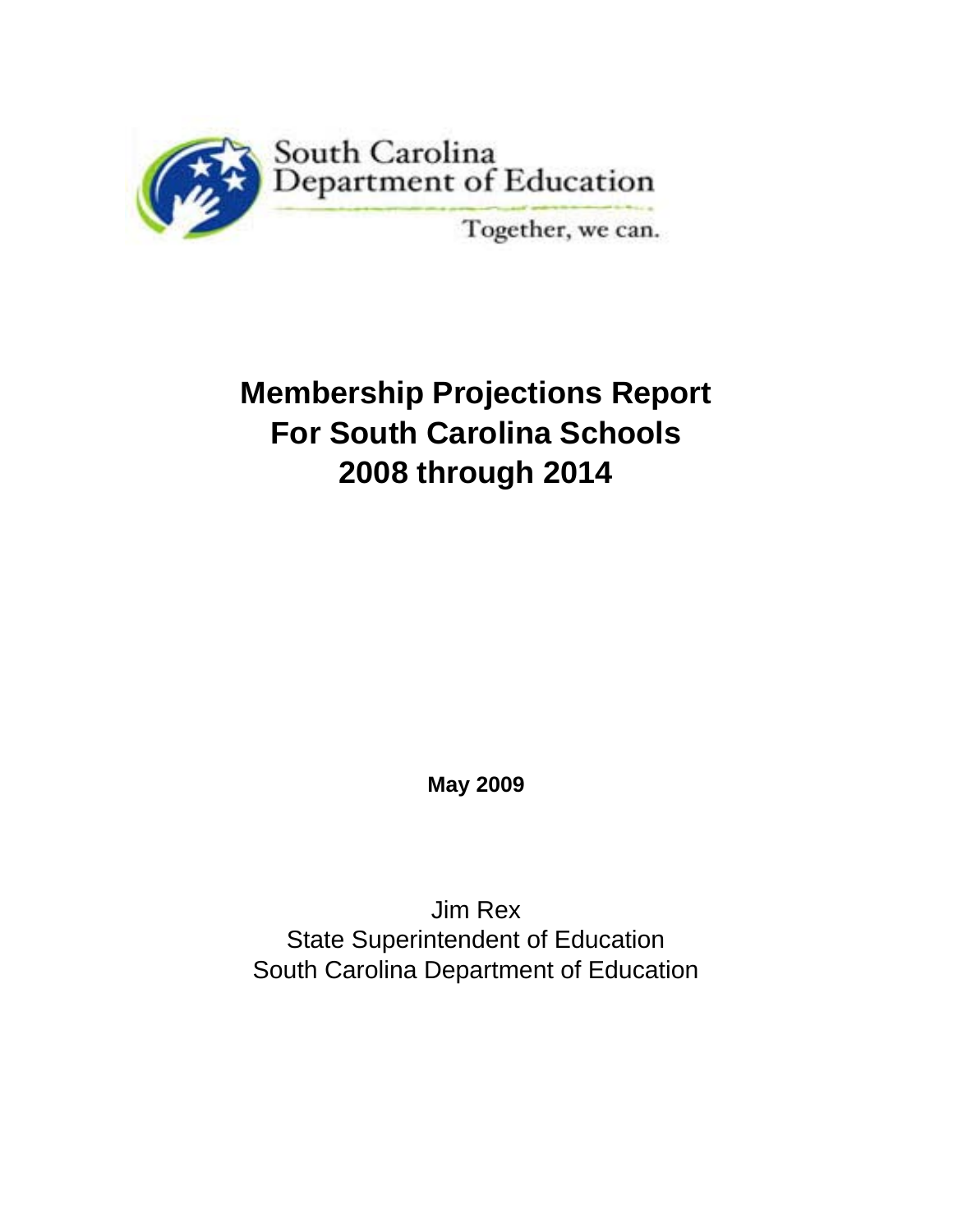# **Membership Projections Report For South Carolina Schools 2008 through 2014**

**May 2009**

**Sylvia J. Sievers, Ph.D. Education Associate**

**Wayne L. Gunter Education Associate**

**Rene' Schmauder, Ph.D. Education Associate**

**James Felker Education Associate**

**Dana Jones Statistical and Research Analyst**

**Gary West CIO/Director Data Management & Analysis**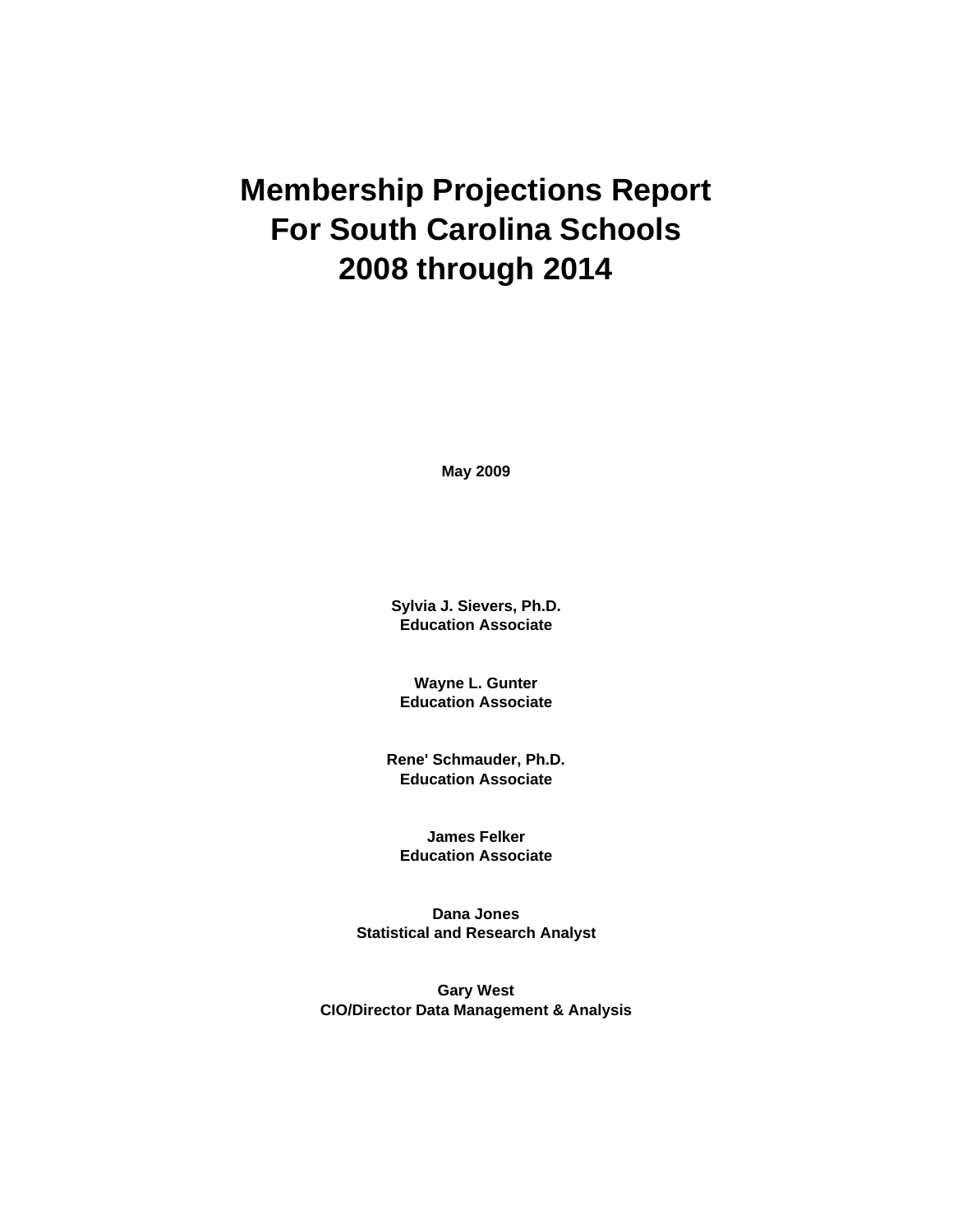# **LIST OF TABLES**

### **TABLES**

- Table 1. Weights Used in Calculating First-Grade Membership Projections.
- Table 2. South Carolina Grade-to-Grade Survival Ratios.
- Table 3. Public School Membership in South Carolina by Grade, 2002–2003 through 2013–14.
- Table 4. South Carolina Births, Selected Grade Comparisons, High School Completers (HSCs), and Number Entering College (Actuals and Projections).

### **APPENDIX**

- Table A. Summary of The 135-Day Average Daily Membership for Public Schools by District and Year, 2002-2003 Through 2013-2014.
- Table B. The 135-Day Average Daily Membership for Public Schools by District and Grade, 2007-08.
- Table C. The 135-Day Average Daily Membership Projections for Public Schools by District and Grade, 2008-09.
- Table D. The 135-Day Average Daily Membership Projections for Public Schools by District and Grade, 2009-10.
- Table E. The 135-Day Average Daily Membership Projections for Public Schools by District and Grade, 2010-11.
- Table F. The 135-Day Average Daily Membership Projections for Public Schools by District and Grade, 2011-12.
- Table G. The 135-Day Average Daily Membership Projections for Public Schools by District and Grade, 2012-13.
- Table H. The 135-Day Average Daily Membership Projections for Public Schools by District and Grade, 2013-14.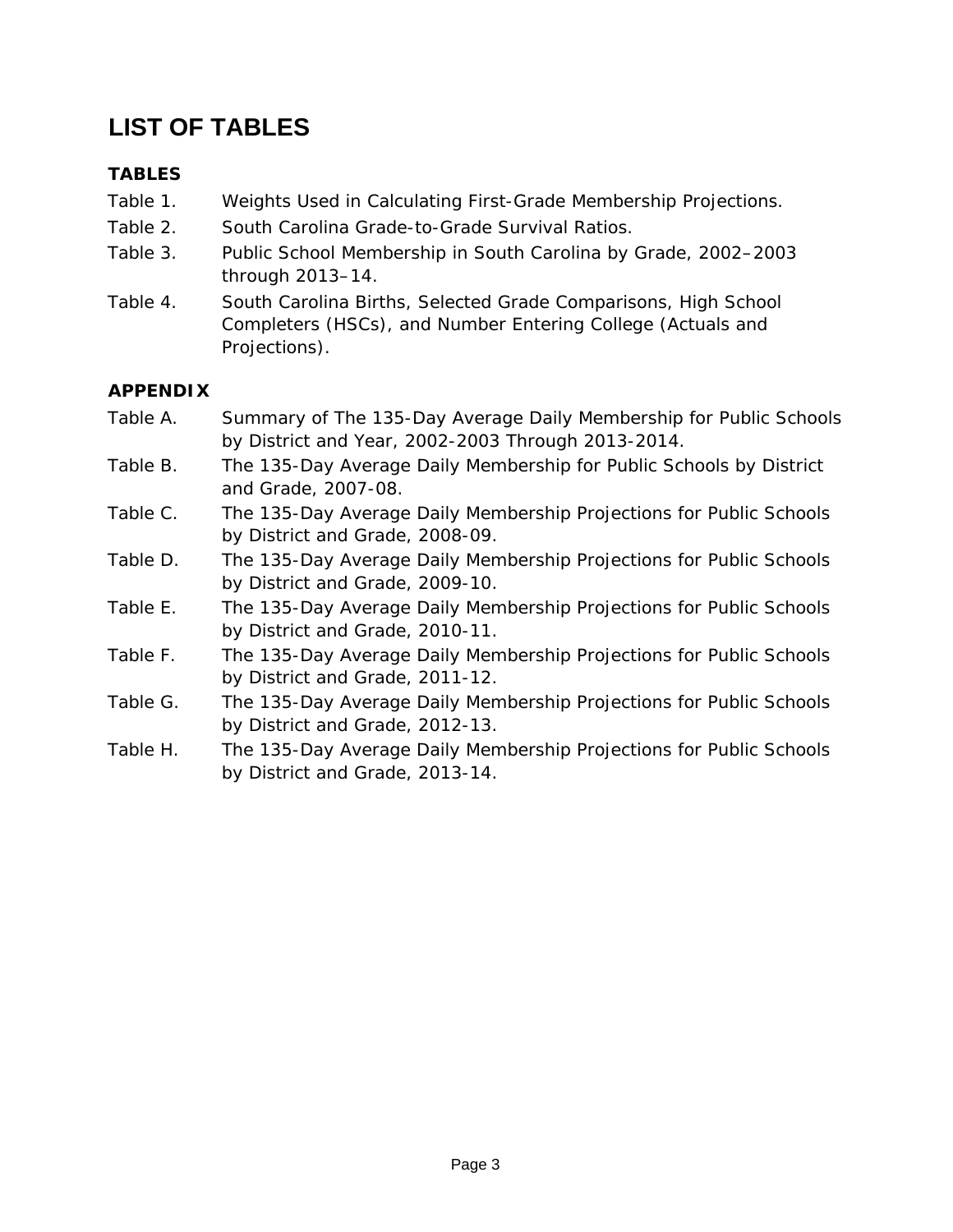# **Introduction**

The term "membership," or "average daily membership," as used throughout this report for public schools refers to the average number of students per day on the public school rosters during the first 135 days of school. Membership counts for private schools are those students who were enrolled as of October 1 or at the end of the first month during which classes were held. Students reported by parents as being taught at home by the parents are counted as home school membership.

Membership for kindergarten through grade twelve in South Carolina public schools increased by 26,442 students, for a total of 683,313, between the 2002-2003 and 2007-2008 academic years. That increase amounts to an average gain of 5,288 students per year. In contrast, membership for kindergarten through grade twelve during the academic years from 2008-2009 to 2013-2014 is projected to increase by approximately 35,100 students, or an average of 7,020 per year. Membership for kindergarten through grade twelve in South Carolina public schools is projected to reach 722,300 in 2013–14.

Membership projections, which are calculated using average daily membership in conjunction with the cohort-survival procedure, are produced annually to give insight into trends within the state and within individual school districts. Various charts and tables are presented to facilitate educational planning. Act 164 of 1993 changed the date by which a child must attain a certain age to enter school from November 1 to September 1. The date change decreased the kindergarten membership in South Carolina schools by approximately 7,000 students in 1995–96. That class of approximately 7,000 fewer students started moving through the grade levels in 1995–96. The effect of Act 164 on membership generally diminished with the senior class of 2008.

Changes that result from future legislation or economic developments could alter the figures presented in this document. For example, the closing of a military installation could result in pupil counts lower than projected. On the other hand, the opening of a manufacturing facility could result in pupil counts higher than projected.

Membership projections for individual districts are rounded to tens, while the state projections are rounded to hundreds. Due to this rounding procedure, the sum of projections by grade may not equal the district total, and the sum of the district totals may differ slightly from the state totals.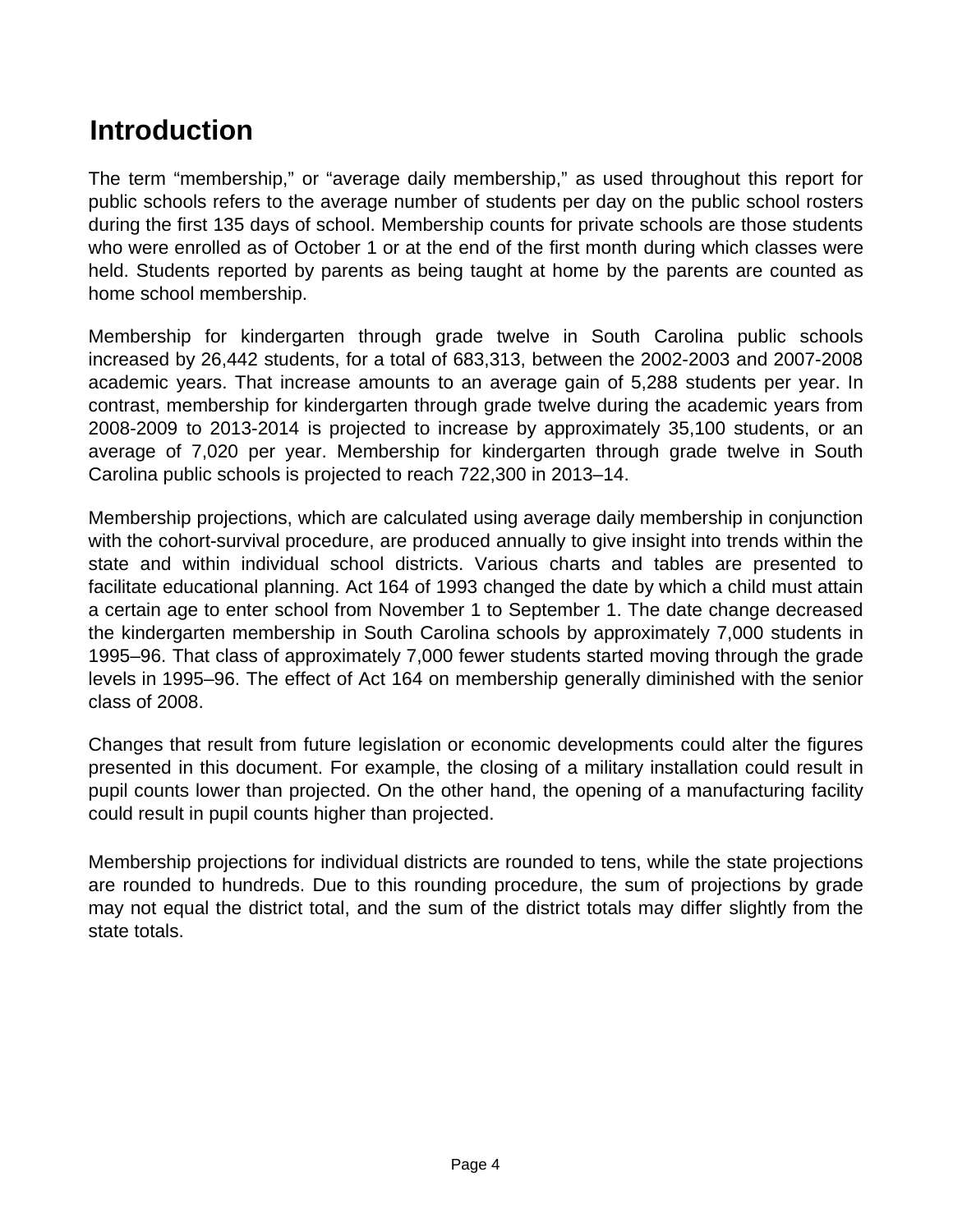Table 4 tracks the movement of students at selected intervals from birth to college entrance. The groups enumerated at these selected intervals contain different individuals due to migration, deaths, nonpromotions, and other circumstances. Only statewide figures are presented in Table 4. Individuals can request county figures by contacting the State Department of Education's Office of Data Management and Analysis, Research Services, at 1429 Senate Street, Columbia, South Carolina 29201, phone: 803-734-8215, e-mail: ssievers@ed.sc.gov, fax: 803-734-2983.

All state totals in this publication include only figures from the forty-six counties or eighty-five geographic school districts. Special schools and districts that serve more than one county, such as the South Carolina Department of Juvenile Justice and Felton Laboratory School, were excluded.

Caution should be exercised by all users of the projections contained in this publication because of their dependence on certain ratios remaining constant. All projections are updated each year as membership data are received and compiled by the State Department of Education (SDE).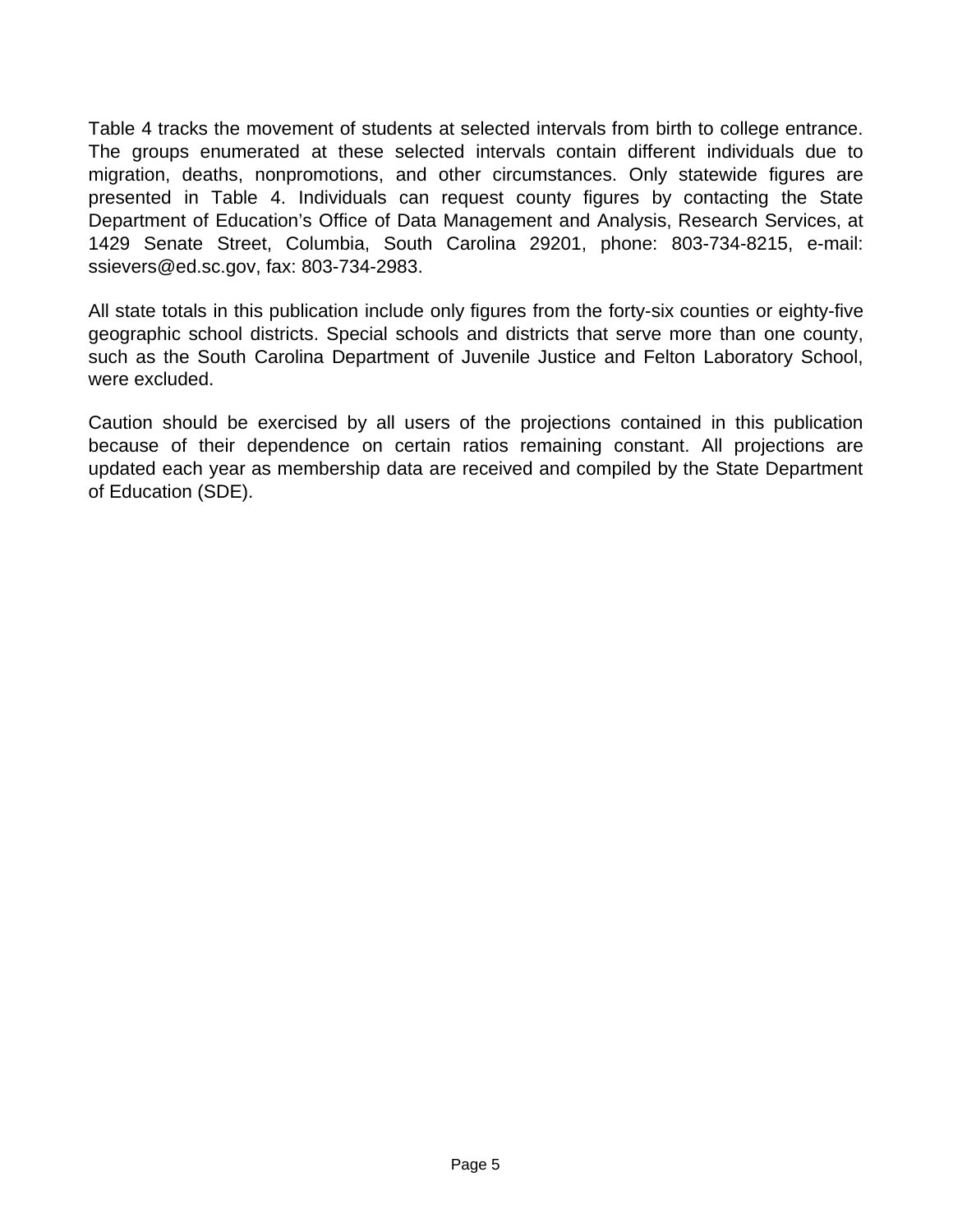# **METHODOLOGY**

# *Cohort-Survival Procedure*

Membership projections are calculated using average daily membership (ADM) in conjunction with the cohort-survival procedure. The term "membership" or "average daily membership," as used on this report, refers to the average number of students per day on the public school rosters during the first 135 days of school, or the number of students enrolled in private schools as of October 1 or the end of the first month of school, or the number of home schooled students as reported by parents.

The cohort-survival method is one of the most widely used procedures for making shortrange membership projections. This method has been used to project public school membership for grades two through twelve. Kindergarten and first grade projections are explained later in this section.

The cohort-survival method requires (1) projected first-grade membership for each year of the projection period and (2) grade-to-grade survival ratios. The projection period is the range of years for which membership is to be projected. School years 2008-2009 through 2013-2014 comprise the projection period for this report.

## *First-Grade Membership Projections*

First-grade membership projections are based on the number of county births six years prior to the projection year and the ratio obtained by dividing the most recent first-grade membership for the county by the number of county births six years earlier.

One approach to first grade enrollment is to estimate the first grade enrollment of a particular year by using the number of live births six years earlier. This approach assumes factors, such as death and migration, tend to balance. A simple interpretation of this calculation would be  $E_{c+n} = B_{c+n-6}$ , where:

 $c =$  current or baseline year  $n =$  number of projection years  $E_{c+n}$  = projected enrollment for year c+n  $B_{c+n-6}$  = births six years prior to c+n

Another approach to estimating first grade enrollment is to apply a ratio computed by dividing the most recent first grade enrollment by live births six years earlier to the births of more recent years. The formula for this calculation is  $E_{c+n} = R_c B_{c+n-6}$ , where: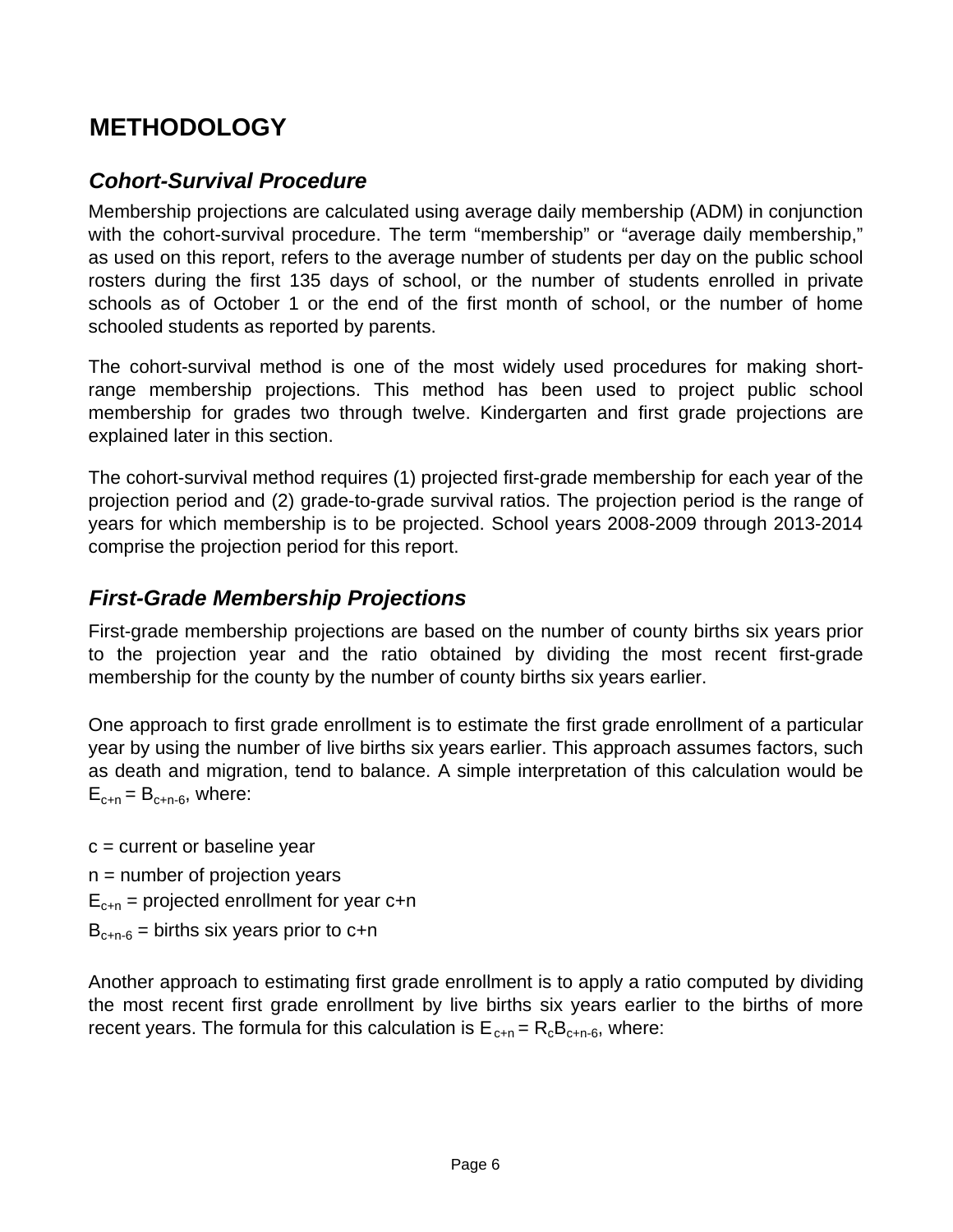$c =$  current or baseline year  $n =$  number of projection years  $E_{c+n}$  = projected enrollment for year c+n  $R_c = E_c/B_{c-6}$  = ratio of current first grade enrollment to births six years earlier

 $B_{c+n-6}$  = births six years prior to c+n

In previous years, the Office of Data Management and Analysis (formerly known as Office of Research) tested these two methods for deviation from actual enrollment figures. The first approach produced a relatively constant error for each projection year. The second approach produced more accurate results for the first few years (n=1, 2, and 3) and less accurate results for higher values of n. These results led the Office to adopt a combination of these two methods which produced better results for all applicable years tested. The combination formula has been represented as  $E_{c+n} = W_1B_{c+n-6} + W_2R_2B_{c+n-6}$ , where  $E_{c+n}$ ,  $R_c$ , and  $B_{c+n-6}$ remain as previously defined. W1 and W2, shown below, assume a different combination of values according to the projection year.

|                               | Table 1 | Values for $W_1$ and $W_2$ by<br><b>Membership Projection Year</b> |  |  |  |  |  |  |  |  |  |  |  |
|-------------------------------|---------|--------------------------------------------------------------------|--|--|--|--|--|--|--|--|--|--|--|
| $W_2$<br>$W_1+W_2$<br>W.<br>n |         |                                                                    |  |  |  |  |  |  |  |  |  |  |  |
|                               | 0.15    | 0.85                                                               |  |  |  |  |  |  |  |  |  |  |  |
|                               | 0.25    | 0.75                                                               |  |  |  |  |  |  |  |  |  |  |  |
|                               | 0.30    | 0.70                                                               |  |  |  |  |  |  |  |  |  |  |  |
|                               | 0.35    | 0.65                                                               |  |  |  |  |  |  |  |  |  |  |  |
|                               | 0.40    | 0.60                                                               |  |  |  |  |  |  |  |  |  |  |  |
|                               | 0.45    | 0.55                                                               |  |  |  |  |  |  |  |  |  |  |  |

As years progress into the projection period, these variables assign an increasing value to live births and a decreasing weight to the current percentage of live births. This combination formula has been used to obtain first grade projections for each county.

Finally, first grade projections by district have been obtained by prorating the county projections according to the actual school district membership for 2007-2008. Membership projections for grades 2 through 12 for years 2008-2009 through 2013-2014 have been computed using the first grade membership projections and the grade-to-grade survival ratios.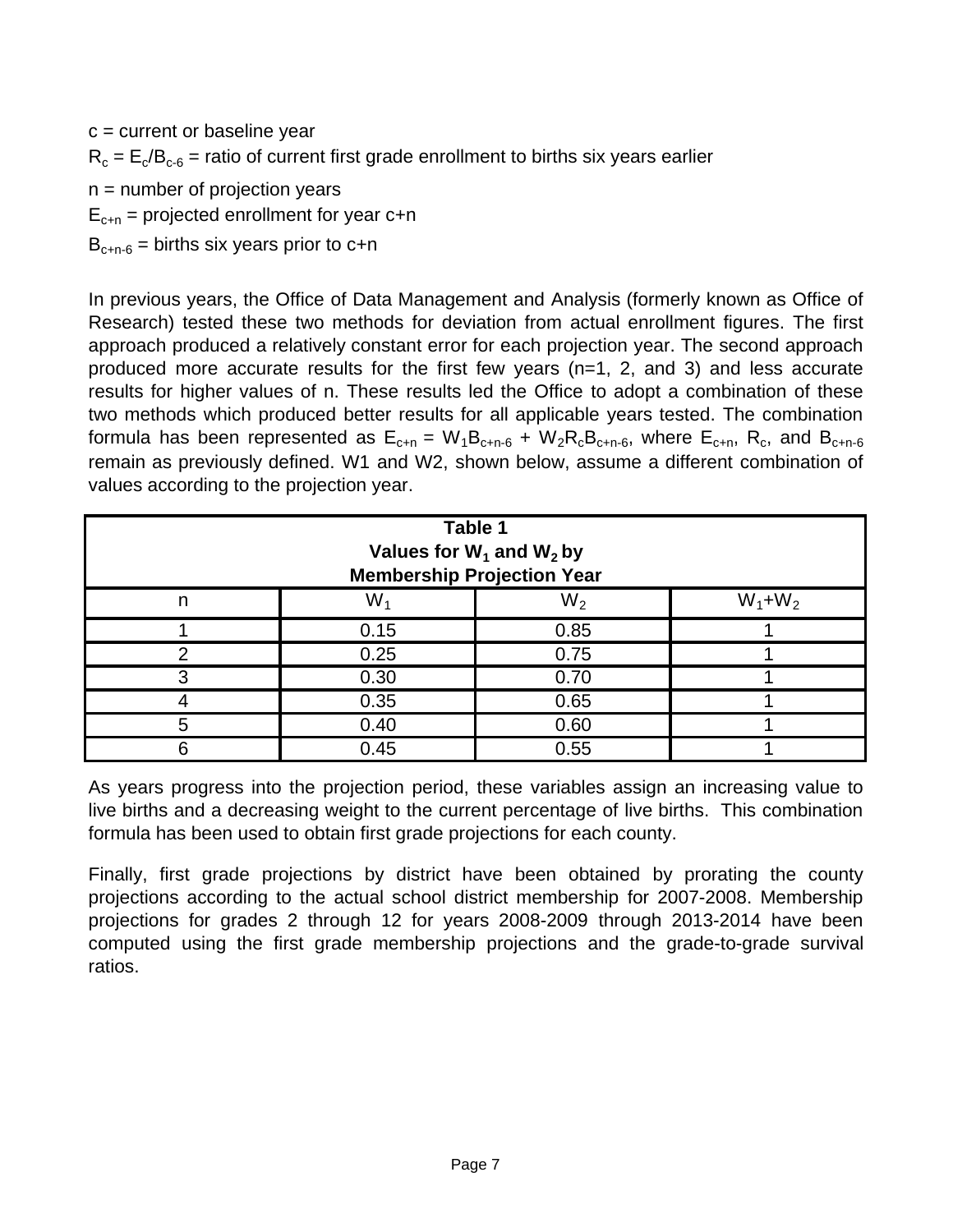# *Kindergarten Membership Projections*

The proportion of first-grade students enrolled in a state-supported public kindergarten program for 2007-2008 is 94.1%. The average proportion of first-grade students attending a kindergarten program in the previous year for each district has been calculated using the following formula:

 $RK<sub>d</sub>$  Total Number of Students Attending Public Kindergarten Programs from 2002-2003 to 2006-2007 Total Number of First-Grade Students from 2003-2004 to 2007-2008

To obtain the final kindergarten membership projection ( $KP_{(d,y)}$ ), we multiply the first-grade membership projection for the following year by  $RK_d$ . This calculation is performed for each school district and each projection year. Since the last projection year for the purpose of this report is 2013-2014 and the kindergarten membership projection formula requires the firstgrade membership projection for the following year (2014-2015), the 2013-2014 kindergarten projection has been assigned the same as 2012-2013.

## *Limitations*

The cohort-survival method is a mathematical procedure based on assumptions. Results depend on these assumptions remaining stable for the projection period. Because of this dependence on variables remaining constant, the projections presented on this report should be interpreted with caution and used as one of various planning and decision-making tools.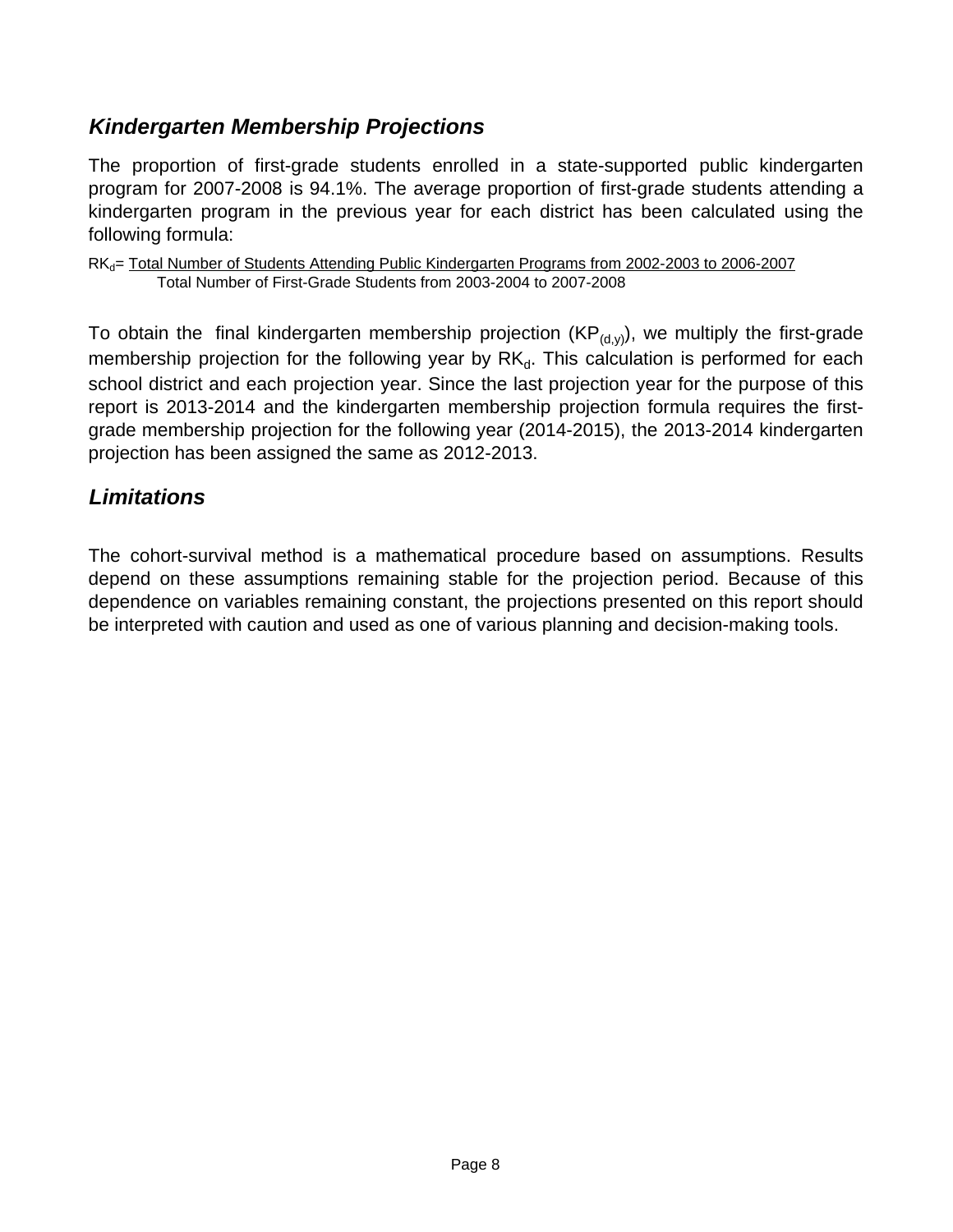# **South Carolina Grade-to-Grade Survival Ratios**

The survival ratio is the quotient obtained by dividing the membership of one grade for a school year into the membership of the next higher grade a year later.

The matrix of survival ratios is computed by dividing the membership of grades one through eleven into the membership of grades two through twelve of the succeeding year. We have used five years of data to compute an average. Table 2 shows the grade-to-grade survival ratios for all South Carolina districts.

|            | <u>SUULII CALUIIIIA GLAUG-LU-GLAUG SULVIVAL NALIUS</u> |            |                         |
|------------|--------------------------------------------------------|------------|-------------------------|
|            | Less Than One                                          |            | <b>Greater Than One</b> |
| Grade      | Ratio                                                  | Grade      | Ratio                   |
| 1 to $2$   | 0.987                                                  | $2$ to $3$ | 1.008                   |
| $7$ to $8$ | 0.990                                                  | 3 to 4     | 1.011                   |
| 9 to 10    | 0.809                                                  | 4 to 5     | 1.013                   |
| 10 to 11   | 0.831                                                  | 5 to 6     | 1.022                   |
| 11 to 12   | 0.941                                                  | 6 to 7     | 1.012                   |
|            |                                                        | 8 to 9     | 1.190                   |

**TABLE 2 South Carolina Grade-to-Grade Survival Ratios**

Generally, survival ratios are close to 1.0. A survival ratio of less than 1.0 indicates the net effects of students moving out of the district, deaths, non-promotions, dropouts, and transfers to private schools. A survival ratio greater than 1.0 indicates the net effects of students moving into the district, promotions, and transfers from private schools.

Although survival ratios differ by district and grade level, ratios for a given grade level and district tend to remain relatively constant from year to year. However, economic shifts and other demographic changes may affect the survival ratio for a given district or grade level, and, as a result, the survival ratios may change dramatically from one year to the next. For example, a small school district could experience a large percentage change in membership due to the opening or closing of an industrial plant within the district.

Legislative decisions, as well, may affect membership and survival ratios. For example, Act 164 of 1993 changed the date by which a child must attain a certain age to enter school from November 1 to September 1. The date change decreased the kindergarten membership in South Carolina schools by approximately 7,000 students in 1995-96. The effects of Act 164 on membership diminished with the senior class of 2008.

In order to limit the effect a sudden change in membership has on the calculation of survival ratios, a five year average of membership was used to stabilize the projections.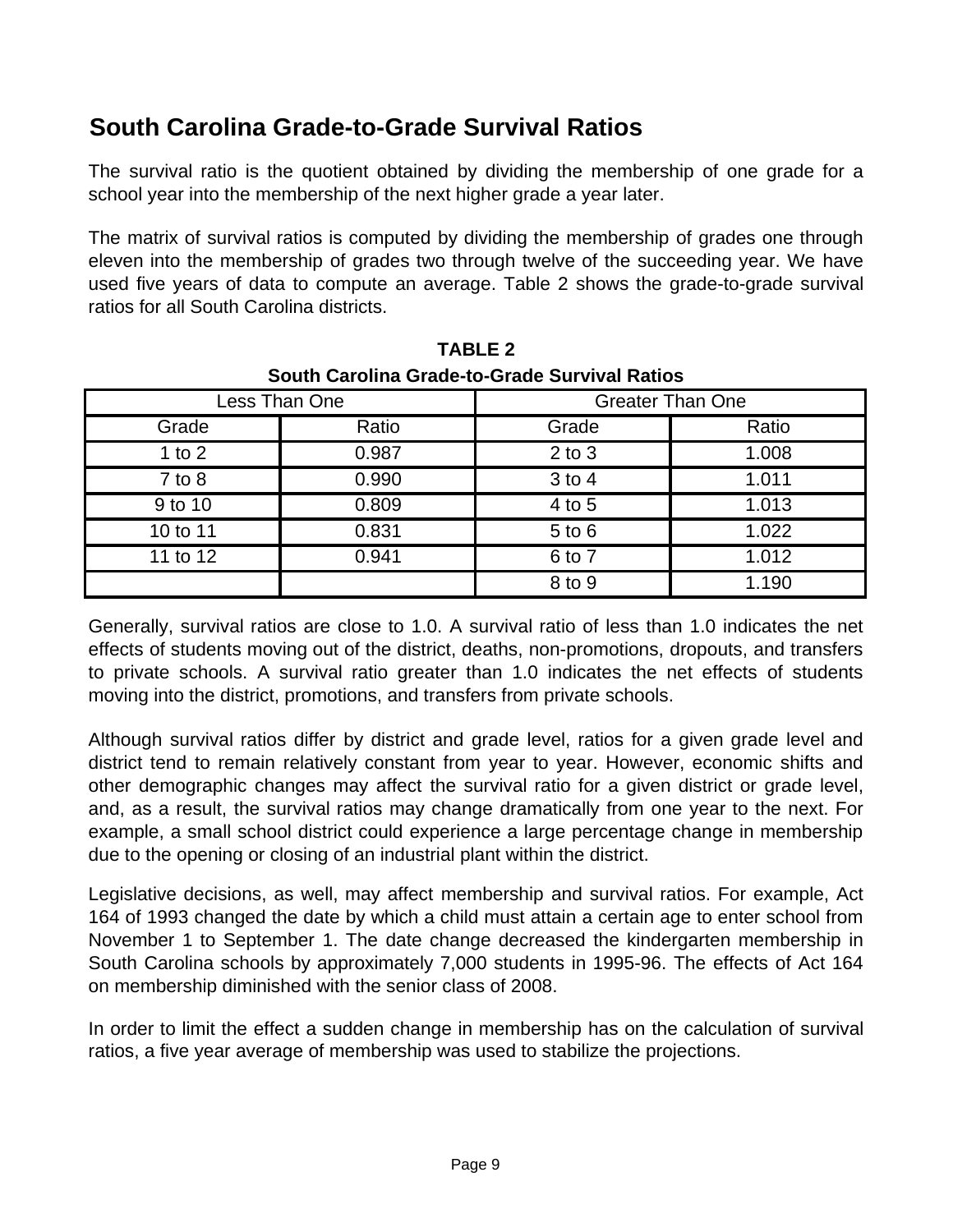# **PROJECTIONS**

South Carolina public school total membership for kindergarten through grade twelve will increase by 65,429 students in the eleven year period between 2002-2003 and 2013-2014. The net membership increase from 2007-2008 to the end of the projection period (2013- 2014) is 38,987 public school students.

Table 3 shows public school membership by grade. Statewide figures represent the eightyfive school districts. Special schools and districts serving more than one county, such as the South Carolina Department of Juvenile Justice and Felton Laboratory School are excluded.

#### **TABLE 3 Public School Membership in South Carolina by Grade, 2002–2003 through 2013–14**

| Grade                     | 2002-2003 | 2003-2004 | טבחטוט<br>2004-2005 | 2005-2006 | 2006-2007 | 2007-2008 |
|---------------------------|-----------|-----------|---------------------|-----------|-----------|-----------|
| K                         | 47,630    | 49,099    | 50,494              | 52,340    | 52,991    | 52,118    |
|                           | 49,812    | 50,981    | 52,196              | 53,738    | 55,500    | 55,999    |
| 2                         | 49,769    | 49,055    | 50,041              | 51,508    | 53,170    | 55,010    |
| 3                         | 50,841    | 50,193    | 49,531              | 50,368    | 52,006    | 53,456    |
|                           |           |           |                     |           |           |           |
| 4                         | 52,819    | 51,262    | 50,685              | 50,102    | 51,034    | 52,561    |
| 5                         | 54,085    | 53,398    | 51,802              | 51,413    | 50,905    | 51,611    |
| 6                         | 55,622    | 55,309    | 54,543              | 53,228    | 52,443    | 51,909    |
|                           | 52,581    | 56,044    | 56,011              | 55,081    | 53,994    | 53,289    |
| $\overline{\mathbf{8}}$   | 54,749    | 52,043    | 55,145              | 55,367    | 54,704    | 53,658    |
|                           |           |           |                     |           |           |           |
| 9                         | 64,778    | 66,622    | 62,959              | 65,150    | 64,743    | 64,328    |
| 10                        | 48,407    | 50,645    | 52,492              | 50,871    | 53,963    | 54,492    |
| 11                        | 39,282    | 39,430    | 41,801              | 44,012    | 42,387    | 45,536    |
| 12                        | 36,497    | 37,255    | 37,388              | 39,339    | 41,447    | 39,346    |
| <b>TOTAL</b> <sup>b</sup> | 656,871   | 661,336   | 665,088             | 672,517   | 679,287   | 683,313   |

**ACTUALSa**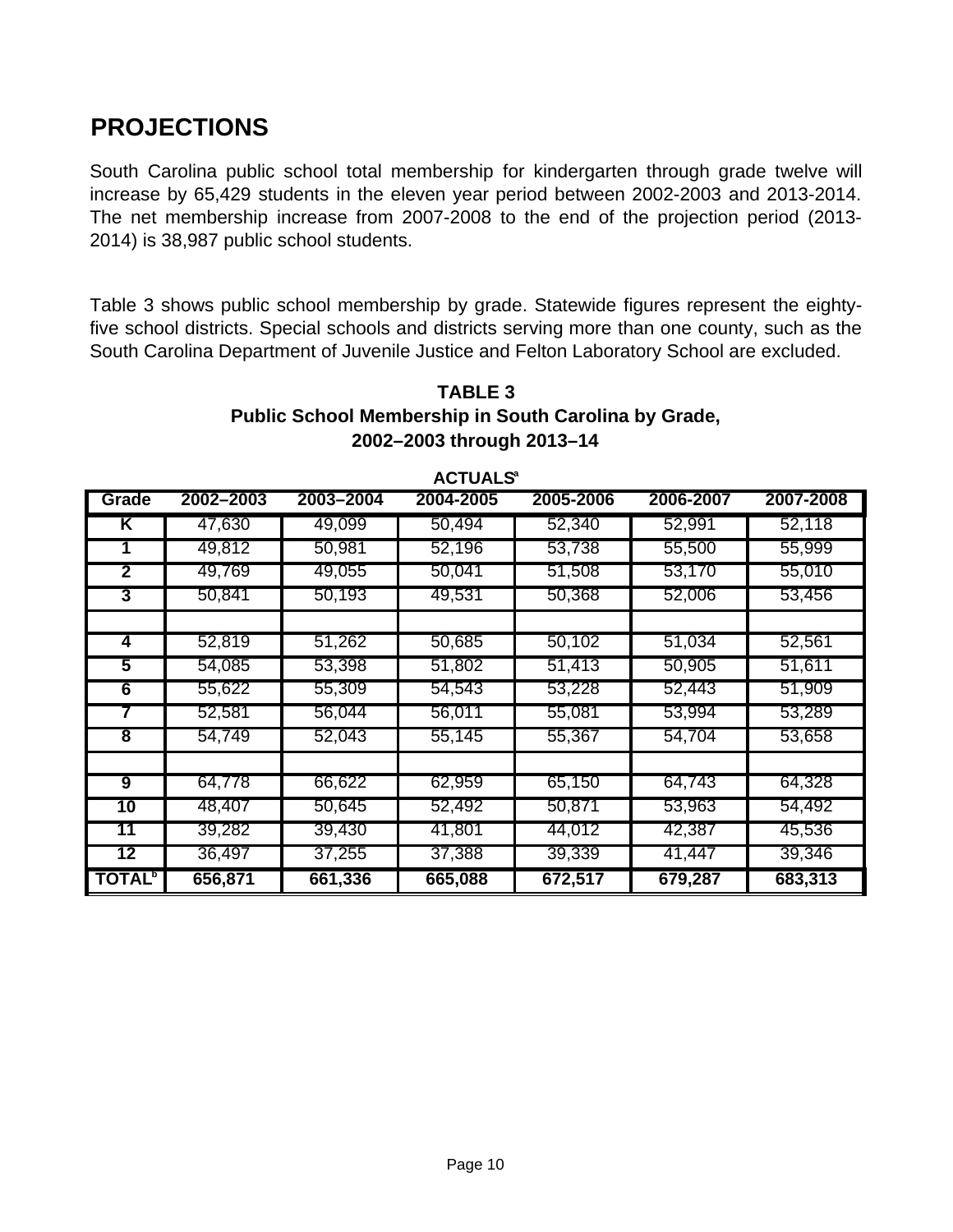| Grade                     | 2008-2009 | 2009-2010 | טווטווטשטוו<br>2010-2011 | 2011-2012 | 2012-2013 | 2013-2014 |
|---------------------------|-----------|-----------|--------------------------|-----------|-----------|-----------|
| ĸ                         | 52,200    | 53,000    | 53,600                   | 56,500    | 57,400    | 57,400    |
|                           | 54,900    | 55,500    | 56,300                   | 57,000    | 60,000    | 61,000    |
| $\mathbf{2}$              | 55,300    | 54,200    | 54,800                   | 55,600    | 56,300    | 59,200    |
| 3                         | 55,400    | 55,700    | 54,600                   | 55,200    | 56,000    | 56,700    |
| 4                         | 54,000    | 56,000    | 56,300                   | 55,200    | 55,800    | 56,600    |
| 5                         | 53,200    | 54,700    | 56,700                   | 57,000    | 55,900    | 56,500    |
| 6                         | 52,800    | 54,400    | 55,900                   | 58,000    | 58,300    | 57,100    |
|                           | 52,500    | 53,400    | 55,100                   | 56,600    | 58,700    | 59,000    |
| $\overline{\mathbf{8}}$   | 52,700    | 52,000    | 52,900                   | 54,500    | 56,000    | 58,100    |
| 9                         | 63,900    | 62,800    | 61,900                   | 62,900    | 64,900    | 66,700    |
| 10                        | 52,100    | 51,700    | 50,800                   | 50,100    | 50,900    | 52,500    |
| 11                        | 45,300    | 43,300    | 43,000                   | 42,300    | 41,700    | 42,300    |
| 12                        | 42,900    | 42,600    | 40,800                   | 40,500    | 39,800    | 39,200    |
| <b>TOTAL</b> <sup>b</sup> | 687,200   | 689,300   | 692,700                  | 701,400   | 711,700   | 722,300   |

#### **PROJECTIONS**

<sup>a</sup> South Carolina Department of Education, Office of Research, Average Daily Membership by Grade, by District, 135-Day Period, 2002–03 through 2007–08. Includes student counts for the eighty-five geographic school districts.

<sup>b</sup> The sum of the figures by grade may not equal the total due to rounding.

NOTE: District membership projections, presented later on, are rounded to the tens, while statewide projections are rounded to the hundreds. Therefore, sums of projections may not equal the totals.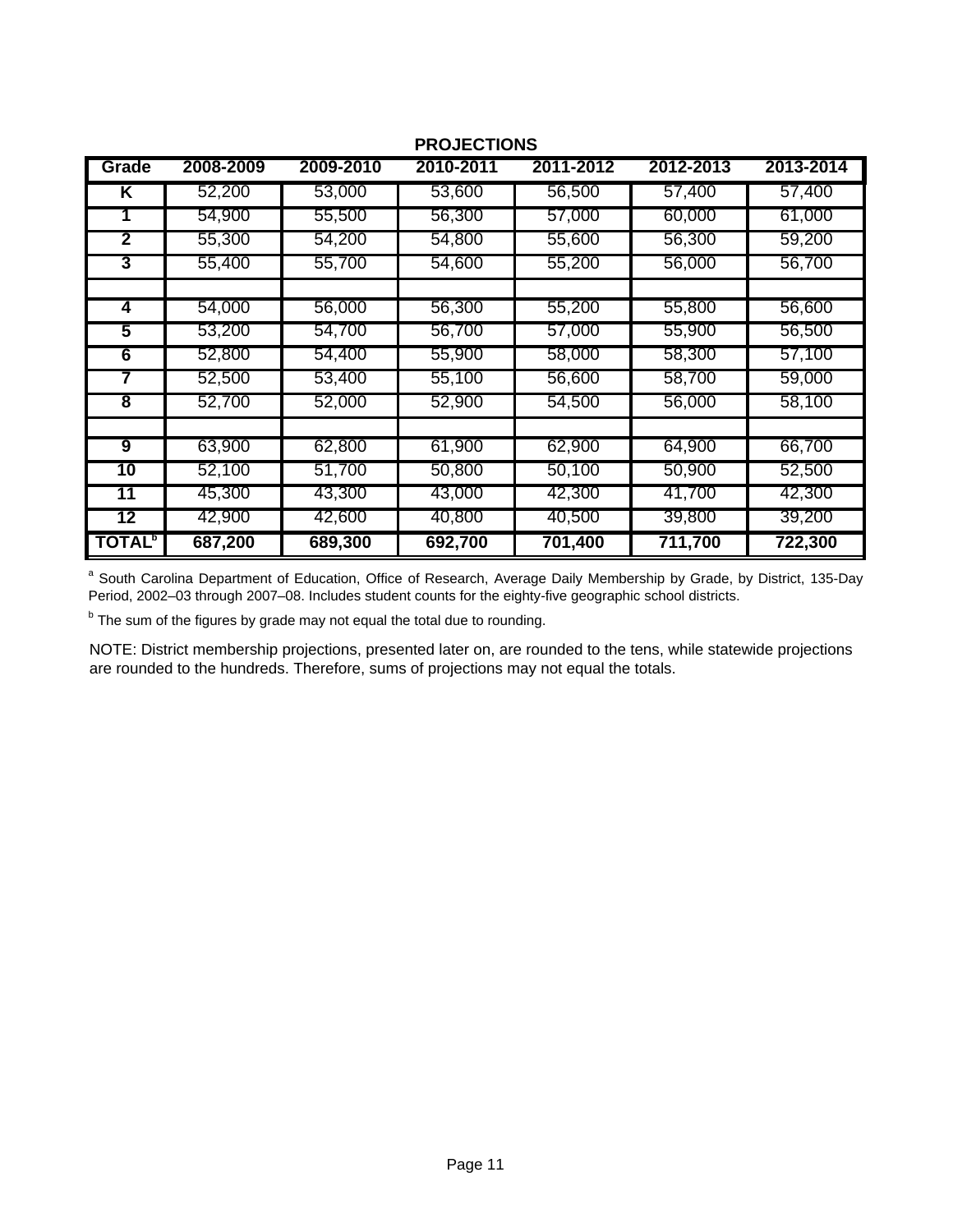# **Student Counts at Selected Intervals from Birth to College Entrance**

State estimates of basic statistics that are relevant to educational planning in South Carolina are provided in Table 4. Actual and projected counts are included for the first, eighth, and twelfth grades in addition to actual and projected counts of high school completers and completers who enter a college degree program. All projected grade counts are based on average daily membership. Projections are located below the solid line and actual counts above the solid line.

The historical counts for live births are compiled by place of residence. These counts are taken from the various annual reports made by the State Department of Health and Environmental Control. All enrollment and membership data are taken from the official student counts collected by the Office of Finance and summarized by the Office of Data Management and Analysis--Research Services, both within the SDE. The counts for high school completers and completers entering college are taken from the 1990–91 through 1993–94 editions of the *Annual Report of the State Superintendent of Education* and the 1994–95 through 2006–07 editions of the SDE's *"* College Freshman Report." The numbers of high school completers entering college in the fall are identified in the source documents as students entering junior or senior colleges or degree programs in technical education colleges.

Projections of high school completers are based on the completion rate of the most recent year available. Current efforts to reduce dropouts may result in higher completion rates than those projected. Projections of the numbers of high school completers entering college are based on the college entrance rate of the most recent year available. Because less than one year elapses between a student's completing high school and his or her entering college, the percent of high school completers entering college is affected more by economic trends and alternatives to junior and senior colleges than by migration. Projected high school completers and completers entering college are rounded to hundreds.

Data in Table 4 reveal that South Carolina's live birth count increased from 49,558 in 1978 to 58,461 in 1990. By 1995, the birth count had dropped to 50,913. Since 1996, the yearly live birth count has increased to 62,318 in 2007.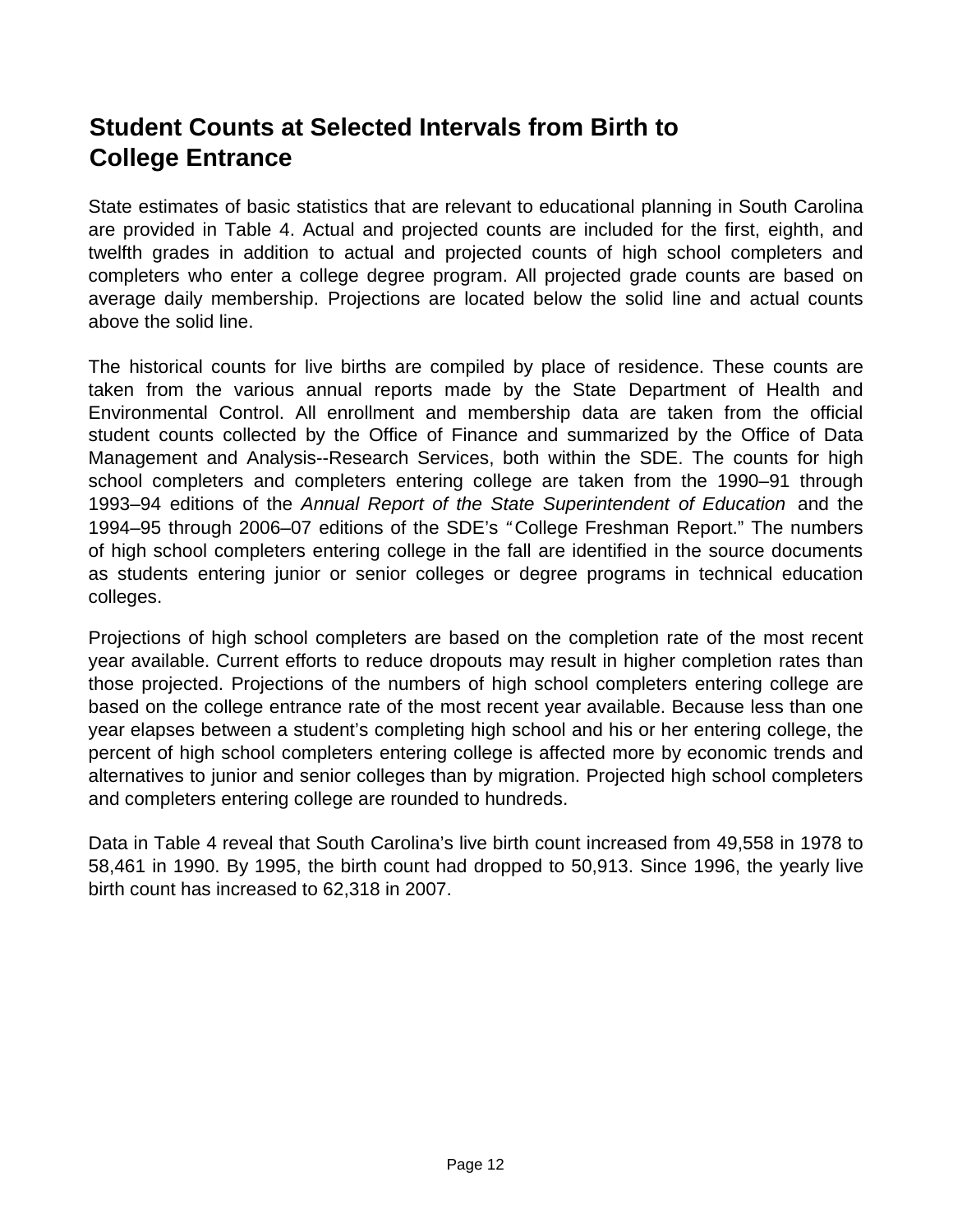#### **TABLE 4**

#### **South Carolina Births, Selected Grade Comparisons,** High School Completers (HSCs), and Number Entering College<sup>a</sup> (Actuals and Projections)

|           |        |                    |           |             |                    |           | % of 1st  |                    |            | <b>HSCs</b>         | % of 1st           | % of 8th           |                    |          | % of 12th # of HSCs % of HSCs |
|-----------|--------|--------------------|-----------|-------------|--------------------|-----------|-----------|--------------------|------------|---------------------|--------------------|--------------------|--------------------|----------|-------------------------------|
|           |        |                    | 1st Grade |             |                    | 8th Grade | Grade in  |                    | 12th Grade |                     | Grade              | Grade              | Grade              | Entering | Entering                      |
| Cal. Year |        | <b>School Year</b> | Countsb   | % of Births | <b>School Year</b> | Counts    | 8th Grade | <b>School Year</b> | Counts     | Counts <sup>c</sup> | <b>HSCs</b>        | <b>HSCs</b>        | <b>HSCs</b>        | College  | College                       |
| 1978      | 49,558 | 1984-85            | 50,986    | 102.88      | 1991-92            | 47,476    | 93.12     | 1995-96            | 34,384     | 32,232              | 63.22              | 67.89              | 93.74              | 18,640   | 57.83                         |
| 1979      | 50,586 | 1985-86            | 53,242    | 105.25      | 1992-93            | 49,185    | 92.38     | 1996-97            | 35,071     | 33,120              | 62.21              | 67.34              | 94.44              | 19,379   | 58.51                         |
| 1980      | 51,908 | 1986-87            | 55,282    | 106.50      | 1993-94            | 50,281    | 90.95     | 1997-98            | 36,052     | 33,660              | 60.89              | 66.94              | 93.37              | 19,677   | 58.46                         |
| 1981      | 51,745 | 1987-88            | 55,939    | 108.11      | 1994-95            | 50,477    | 90.24     | 1998-99            | 36,172     | 34,186              | 61.11              | 67.73              | 94.51              | 20,810   | 60.87                         |
| 1982      | 51,554 | 1988-89            | 56,843    | 110.26      | 1995-96            | 51,050    | 89.81     | 1999-2000          | 36,131     | 33,194              | 58.40              | 65.02              | 91.87              | 19,688   | 59.31                         |
| 1983      | 50,731 | 1989-90            | 56,175    | 110.73      | 1996-97            | 50,304    | 89.55     | 2000-01            | 33,131     | 32,389              | 57.66              | 64.39              | 97.76              | 20,115   | 62.10                         |
| 1984      | 50,561 | 1990-91            | 55,585    | 109.94      | 1997-98            | 50,453    | 90.77     | $2001 - 02$        | 34,962     | 33,686              | 60.60              | 66.77              | 96.35              | 21,214   | 62.98                         |
| 1985      | 51,846 | 1991-92            | 55,489    | 107.03      | 1998-99            | 51,156    | 92.19     | 2002-03            | 36,497     | 35,122              | 63.30              | 68.66              | 96.23              | 22,718   | 64.68                         |
| 1986      | 51,726 | 1992-93            | 54,541    | 105.44      | 1999-2000          | 51,436    | 94.31     | 2003-04            | 37,255     | 36,112              | 66.21              | 70.21              | 96.93              | 23,240   | 64.36                         |
| 1987      | 52,774 | 1993-94            | 53,459    | 101.30      | 2000-01            | 51,533    | 96.40     | $2004 - 05$        | 37,388     | 36,354              | 68.00              | 70.55              | 97.23              | 23,644   | 65.04                         |
| 1988      | 55,089 | 1994-95            | 54,464    | 98.87       | $2001 - 02$        | 52,765    | 96.88     | 2005-06            | 39,339     | 38,141              | 70.03              | 72.28              | 96.95              | 24,997   | 65.54                         |
| 1989      | 57,239 | 1995-96            | 55,889    | 97.64       | 2002-03            | 54,749    | 97.96     | 2006-07            | 41,447     | 40,171              | 71.88              | 73.37              | 96.92              | 26,444   | 65.83                         |
| 1990      | 58,461 | 1996-97            | 49,459    | 84.60       | 2003-04            | 52,043    | 105.22    | 2007-08            | 39,346     | 38,100              | 77.03 <sup>d</sup> | $73.28^{d}$        | 96.83 <sup>d</sup> | 25,100   | 65.88                         |
| 1991      | 57,517 | 1997-98            | 55,505    | 96.50       | $2004 - 05$        | 55,145    | 99.35     | 2008-09            | 42,900     | 41,500              | $74.77^d$          | $75.34^{d}$        | $96.74^{d}$        | 27,300   | 65.78                         |
| 1992      | 56,102 | 1998-99            | 54,501    | 97.15       | 2005-06            | 55,367    | 101.59    | 2009-10            | 42,600     | 41,200              | 75.59 <sup>d</sup> | 74.66 <sup>d</sup> | $96.71^d$          | 27,100   | 65.78                         |
| 1993      | 53,715 | 1999-2000          | 53,505    | 99.61       | 2006-07            | 54,704    | 102.24    | 2010-11            | 40,800     | 39,500              | $73.82^d$          | 72.21 <sup>d</sup> | $96.81^d$          | 26,000   | 65.82                         |
| 1994      | 51,907 | 2000-01            | 51,271    | 98.77       | 2007-08            | 53,658    | 104.66    | $2011 - 12$        | 40,500     | 39,200              | $76.46^d$          | $73.10^{\circ}$    | 96.79d             | 25,800   | 65.82                         |
| 1995      | 50,913 | $2001 - 02$        | 50,548    | 99.28       | 2008-09            | 52,700    | 104.26    | 2012-13            | 39,800     | 38,500              | $76.17^d$          | $73.10^{\circ}$    | 96.73 <sup>d</sup> | 25,300   | 65.71                         |
| 1996      | 51,105 | 2002-03            | 49,812    | 97.47       | 2009-10            | 52,000    | 104.39    | 2013-14            | 39,200     | 37,900              | 76.09 <sup>d</sup> | $73.10^{d}$        | $96.68^{d}$        | 24,900   | 65.70                         |
| 1997      | 52,205 | 2003-04            | 50,981    | 97.66       | 2010-11            | 52,900    | 103.76    |                    |            |                     |                    |                    |                    |          |                               |
| 1998      | 53,833 | 2004-05            | 52,196    | 96.96       | $2011 - 12$        | 54,500    | 104.41    |                    |            |                     |                    |                    |                    |          |                               |
| 1999      | 54,706 | 2005-06            | 53,738    | 98.23       | $2012 - 13$        | 56,000    | 104.21    |                    |            |                     |                    |                    |                    |          |                               |
| 2000      | 55,964 | 2006-07            | 55,500    | 99.17       | 2013-14            | 58,100    | 104.68    |                    |            |                     |                    |                    |                    |          |                               |
| 2001      | 55,748 | 2007-08            | 55,999    | 100.45      |                    |           |           |                    |            |                     |                    |                    |                    |          |                               |
| 2002      | 54,453 | 2008-09            | 54,900    | 100.82      |                    |           |           |                    |            |                     |                    |                    |                    |          |                               |
| 2003      | 55,461 | 2009-10            | 55,500    | 100.07      |                    |           |           |                    |            |                     |                    |                    |                    |          |                               |
| 2004      | 56,543 | 2010-11            | 56,300    | 99.57       |                    |           |           |                    |            |                     |                    |                    |                    |          |                               |
| 2005      | 57,538 | $2011 - 12$        | 57,000    | 99.06       |                    |           |           |                    |            |                     |                    |                    |                    |          |                               |
| 2006      | 62,191 | $2012 - 13$        | 60,000    | 96.48       |                    |           |           |                    |            |                     |                    |                    |                    |          |                               |
| 2007      | 62,318 | $2013 - 14$        | 61,000    | 97.89       |                    |           |           |                    |            |                     |                    |                    |                    |          |                               |

a Counts exclude students within Felton Laboratory School, the South Carolina School for the Deaf and Blind, the Palmetto Unified School District, and the South Carolina Department of Juvenile Justice. Student counts may differ slightly from cited source documents due to the inclusion of data from school reports that were received after the sources were published. Completers include diploma and certificate recipients.

<sup>b</sup> Counts by grade will differ slightly from that shown within the source documents cited in the bibliography due to the distribution of students in upgraded classes and self-contained special education classes into the appropriate grades.

<sup>c</sup> Counts include only the students who entered college in the fall of the school year immediately following the school year in which they completed high school.

d Completion rate does not reflect current efforts to reduce dropouts. Some of the displayed rates for future years are partially based on factors that have already occurred. Any substantial improvement in the rates will be due to current programs, the impact of which cannot yet fully be determined.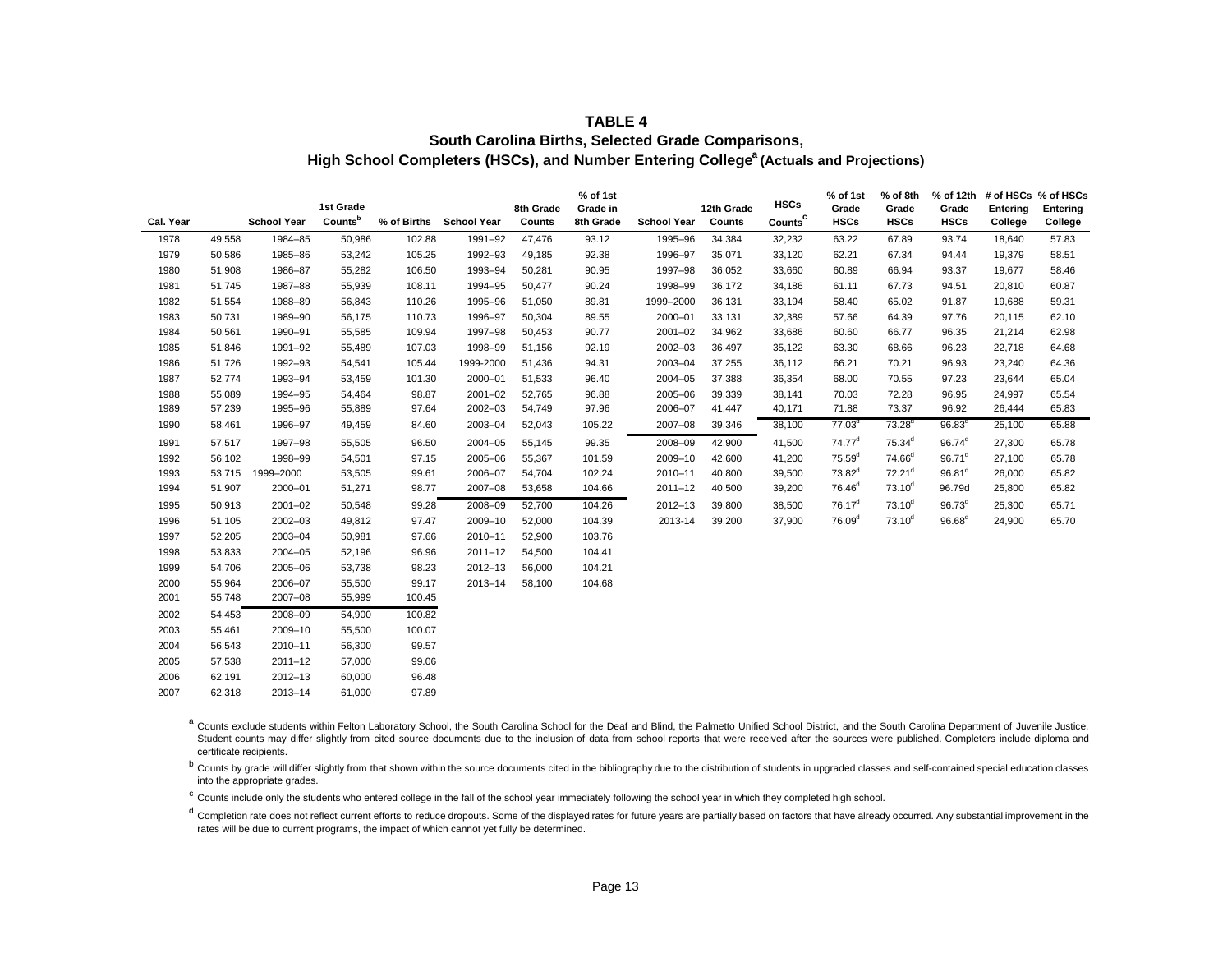|                         |                |                | <b>ACTUALS</b> |                |                |                 |           |                |                 | <b>PROJECTIONS</b> |                |                |
|-------------------------|----------------|----------------|----------------|----------------|----------------|-----------------|-----------|----------------|-----------------|--------------------|----------------|----------------|
| <b>District</b>         | 2002-2003      | 2003-2004      | 2004-2005      | 2005-2006      | 2006-2007      | 2007-2008       | 2008-2009 | 2009-2010      | 2010-2011       | 2011-2012          | 2012-2013      | 2013-2014      |
| Abbeville               | 3,701          | 3,670          | 3,571          | 3,544          | 3,483          | 3,410           | 3,373     | 3,321          | 3,256           | 3,266              | 3,262          | 3,244          |
| Aiken                   | 23,966         | 23,964         | 23,986         | 24,025         | 24,197         | 23,898          | 23,818    | 23,752         | 23,588          | 23,695             | 23,677         | 23,658         |
| Allendale               | 1,784          | 1,718          | 1,638          | 1,592          | 1,553          | 1,545           | 1,528     | 1,500          | 1,487           | 1,478              | 1,466          | 1,460          |
| Anderson 1              | 7,714          | 7,905          | 8,095          | 8,316          | 8,706          | 8,833           | 9,076     | 9,207          | 9,368           | 9,596              | 9,765          | 9,943          |
| Anderson 2              | 3,602          | 3,625          | 3,687          | 3,632          | 3,644          | 3,645           | 3,653     | 3,628          | 3,598           | 3,608              | 3,605          | 3,594          |
| Anderson 3              | 2,557          | 2,587          | 2,616          | 2,563          | 2,544          | 2,585           | 2,534     | 2,502          | 2,459           | 2,444              | 2,431          | 2,434          |
| Anderson 4              | 2,674          | 2,710          | 2,701          | 2,732          | 2,770          | 2,738           | 2,738     | 2,717          | 2,688           | 2,686              | 2,674          | 2,665          |
| Anderson 5              | 11,214         | 11,472         | 11,545         | 11,796         | 11,886         | 12,066          | 12,125    | 12,153         | 12,189          | 12,302             | 12,411         | 12,481         |
| Bamberg 1               | 1,619          | 1,598          | 1,594          | 1,595          | 1,585          | 1,509           | 1,469     | 1,437          | 1,428           | 1,419              | 1,415          | 1,438          |
| Bamberg 2               | 1,056          | 1,028          | 975            | 974            | 899            | 858             | 814       | 781            | 764             | 738                | 715            | 696            |
| <b>Barnwell 19</b>      | 926            | 905            | 913            | 882            | 840            | 834             | 825       | 815            | 80 <sub>S</sub> | 792                | 791            | 794            |
| <b>Barnwell 29</b>      | 934            | 943            | 915            | 942            | 95C            | 90 <sub>C</sub> | 895       | 880            | 861             | 835                | 819            | 802            |
| <b>Barnwell 45</b>      | 2,71           | 2,706          | 2,624          | 2,539          | 2,544          | 2,493           | 2,494     | 2,458          | 2,432           | 2,414              | 2,393          | 2,370          |
| <b>Beaufort</b>         | 16,977         | 17,288         | 17,747         | 18,160         | 18,483         | 18,643          | 19,233    | 19,844         | 20,567          | 21,460             | 22,415         | 23,385         |
| <b>Berkeley</b>         | 26,299         | 26,239         | 26,374         | 26,678         | 27,129         | 27,243          | 27,382    | 27,363         | 27,430          | 27,859             | 28,063         | 28,365         |
|                         |                |                |                |                |                |                 |           |                |                 |                    |                |                |
| Calhoun                 | 1,891          | 1,846          | 1,766          | 1,723          | 1,659          | 1,594           | 1,575     | 1,548          | 1,528           | 1,530              | 1,529          | 1,555          |
| Charleston              | 41,712         | 41,870         | 41,470         | 41,385         | 40,555         | 40,202          | 40,432    | 40,752         | 41,508          | 42,619             | 44,145         | 45,887         |
| Cherokee                | 8,812          | 8,842          | 8,876          | 8,988          | 8,894          | 8,943           | 8,912     | 8,822          | 8,784           | 8,762              | 8,752          | 8,775          |
| Chester<br>Chesterfield | 6,245<br>7,965 | 6,082<br>7,850 | 5,892<br>7,751 | 5,825<br>7,845 | 5,757<br>7,805 | 5,717<br>7,785  | 5,626     | 5,457<br>7,540 | 5,324<br>7,413  | 5,263<br>7,349     | 5,230<br>7,283 | 5,206<br>7,282 |
|                         |                |                |                |                |                |                 | 7,644     |                |                 |                    |                |                |
| Clarendon 1             | 1,203          | 1,147          | 1,103          | 1,050          | 956            | 91C             | 860       | 804            | 771             | 751                | 749            | 740            |
| Clarendon <sub>2</sub>  | 3,475          | 3,370          | 3,266          | 3,180          | 3,132          | 3,062           | 3,036     | 3,001          | 2,943           | 2,923              | 2,926          | 2,920          |
| Clarendon 3             | 1,249          | 1,265          | 1,233          | 1,244          | 1,238          | 1,235           | 1,216     | 1,187          | 1,163           | 1,155              | 1,150          | 1,157          |
| Colleton                | 6,446          | 6,284          | 6,229          | 6,192          | 6,124          | 6,034           | 5,973     | 5,915          | 5,828           | 5,891              | 5,924          | 5,971          |
| Darlington              | 11,498         | 11,415         | 11,341         | 11,112         | 10,95          | 10,848          | 10,628    | 10,448         | 10,252          | 10,144             | 10,050         | 10,008         |
| Dillon 1                | 894            | 879            | 858            | 828            | 809            | 853             | 846       | 834            | 820             | 806                | 812            | 802            |
| Dillon 2                | 3,655          | 3,626          | 3,527          | 3,529          | 3,431          | 3,394           | 3,407     | 3,337          | 3,283           | 3,264              | 3,257          | 3,250          |
| Dillon 3                | 1,500          | 1,515          | 1,521          | 1,51'          | 1,54'          | 1,547           | 1,608     | 1,623          | 1,630           | 1,644              | 1,669          | 1,701          |
| Dorchester 2            | 16,940         | 17,404         | 17,998         | 18,894         | 19,833         | 20,643          | 21,357    | 22,047         | 22,746          | 23,507             | 24,296         | 25,064         |
| Dorchester 4            | 2,324          | 2,366          | 2,256          | 2,238          | 2,172          | 2,173           | 2,124     | 2,083          | 2,026           | 2,005              | 2,010          | 1,996          |

**Summary of the 135-Day Average Daily Membership for Public Schools by District and Year, 2002-03 through 2013–14 Table A**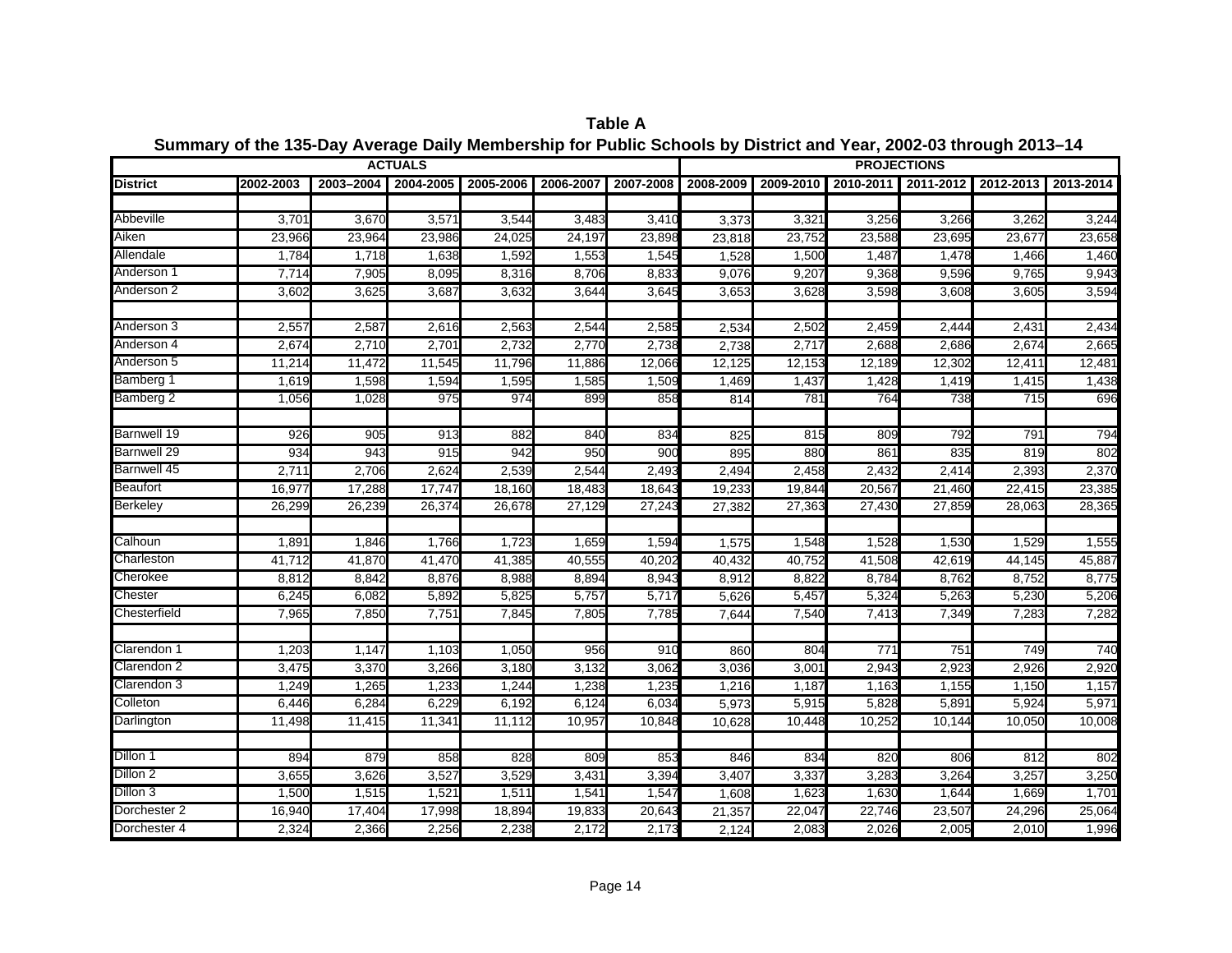|                           |        |        | <b>ACTUALS</b> |        |        |        |        |        |        | <b>PROJECTIONS</b> |                |                |
|---------------------------|--------|--------|----------------|--------|--------|--------|--------|--------|--------|--------------------|----------------|----------------|
|                           |        |        |                |        |        |        |        |        |        |                    |                |                |
| Edgefield                 | 3,858  | 3,837  | 3,934          | 3,992  | 3,993  | 3,937  | 3,909  | 3,826  | 3,762  | 3,674              | 3,583          | 3,472          |
| Fairfield                 | 3,510  | 3,455  | 3,425          | 3,359  | 3,273  | 3,205  | 3,127  | 3,049  | 3,035  | 3,045              | 3,034          | 3,051          |
| Florence 1                | 13,853 | 14,117 | 14,257         | 14,707 | 14,908 | 14,881 | 15,237 | 15,353 | 15,430 | 15,773             | 16,133         | 16,453         |
| Florence 2                | 1,134  | 1,103  | 1,152          | 1,160  | 1,173  | 1,161  | 1,146  | 1,135  | 1,122  | 1,116              | 1,122          | 1,115          |
| Florence 3                | 3,952  | 3,871  | 3,762          | 3,729  | 3,626  | 3,567  | 3,580  | 3,572  | 3,575  | 3,568              | 3,609          | 3,640          |
|                           |        |        |                |        |        |        |        |        |        |                    |                |                |
| Florence 4                | 1,071  | 1,044  | 1,039          | 998    | 973    | 925    | 909    | 870    | 852    | 833                | 826            | 814            |
| Florence 5                | 1,457  | 1,454  | 1,454          | 1,423  | 1,441  | 1,442  | 1,489  | 1,496  | 1,508  | 1,536              | 1,569          | 1,589          |
| Georgetown                | 9,891  | 9,945  | 9,869          | 9,942  | 9,951  | 9,833  | 9,700  | 9,550  | 9,460  | 9,402              | 9,377          | 9,367          |
| Greenville                | 60,780 | 61,773 | 62,852         | 64,308 | 66,238 | 67,586 | 68,328 | 69,378 | 70,353 | 71,724             | 73,359         | 74,963         |
| Greenwood 50              | 8,988  | 9,111  | 8,962          | 9,036  | 9,056  | 8,933  | 8,912  | 8,814  | 8,764  | 8,795              | 8,824          | 8,841          |
| Greenwood 51              | 1,183  | 1,210  | 1,159          | 1,153  | 1,094  | 1,080  | 1,077  | 1,056  | 1,027  | 1,014              | 1,008          | 1,005          |
| Greenwood 52              | 1,653  | 1,670  | 1,634          | 1,633  | 1,626  | 1,588  | 1,537  | 1,484  | 1,468  | 1,458              | 1,442          | 1,437          |
| Hampton 1                 | 2,660  | 2,652  | 2,668          | 2,680  | 2,648  | 2,643  | 2,585  | 2,512  | 2,476  | 2,466              | 2,462          | 2,450          |
| Hampton 2                 | 1,437  | 1,410  | 1,380          | 1,296  | 1,270  | 1,180  | 1,084  | 1,024  | 960    | 919                | 905            | 880            |
| <b>Horry</b>              | 29,208 | 30,395 | 31,708         | 33,141 | 34,74  | 35,499 | 36,712 | 37,686 | 38,629 | 39,925             | 41,337         | 42,738         |
|                           |        |        |                |        |        |        |        |        |        |                    |                |                |
| Jasper                    | 2,890  | 2,950  | 2,998          | 3,010  | 3,010  | 3,053  | 3,094  | 3,145  | 3,210  | 3,326              | 3,430          | 3,579          |
| Kershaw                   | 9,637  | 9,842  | 9,937          | 10,059 | 10,128 | 10,261 | 10,334 | 10,282 | 10,349 | 10,436             | 10,572         | 10,700         |
| Lancaster                 | 10,884 | 10,888 | 10,875         | 11,021 | 11,169 | 11,272 | 11,371 | 11,213 | 11,089 | 11,154             | 11,237         | 11,288         |
| Laurens 55                | 5,701  | 5,660  | 5,681          | 5,635  | 5,609  | 5,568  | 5,701  | 5,723  | 5,746  | 5,876              | 6,015          | 6,148          |
| Laurens 56                | 3,360  | 3,270  | 3,248          | 3,20'  | 3,107  | 3,150  | 3,148  | 3,085  | 3,063  | 3,072              | 3,113          | 3,161          |
| ee.                       | 2,785  | 2,700  |                | 2,584  | 2,534  |        |        | 2,377  |        |                    |                | 2,377          |
|                           |        |        | 2,593          |        |        | 2,442  | 2,416  |        | 2,355  | 2,351              | 2,359          |                |
| Lexington 1               | 17,827 | 18,229 | 18,688         | 19,091 | 19,705 | 20,456 | 20,900 | 21,159 | 21,38' | 21,577             | 21,730         | 21,914         |
| exington 2                | 8,660  | 8,693  | 8,637          | 8,763  | 8,661  | 8,748  | 8,739  | 8,640  | 8,599  | 8,540              | 8,458          | 8,451          |
| exington 3<br>Lexington 4 | 2,22'  | 2,155  | 2,135          | 2,099  | 2,062  | 1,997  | 1,948  | 1,888  | 1,820  | 1,783              | 1,762<br>2,980 | 1,721<br>2,926 |
|                           | 3,417  | 3,346  | 3,330          | 3,313  | 3,405  | 3,276  | 3,230  | 3,153  | 3,089  | 3,029              |                |                |
| Lexington 5               | 15,033 | 15,377 | 15,900         | 16,393 | 16,567 | 16,503 | 16,645 | 16,616 | 16,527 | 16,520             | 16,483         | 16,423         |
| <b>McCormick</b>          | 1,059  | 989    | 945            | 911    | 888    | 884    | 855    | 825    | 810    | 814                | 819            | 816            |
| Marion 1                  | 3,161  | 3,114  | 3,089          | 2,996  | 2,897  | 2,848  | 2,815  | 2,796  | 2,772  | 2,758              | 2,778          | 2,791          |
| Marion 2                  | 2,148  | 2,066  | 1,981          | 1,917  | 1,962  | 1,871  | 1,882  | 1,821  | 1,789  | 1,768              | 1,756          | 1,750          |
| Marion 7                  | 907    | 887    | 876            | 846    | 792    | 738    | 710    | 691    | 655    | 645                | 640            | 626            |

**Summary of the 135-Day Average Daily Membership for Public Schools by District and Year, 2002-03 through 2013–14 Table A**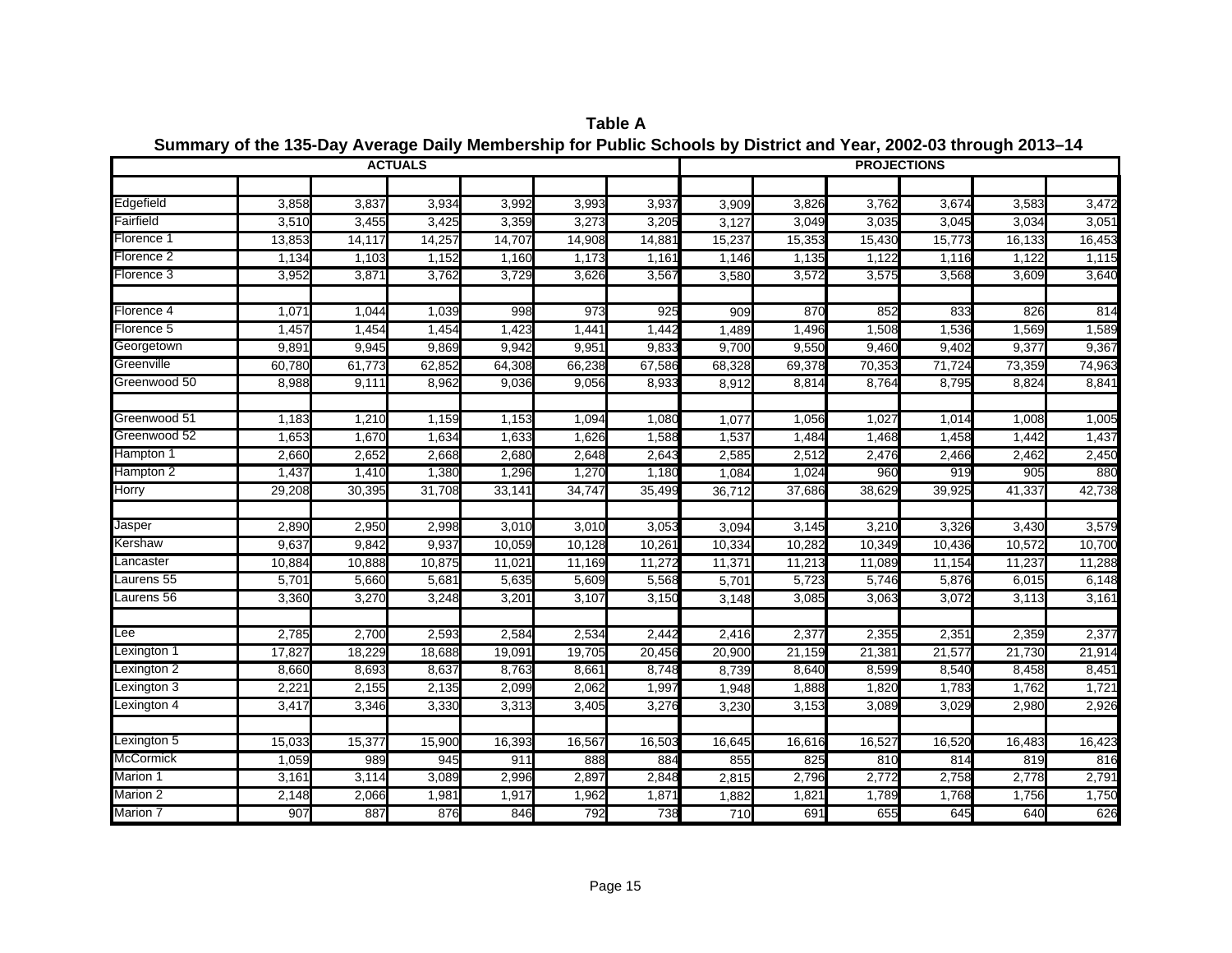|                     |         |         | <b>ACTUALS</b> |         |         |         |         |         | <b>PROJECTIONS</b> |         |         |         |
|---------------------|---------|---------|----------------|---------|---------|---------|---------|---------|--------------------|---------|---------|---------|
|                     |         |         |                |         |         |         |         |         |                    |         |         |         |
| Marlboro            | 4,966   | 4,890   | 4,792          | 4,769   | 4,661   | 4,548   | 4,452   | 4,361   | 4,27'              | 4,212   | 4,178   | 4,149   |
| Newberry            | 5,657   | 5,664   | 5,678          | 5,724   | 5,731   | 5,766   | 5,790   | 5,753   | 5,773              | 5,854   | 5,945   | 6,015   |
| Oconee              | 10,095  | 10,344  | 10,392         | 10,487  | 10,387  | 10,390  | 10,369  | 10,393  | 10,364             | 10,369  | 10,441  | 10,483  |
| Orangeburg 3        | 3,547   | 3,388   | 3,309          | 3,234   | 3,158   | 3,076   | 3,020   | 2,966   | 2,944              | 2,975   | 3,031   | 3,112   |
| Orangeburg 4        | 4,204   | 4,117   | 4,130          | 4,086   | 4,055   | 3,989   | 3,928   | 3,854   | 3,811              | 3,835   | 3,882   | 3,924   |
| Orangeburg 5        | 7,231   | 7,150   | 6,830          | 6,860   | 6,735   | 6,526   | 6,511   | 6,495   | 6,458              | 6,528   | 6,638   | 6,779   |
| Pickens             | 15,840  | 15,895  | 15,956         | 16,053  | 16,106  | 16,164  | 16,050  | 16,027  | 15,947             | 16,024  | 16,153  | 16,217  |
| <b>Richland 1</b>   | 25,304  | 25,083  | 24,587         | 24,060  | 23,657  | 23,209  | 23,173  | 23,098  | 23,268             | 23,639  | 24,192  | 24,816  |
| <b>Richland 2</b>   | 18,477  | 18,902  | 19,826         | 20,907  | 22,023  | 23,196  | 24,248  | 25,375  | 26,646             | 27,984  | 29,375  | 30,770  |
| Saluda              | 2,061   | 2,093   | 2,083          | 2,098   | 2,118   | 2,071   | 2,068   | 2,100   | 2,127              | 2,209   | 2,304   | 2,395   |
| Spartanburg 1       | 4,372   | 4,433   | 4,511          | 4,599   | 4,766   | 4,868   | 4,943   | 5,023   | 5,112              | 5,197   | 5,302   | 5,399   |
| Spartanburg 2       | 8,304   | 8,479   | 8,663          | 8,936   | 9,219   | 9,430   | 9,633   | 9,779   | 9,974              | 10,239  | 10,466  | 10,666  |
| Spartanburg 3       | 3,086   | 3,022   | 3,003          | 3,014   | 2,994   | 2,968   | 3,023   | 2,997   | 3,002              | 3,011   | 3,029   | 3,068   |
| Spartanburg 4       | 2,890   | 2,874   | 2,859          | 2,842   | 2,867   | 2,821   | 2,809   | 2,781   | 2,715              | 2,694   | 2,689   | 2,662   |
| Spartanburg 5       | 5,858   | 6,060   | 6,291          | 6,540   | 6,806   | 6,975   | 7,136   | 7,175   | 7,289              | 7,442   | 7,581   | 7,723   |
| Spartanburg 6       | 9,201   | 9,324   | 9,407          | 9,529   | 9,725   | 9,996   | 10,110  | 10,180  | 10,228             | 10,391  | 10,542  | 10,724  |
| Spartanburg 7       | 8,398   | 8,279   | 7,977          | 7,722   | 7,377   | 7,248   | 6,933   | 6,756   | 6,553              | 6,452   | 6,411   | 6,385   |
| Sumter <sub>2</sub> | 8,658   | 8,599   | 8,623          | 8,561   | 8,546   | 8,343   | 8,344   | 8,286   | 8,317              | 8,359   | 8,529   | 8,665   |
| Sumter 17           | 9,203   | 9,106   | 8,911          | 8,715   | 8,656   | 8,636   | 8,505   | 8,403   | 8,306              | 8,365   | 8,454   | 8,520   |
| Union               | 4,916   | 4,842   | 4,747          | 4,664   | 4,616   | 4,512   | 4,445   | 4,331   | 4,252              | 4,221   | 4,162   | 4,124   |
| Williamsburg        | 5,900   | 5,764   | 5,638          | 5,503   | 5,349   | 5,287   | 5,015   | 4,883   | 4,723              | 4,653   | 4,615   | 4,606   |
| York 1              | 4,948   | 4,928   | 4,896          | 4,971   | 4,977   | 5,017   | 4,956   | 4,951   | 4,924              | 4,938   | 4,950   | 4,972   |
| York 2              | 4,810   | 5,010   | 5,113          | 5,359   | 5,655   | 6,033   | 6,236   | 6,408   | 6,607              | 6,805   | 7,050   | 7,260   |
| York 3              | 15,216  | 15,537  | 15,952         | 16,253  | 16,658  | 16,910  | 17,111  | 17,281  | 17,536             | 17,757  | 18,098  | 18,425  |
| York 4              | 5,863   | 6,221   | 6,674          | 7,121   | 7,861   | 8,668   | 9,163   | 9,806   | 10,406             | 11,014  | 11,633  | 12,253  |
| <b>TOTAL</b>        | 656,871 | 661,335 | 665,086        | 672,517 | 679,285 | 683,313 | 688,294 | 691,437 | 696,170            | 706,275 | 718,055 | 730,243 |

**Summary of the 135-Day Average Daily Membership for Public Schools by District and Year, 2002-03 through 2013–14 Table A**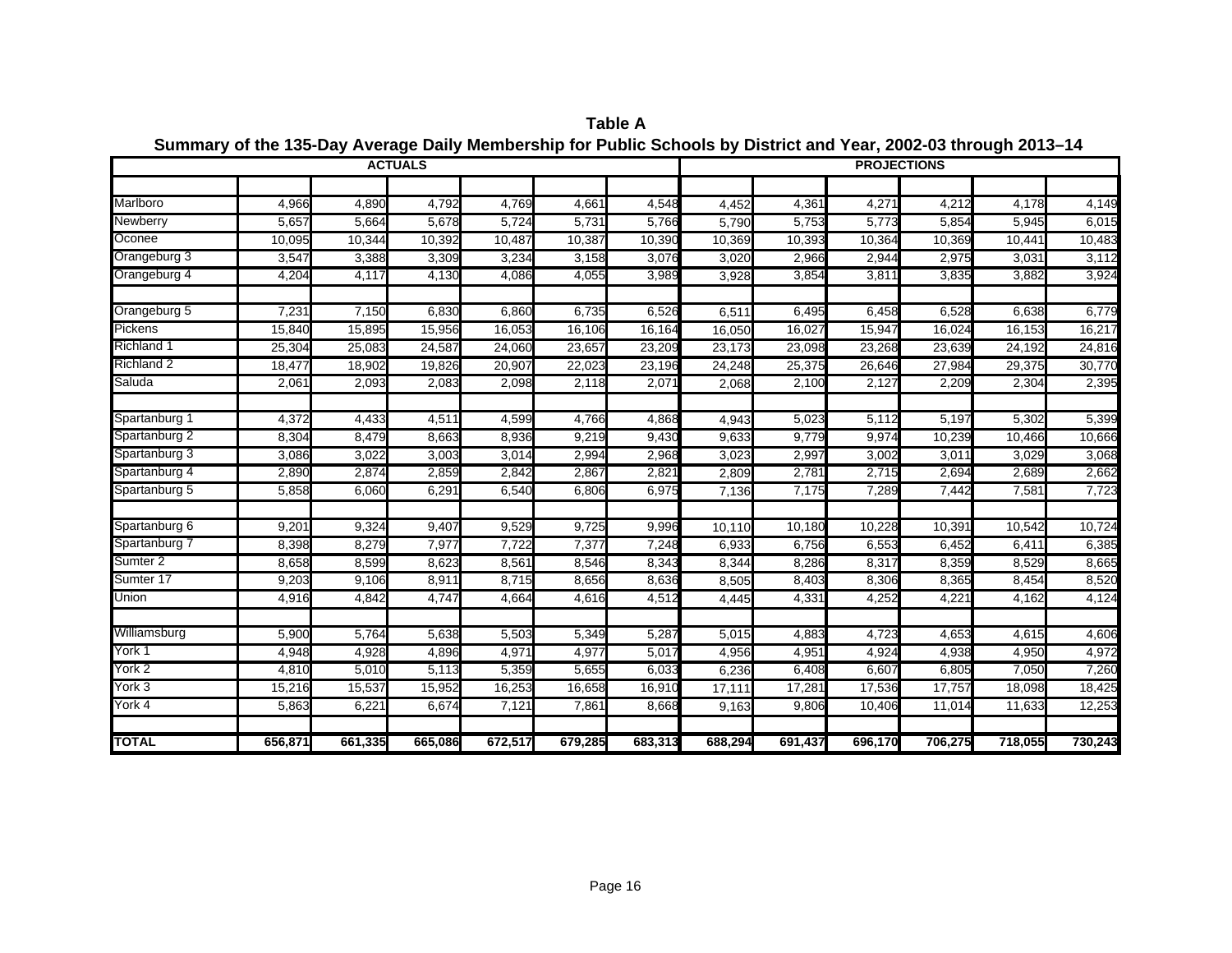|                     |       | Grade | Grade | Grade | Grade | Grade | Grade | Grade          | Grade | Grade | Grade | Grade | Grade |              |
|---------------------|-------|-------|-------|-------|-------|-------|-------|----------------|-------|-------|-------|-------|-------|--------------|
| <b>DISTRICT</b>     | Κ     | 1     | 2     | 3     | 4     | 5     | 6     | $\overline{7}$ | 8     | 9     | 10    | 11    | 12    | <b>TOTAL</b> |
|                     |       |       |       |       |       |       |       |                |       |       |       |       |       |              |
| Abbeville           | 262   | 289   | 254   | 275   | 270   | 259   | 249   | 265            | 271   | 295   | 278   | 227   | 217   | 3,410        |
| Aiken               | 1,794 | 2,020 | 1,842 | 1,804 | 1,787 | 1,835 | 1,788 | 1,880          | 1,834 | 2,280 | 2,013 | 1,640 | 1,378 | 23,898       |
| Allendale           | 142   | 138   | 143   | 117   | 119   | 129   | 107   | 117            | 115   | 145   | 96    | 93    | 84    | 1,545        |
| Anderson 1          | 647   | 744   | 702   | 737   | 687   | 658   | 683   | 694            | 725   | 707   | 685   | 626   | 539   | 8,833        |
| Anderson 2          | 285   | 306   | 290   | 310   | 288   | 284   | 293   | 300            | 277   | 312   | 276   | 238   | 187   | 3,645        |
|                     |       |       |       |       |       |       |       |                |       |       |       |       |       |              |
| Anderson 3          | 200   | 212   | 204   | 239   | 200   | 194   | 177   | 203            | 208   | 255   | 201   | 155   | 135   | 2,585        |
| Anderson 4          | 203   | 222   | 214   | 217   | 200   | 216   | 212   | 219            | 220   | 246   | 231   | 178   | 162   | 2,738        |
| Anderson 5          | 922   | 997   | 984   | 955   | 959   | 956   | 946   | 950            | 890   | 1,129 | 908   | 746   | 723   | 12,066       |
| Bamberg 1           | 100   | 131   | 125   | 134   | 92    | 93    | 106   | 104            | 123   | 168   | 113   | 95    | 124   | 1,509        |
| Bamberg 2           | 71    | 64    | 68    | 61    | 62    | 59    | 85    | 70             | 65    | 88    | 67    | 57    | 41    | 858          |
|                     |       |       |       |       |       |       |       |                |       |       |       |       |       |              |
| <b>Barnwell 19</b>  | 72    | 71    | 52    | 63    | 62    | 56    | 62    | 58             | 60    | 107   | 67    | 53    | 52    | 834          |
| <b>Barnwell 29</b>  | 59    | 72    | 68    | 56    | 78    | 62    | 55    | 76             | 80    | 109   | 64    | 71    | 51    | 900          |
| Barnwell 45         | 204   | 216   | 208   | 182   | 212   | 179   | 183   | 190            | 217   | 238   | 182   | 152   | 130   | 2,493        |
| <b>Beaufort</b>     | 1,485 | 1,588 | 1,501 | 1,445 | 1,383 | 1,387 | 1,378 | 1,469          | 1,435 | 1,863 | 1,456 | 1,162 | 1,091 | 18,643       |
| <b>Berkeley</b>     | 1,998 | 2,463 | 2,280 | 2,055 | 1,999 | 2,047 | 2,116 | 2,225          | 2,276 | 2,002 | 2,089 | 2,080 | 1,615 | 27,243       |
|                     |       |       |       |       |       |       |       |                |       |       |       |       |       |              |
| Calhoun             | 118   | 134   | 137   | 127   | 122   | 143   | 103   | 93             | 132   | 161   | 131   | 86    | 109   | 1,594        |
| Charleston          | 3,343 | 3,401 | 3,360 | 3,248 | 3,072 | 2,921 | 2,952 | 2,804          | 3,051 | 4,117 | 3,110 | 2,482 | 2,342 | 40,202       |
| Cherokee            | 700   | 671   | 801   | 666   | 677   | 707   | 695   | 691            | 738   | 815   | 706   | 581   | 494   | 8,943        |
| Chester             | 451   | 472   | 431   | 433   | 422   | 418   | 423   | 472            | 449   | 622   | 430   | 387   | 306   | 5,717        |
| Chesterfield        | 555   | 607   | 655   | 587   | 567   | 583   | 617   | 605            | 678   | 779   | 616   | 460   | 475   | 7,785        |
|                     |       |       |       |       |       |       |       |                |       |       |       |       |       |              |
| Clarendon 1         | 65    | 70    | 57    | 74    | 62    | 64    | 58    | 69             | 60    | 100   | 89    | 90    | 52    | 910          |
| Clarendon 2         | 248   | 265   | 226   | 213   | 234   | 227   | 236   | 257            | 233   | 280   | 268   | 208   | 166   | 3,062        |
| Clarendon 3         | 103   | 97    | 95    | 102   | 86    | 95    | 84    | 85             | 104   | 98    | 108   | 108   | 70    | 1,235        |
| Colleton            | 467   | 541   | 499   | 454   | 455   | 481   | 456   | 511            | 484   | 713   | 478   | 285   | 210   | 6,034        |
| Darlington          | 765   | 891   | 868   | 842   | 802   | 801   | 835   | 849            | 921   | 1,075 | 942   | 680   | 576   | 10,848       |
|                     |       |       |       |       |       |       |       |                |       |       |       |       |       |              |
| Dillon 1            | 77    | 66    | 57    | 59    | 50    | 66    | 70    | 74             | 57    | 81    | 73    | 72    | 51    | 853          |
| Dillon <sub>2</sub> | 313   | 301   | 285   | 271   | 287   | 256   | 252   | 260            | 273   | 307   | 238   | 208   | 143   | 3,394        |
| Dillon 3            | 114   | 143   | 121   | 114   | 112   | 110   | 126   | 128            | 141   | 142   | 118   | 99    | 79    | 1,547        |
| Dorchester 2        | 1,492 | 1,678 | 1,640 | 1,640 | 1,619 | 1,609 | 1,596 | 1,672          | 1,732 | 1,957 | 1,573 | 1,266 | 1,170 | 20,643       |
| Dorchester 4        | 170   | 170   | 168   | 155   | 169   | 161   | 157   | 187            | 160   | 237   | 192   | 146   | 101   | 2,173        |

**Table B The 135-Day Average Daily Membership for Public Schools by District and Grade, 2007–08**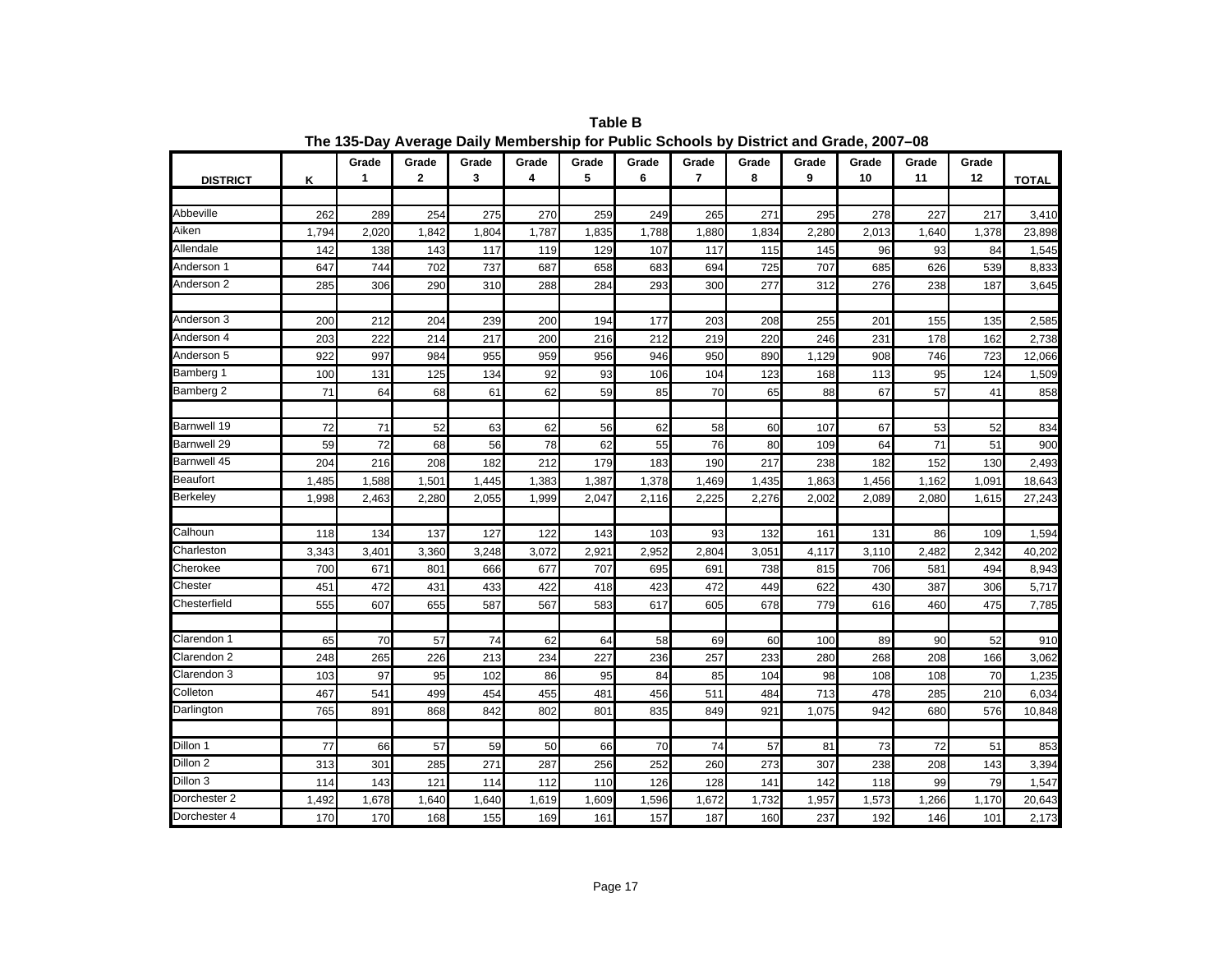|                  |       | Grade | Grade       | Grade | Grade | Grade | Grade | Grade          | Grade | Grade | Grade | Grade | Grade |              |
|------------------|-------|-------|-------------|-------|-------|-------|-------|----------------|-------|-------|-------|-------|-------|--------------|
| <b>DISTRICT</b>  | κ     | 1     | $\mathbf 2$ | 3     | 4     | 5     | 6     | $\overline{7}$ | 8     | 9     | 10    | 11    | 12    | <b>TOTAL</b> |
|                  |       |       |             |       |       |       |       |                |       |       |       |       |       |              |
| Edgefield        | 277   | 334   | 294         | 300   | 309   | 308   | 296   | 327            | 300   | 372   | 302   | 262   | 257   | 3,937        |
| Fairfield        | 259   | 231   | 275         | 237   | 249   | 228   | 249   | 238            | 271   | 281   | 250   | 246   | 193   | 3,205        |
| Florence 1       | 1,087 | 1,234 | 1,262       | 1,159 | 1,118 | 1,050 | 1,031 | 1,230          | 1,225 | 1,354 | 1,272 | 985   | 874   | 14,881       |
| Florence 2       | 96    | 85    | 86          | 70    | 83    | 94    | 91    | 96             | 82    | 121   | 108   | 80    | 68    | 1,161        |
| Florence 3       | 309   | 340   | 312         | 308   | 277   | 254   | 232   | 293            | 269   | 359   | 249   | 185   | 179   | 3,567        |
|                  |       |       |             |       |       |       |       |                |       |       |       |       |       |              |
| Florence 4       | 72    | 68    | 77          | 76    | 75    | 70    | 57    | 74             | 78    | 102   | 70    | 55    | 53    | 925          |
| Florence 5       | 100   | 137   | 112         | 115   | 104   | 104   | 107   | 133            | 106   | 118   | 127   | 108   | 71    | 1,442        |
| Georgetown       | 703   | 753   | 851         | 756   | 758   | 694   | 760   | 771            | 803   | 920   | 791   | 759   | 513   | 9,833        |
| Greenville       | 5,139 | 5,595 | 5,554       | 5,412 | 5,351 | 5,234 | 5,054 | 5,128          | 5,125 | 6,400 | 5,326 | 4,332 | 3,937 | 67,586       |
| Greenwood 50     | 661   | 740   | 723         | 691   | 676   | 695   | 693   | 760            | 718   | 769   | 679   | 620   | 508   | 8,933        |
|                  |       |       |             |       |       |       |       |                |       |       |       |       |       |              |
| Greenwood 51     | 55    | 80    | 75          | 89    | 83    | 89    | 88    | 87             | 85    | 109   | 103   | 70    | 68    | 1,080        |
| Greenwood 52     | 130   | 107   | 126         | 124   | 132   | 119   | 138   | 115            | 128   | 130   | 115   | 127   | 97    | 1,588        |
| Hampton 1        | 214   | 195   | 198         | 199   | 215   | 211   | 196   | 210            | 211   | 252   | 218   | 186   | 140   | 2,643        |
| Hampton 2        | 82    | 86    | 81          | 86    | 93    | 77    | 86    | 95             | 80    | 138   | 117   | 88    | 71    | 1,180        |
| Horry            | 2,838 | 3,010 | 2,982       | 2,716 | 2,716 | 2,618 | 2,707 | 2,701          | 2,751 | 3,128 | 2,934 | 2,519 | 1,878 | 35,499       |
|                  |       |       |             |       |       |       |       |                |       |       |       |       |       |              |
| Jasper           | 259   | 313   | 234         | 227   | 202   | 237   | 247   | 227            | 261   | 265   | 243   | 160   | 178   | 3,053        |
| Kershaw          | 791   | 811   | 804         | 809   | 829   | 769   | 795   | 781            | 803   | 1,051 | 795   | 695   | 529   | 10,261       |
| Lancaster        | 882   | 931   | 908         | 868   | 895   | 813   | 835   | 880            | 877   | 1,010 | 899   | 869   | 605   | 11,272       |
| aurens 55        | 455   | 498   | 450         | 480   | 488   | 454   | 425   | 384            | 396   | 526   | 412   | 323   | 278   | 5,568        |
| aurens 56        | 221   | 237   | 250         | 243   | 233   | 200   | 223   | 253            | 269   | 352   | 248   | 211   | 211   | 3,150        |
|                  |       |       |             |       |       |       |       |                |       |       |       |       |       |              |
| Lee              | 186   | 219   | 223         | 205   | 178   | 164   | 169   | 204            | 190   | 261   | 167   | 157   | 119   | 2,442        |
| exington 1       | 1,560 | 1,618 | 1,623       | 1,673 | 1,664 | 1,636 | 1,602 | 1,543          | 1,639 | 1,877 | 1,555 | 1,308 | 1,158 | 20,456       |
| Lexington 2      | 673   | 710   | 705         | 685   | 642   | 663   | 664   | 650            | 718   | 854   | 633   | 569   | 582   | 8,748        |
| Lexington 3      | 148   | 153   | 162         | 153   | 158   | 136   | 155   | 168            | 150   | 186   | 151   | 139   | 137   | 1,997        |
| Lexington 4      | 244   | 269   | 287         | 229   | 248   | 248   | 271   | 260            | 256   | 367   | 236   | 203   | 157   | 3,276        |
|                  |       |       |             |       |       |       |       |                |       |       |       |       |       |              |
| Lexington 5      | 1,059 | 1,150 | 1,209       | 1,222 | 1,276 | 1,240 | 1,356 | 1,317          | 1,344 | 1,495 | 1,453 | 1,317 | 1,065 | 16,503       |
| <b>McCormick</b> | 67    | 70    | 71          | 58    | 74    | 58    | 70    | 79             | 70    | 67    | 62    | 74    | 64    | 884          |
| Marion 1         | 221   | 252   | 191         | 240   | 222   | 224   | 227   | 245            | 216   | 295   | 186   | 167   | 163   | 2,848        |
| Marion 2         | 128   | 145   | 152         | 137   | 151   | 131   | 149   | 146            | 164   | 199   | 127   | 149   | 93    | 1,871        |
| Marion 7         | 44    | 54    | 49          | 56    | 50    | 49    | 46    | 83             | 61    | 73    | 68    | 52    | 55    | 738          |

**Table B The 135-Day Average Daily Membership for Public Schools by District and Grade, 2007–08**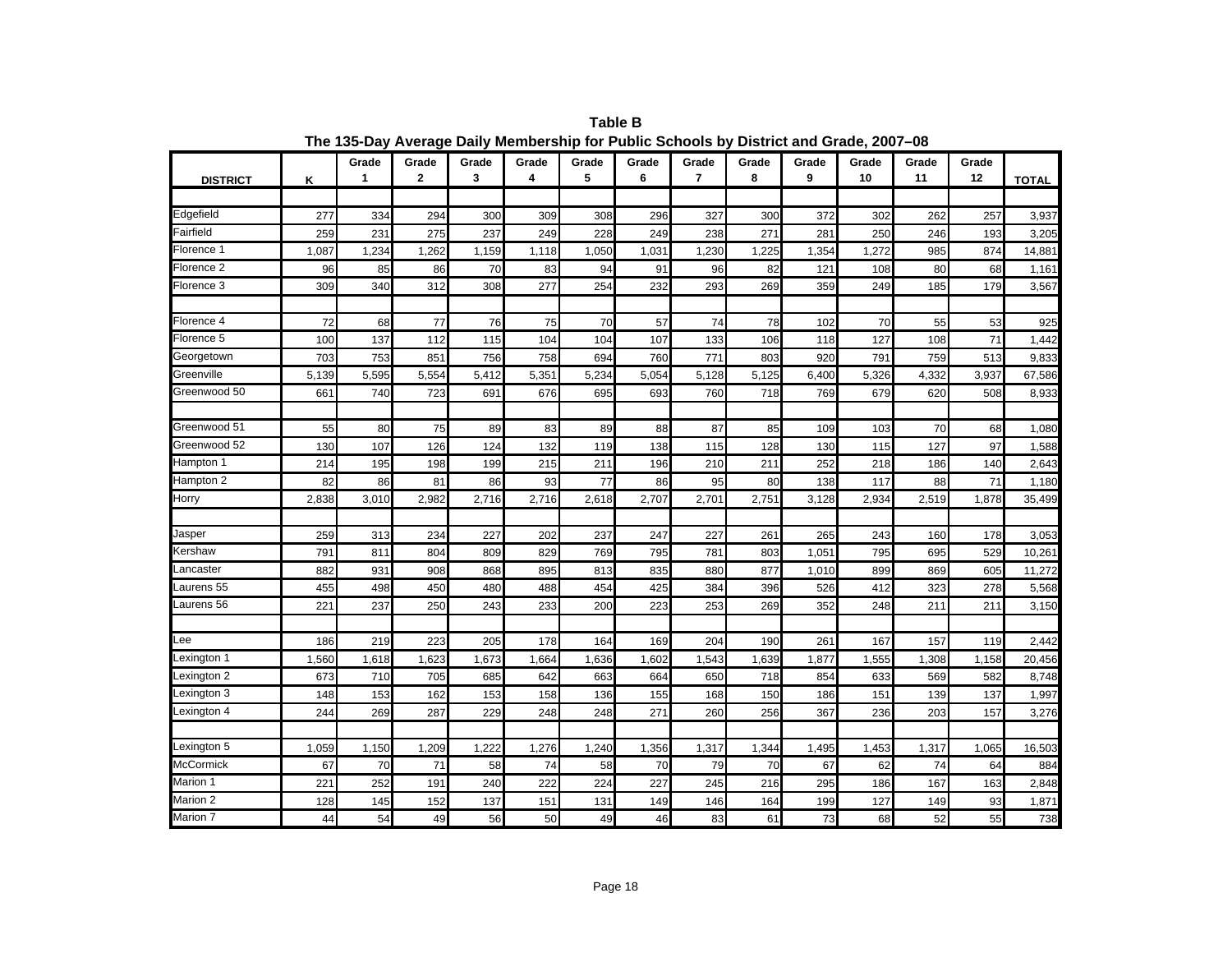|                     |        | Grade  | Grade        | Grade  | Grade  | Grade  | Grade  | Grade          | Grade  | Grade  | Grade  | Grade  | Grade  |              |
|---------------------|--------|--------|--------------|--------|--------|--------|--------|----------------|--------|--------|--------|--------|--------|--------------|
| <b>DISTRICT</b>     | Κ      | 1      | $\mathbf{2}$ | 3      | 4      | 5      | 6      | $\overline{7}$ | 8      | 9      | 10     | 11     | 12     | <b>TOTAL</b> |
|                     |        |        |              |        |        |        |        |                |        |        |        |        |        |              |
| Marlboro            | 320    | 376    | 383          | 348    | 359    | 358    | 339    | 358            | 355    | 430    | 402    | 284    | 236    | 4,548        |
| Newberry            | 441    | 514    | 490          | 456    | 474    | 434    | 444    | 444            | 418    | 502    | 427    | 384    | 338    | 5,766        |
| Oconee              | 774    | 828    | 813          | 808    | 763    | 805    | 840    | 801            | 756    | 1,025  | 838    | 721    | 619    | 10,390       |
| Orangeburg 3        | 235    | 249    | 249          | 252    | 215    | 215    | 202    | 215            | 235    | 344    | 280    | 215    | 169    | 3,076        |
| Orangeburg 4        | 284    | 296    | 295          | 310    | 302    | 313    | 288    | 312            | 301    | 389    | 354    | 290    | 256    | 3,989        |
|                     |        |        |              |        |        |        |        |                |        |        |        |        |        |              |
| Orangeburg 5        | 499    | 546    | 542          | 554    | 473    | 492    | 490    | 484            | 472    | 644    | 610    | 397    | 323    | 6,526        |
| Pickens             | 1,222  | 1,264  | 1,279        | 1,254  | 1,285  | 1,266  | 1,278  | 1,310          | 1,245  | 1.451  | 1,336  | 999    | 974    | 16,164       |
| <b>Richland 1</b>   | 1,727  | 1,943  | 1,917        | 1,818  | 1,796  | 1.751  | 1,695  | 1,717          | 1.767  | 2,468  | 1,784  | 1,541  | 1,285  | 23,209       |
| Richland 2          | 1,646  | 1,723  | 1,753        | 1,793  | 1,758  | 1,807  | 1,791  | 1,918          | 1,921  | 2,160  | 1,915  | 1,573  | 1,438  | 23,196       |
| Saluda              | 205    | 198    | 155          | 140    | 170    | 141    | 157    | 159            | 161    | 166    | 184    | 130    | 105    | 2,071        |
|                     |        |        |              |        |        |        |        |                |        |        |        |        |        |              |
| Spartanburg 1       | 359    | 389    | 345          | 386    | 371    | 381    | 402    | 388            | 368    | 446    | 370    | 331    | 330    | 4,868        |
| Spartanburg 2       | 725    | 789    | 723          | 733    | 714    | 772    | 754    | 758            | 735    | 805    | 706    | 667    | 549    | 9,430        |
| Spartanburg 3       | 210    | 250    | 221          | 224    | 242    | 229    | 231    | 217            | 246    | 303    | 228    | 194    | 174    | 2,968        |
| Spartanburg 4       | 189    | 205    | 225          | 215    | 231    | 217    | 223    | 259            | 232    | 264    | 253    | 168    | 138    | 2,821        |
| Spartanburg 5       | 528    | 522    | 567          | 514    | 562    | 508    | 599    | 549            | 561    | 617    | 567    | 516    | 364    | 6,975        |
|                     |        |        |              |        |        |        |        |                |        |        |        |        |        |              |
| Spartanburg 6       | 743    | 755    | 741          | 760    | 727    | 732    | 766    | 788            | 820    | 969    | 867    | 680    | 648    | 9,996        |
| Spartanburg 7       | 602    | 563    | 559          | 539    | 542    | 540    | 538    | 571            | 560    | 624    | 671    | 459    | 478    | 7,248        |
| Sumter <sub>2</sub> | 697    | 702    | 741          | 682    | 689    | 614    | 638    | 675            | 620    | 673    | 695    | 625    | 585    | 8,636        |
| Sumter 17           | 633    | 652    | 687          | 712    | 667    | 595    | 635    | 660            | 618    | 923    | 619    | 496    | 446    | 8,343        |
| Union               | 360    | 361    | 357          | 336    | 364    | 373    | 351    | 353            | 382    | 401    | 321    | 304    | 249    | 4,512        |
|                     |        |        |              |        |        |        |        |                |        |        |        |        |        |              |
| Williamsburg        | 423    | 424    | 437          | 407    | 382    | 363    | 357    | 417            | 422    | 460    | 497    | 375    | 323    | 5,287        |
| York 1              | 426    | 408    | 415          | 406    | 389    | 399    | 346    | 393            | 406    | 389    | 398    | 320    | 320    | 5,017        |
| York 2              | 433    | 480    | 487          | 469    | 481    | 432    | 487    | 492            | 452    | 547    | 486    | 405    | 382    | 6,033        |
| York 3              | 1,339  | 1,377  | 1,263        | 1,366  | 1,276  | 1,275  | 1,271  | 1,323          | 1,285  | 1,722  | 1,324  | 1,179  | 911    | 16,910       |
| York 4              | 714    | 722    | 700          | 719    | 645    | 678    | 670    | 671            | 671    | 748    | 662    | 534    | 534    | 8,668        |
|                     |        |        |              |        |        |        |        |                |        |        |        |        |        |              |
| <b>TOTAL</b>        | 52,118 | 55,999 | 55,010       | 53,456 | 52,561 | 51,611 | 51,909 | 53,289         | 53,658 | 64,328 | 54,492 | 45,536 | 39,346 | 683,313      |

**Table B The 135-Day Average Daily Membership for Public Schools by District and Grade, 2007–08**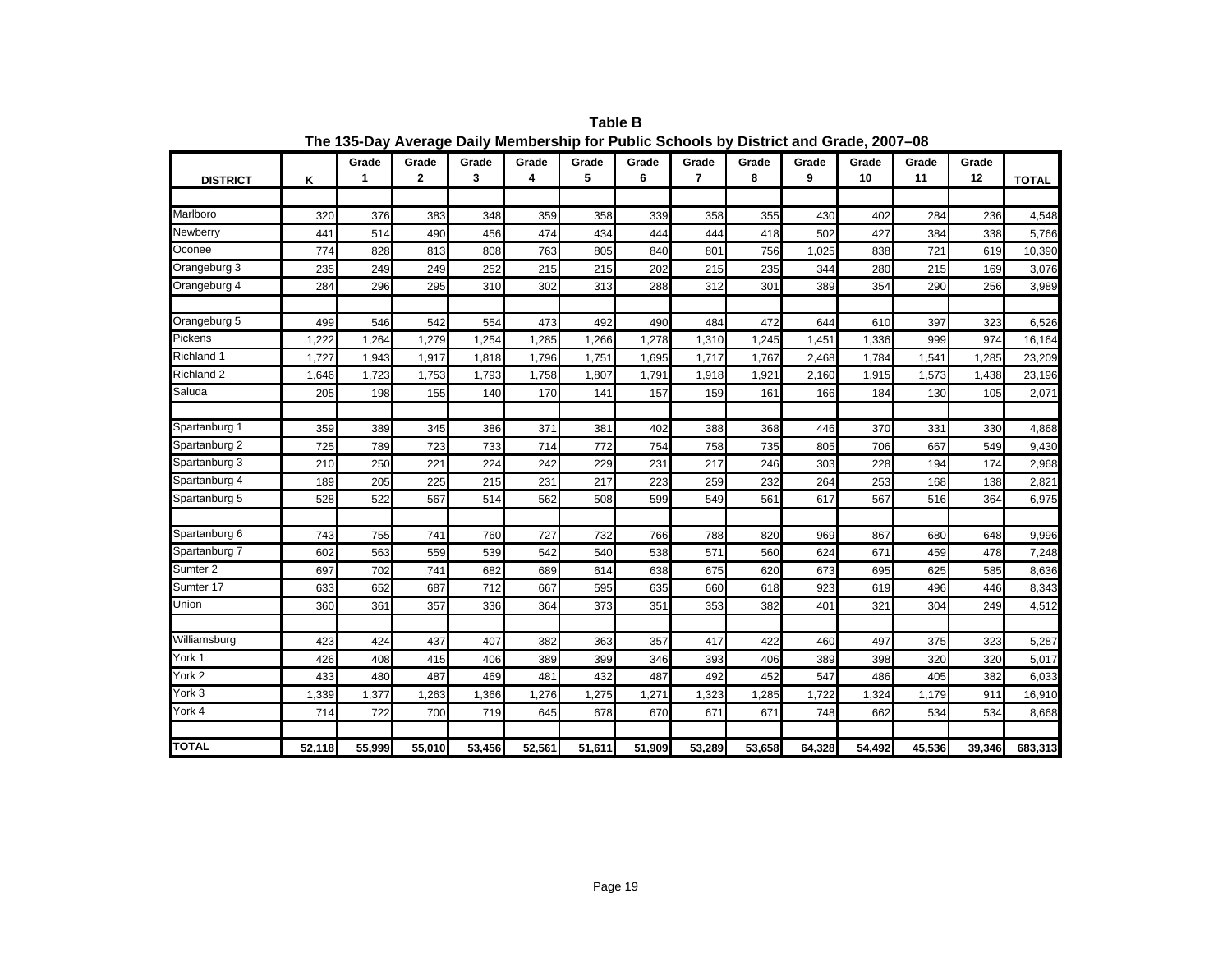|                 |       | Grade | Grade           | Grade            | Grade | Grade | Grade | Grade           | Grade | Grade            | Grade           | Grade | Grade |              |
|-----------------|-------|-------|-----------------|------------------|-------|-------|-------|-----------------|-------|------------------|-----------------|-------|-------|--------------|
| <b>DISTRICT</b> | Κ     | 1     | $\mathbf{2}$    | 3                | 4     | 5     | 6     | $\overline{7}$  | 8     | 9                | 10              | 11    | 12    | <b>TOTAL</b> |
|                 |       |       |                 |                  |       |       |       |                 |       |                  |                 |       |       |              |
| Abbeville       | 280   | 270   | 260             | 250              | 270   | 270   | 260   | 240             | 280   | $\overline{300}$ | 240             | 220   | 240   | 3,380        |
| Aiken           | 1,730 | 1,920 | 1,960           | 1,880            | 1,830 | 1,800 | 1,870 | 1,770           | 1,820 | 2,170            | 1,900           | 1,720 | 1,460 | 23,830       |
| Allendale       | 150   | 150   | 130             | 130              | 120   | 120   | 120   | 110             | 110   | 140              | 100             | 80    | 80    | 1,540        |
| Anderson 1      | 690   | 700   | 740             | 730              | 770   | 710   | 680   | 710             | 710   | 780              | 650             | 590   | 600   | 9,060        |
| Anderson 2      | 280   | 290   | 280             | 290              | 310   | 290   | 290   | 300             | 290   | 330              | 240             | 240   | 230   | 3,660        |
|                 |       |       |                 |                  |       |       |       |                 |       |                  |                 |       |       |              |
| Anderson 3      | 190   | 200   | 200             | 210              | 240   | 190   | 200   | 170             | 200   | 240              | 190             | 180   | 120   | 2,530        |
| Anderson 4      | 200   | 210   | 210             | 210              | 220   | 200   | 210   | 210             | 220   | 260              | 210             | 180   | 180   | 2,720        |
| Anderson 5      | 900   | 940   | 1,010           | 970              | 980   | 970   | 970   | 960             | 930   | 1,120            | 870             | 730   | 780   | 12,130       |
| Bamberg 1       | 110   | 120   | 120             | 120              | 130   | 90    | 90    | 110             | 100   | 150              | 130             | 90    | 100   | 1,460        |
| Bamberg 2       | 60    | 60    | 60              | 60               | 60    | 60    | 50    | 80              | 60    | 100              | 60              | 50    | 50    | 810          |
| Barnwell 19     | 80    | 70    | 70              | 50               | 60    | 60    | 60    | $\overline{70}$ | 60    | 80               | $\overline{70}$ | 50    | 50    | 830          |
| Barnwell 29     | 60    | 70    | $\overline{70}$ | $\overline{70}$  | 50    | 80    | 60    | 50              | 80    | 100              | 90              | 60    | 60    | 900          |
| Barnwell 45     | 190   | 220   | 200             | 210              | 180   | 210   | 180   | 180             | 200   | 250              | 180             | 130   | 160   | 2,490        |
| Beaufort        | 1,730 | 1,660 | 1,590           | 1,530            | 1,470 | 1,400 | 1,420 | 1,430           | 1,450 | 1,840            | 1,450           | 1,170 | 1,110 | 19,250       |
| Berkeley        | 1,910 | 2,340 | 2,310           | 2,300            | 2,090 | 2,050 | 2,190 | 2,070           | 2,140 | 2,380            | 1,780           | 1,990 | 1,820 | 27,370       |
|                 |       |       |                 |                  |       |       |       |                 |       |                  |                 |       |       |              |
| Calhoun         | 150   | 150   | 130             | 130              | 120   | 120   | 130   | 100             | 90    | 150              | 130             | 100   | 80    | 1,580        |
| Charleston      | 3,730 | 3,550 | 3,310           | 3,310            | 3,200 | 3,070 | 2,840 | 2,900           | 2,740 | 3,840            | 3,040           | 2,430 | 2,470 | 40,430       |
| Cherokee        | 680   | 690   | 670             | 800              | 660   | 690   | 710   | 700             | 680   | 850              | 700             | 550   | 520   | 8,900        |
| Chester         | 450   | 490   | 460             | 420              | 420   | 420   | 430   | 410             | 440   | 590              | 410             | 340   | 360   | 5,640        |
| Chesterfield    | 520   | 560   | 580             | 680              | 580   | 570   | 580   | 630             | 590   | 810              | 590             | 510   | 440   | 7,640        |
| Clarendon 1     | 70    | 70    | 70              | 50               | 70    | 60    | 60    | 60              | 70    | 70               | 70              | 60    | 80    | 860          |
| Clarendon 2     | 260   | 250   | 260             | $\overline{220}$ | 210   | 230   | 240   | 240             | 240   | 260              | 230             | 220   | 180   | 3,040        |
| Clarendon 3     | 90    | 90    | 90              | 100              | 100   | 90    | 100   | 90              | 80    | 100              | 90              | 100   | 100   | 1,220        |
| Colleton        | 440   | 470   | 510             | 490              | 460   | 450   | 520   | 440             | 450   | 750              | 430             | 330   | 230   | 5,970        |
| Darlington      | 760   | 850   | 850             | 850              | 810   | 800   | 790   | 870             | 840   | 1,070            | 840             | 730   | 560   | 10,620       |
|                 |       |       |                 |                  |       |       |       |                 |       |                  |                 |       |       |              |
| Dillon 1        | 60    | 70    | 60              | 60               | 60    | 50    | 60    | 70              | 80    | 60               | 70              | 70    | 70    | 840          |
| Dillon 2        | 310   | 320   | 290             | 270              | 270   | 270   | 250   | 260             | 260   | 320              | 210             | 180   | 200   | 3,410        |
| Dillon 3        | 130   | 150   | 140             | 120              | 110   | 120   | 120   | 120             | 130   | 140              | 120             | 100   | 90    | 1,590        |
| Dorchester 2    | 1,390 | 1,620 | 1,780           | 1,750            | 1,740 | 1,730 | 1,740 | 1,660           | 1,740 | 2,030            | 1,640           | 1,260 | 1,270 | 21,350       |
| Dorchester 4    | 150   | 160   | 160             | 170              | 150   | 170   | 160   | 160             | 180   | 210              | 170             | 150   | 130   | 2,120        |

**Table C The 135-Day Average Daily Membership Projections for Public Schools by District and Grade, 2008–09**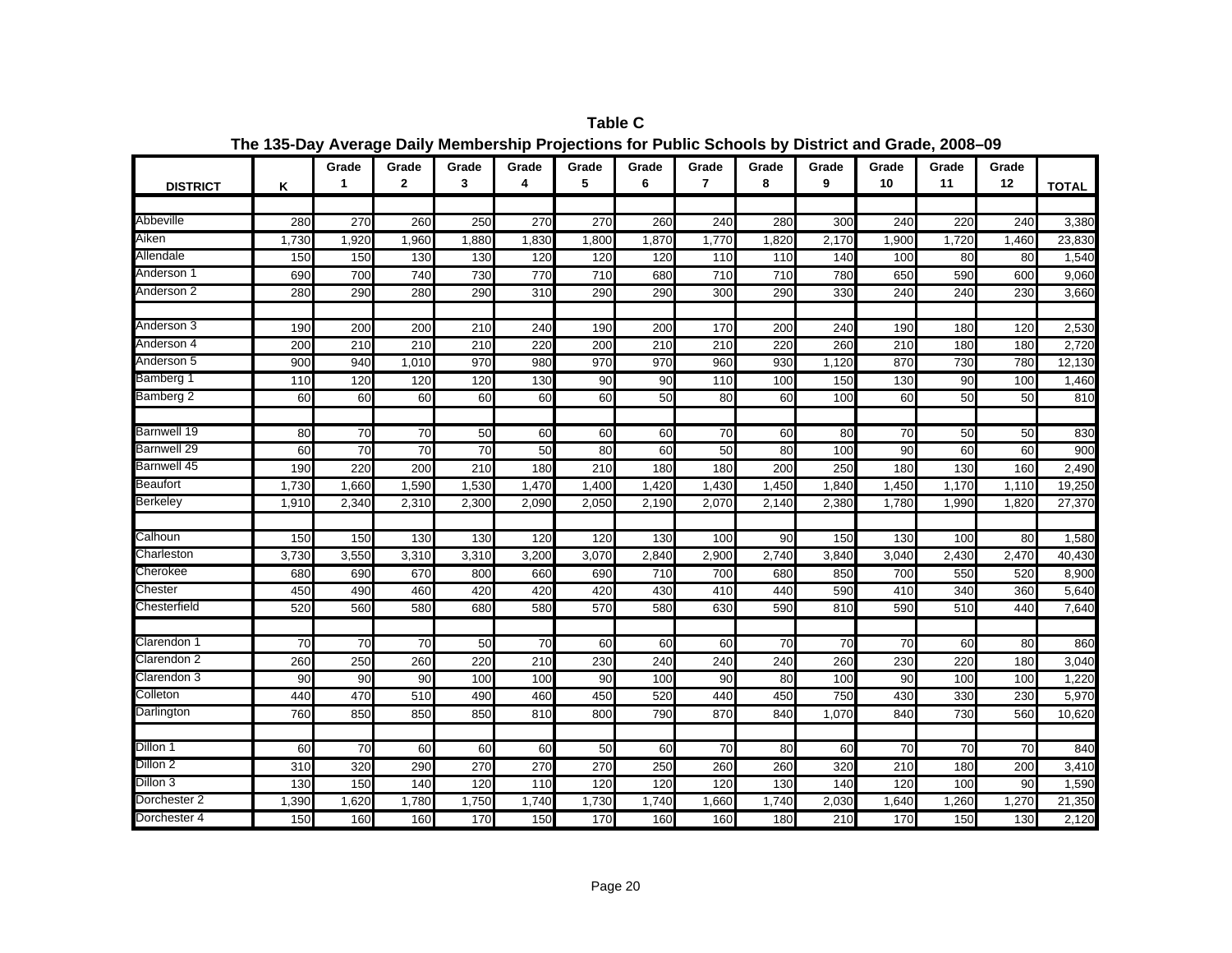Grade I Grade I Grade I Grade I Grade I Grade I Grade I Grade I Grade I Grade I Grade I Grade **1 2 3 4 5 6 7 8 9 10 11 12DISTRICTK**K | <sup>1</sup> | <sup>2</sup> | 3 | 4 | 5 | 6 | *I* | 8 | 9 | <sup>10</sup> | <sup>11</sup> | <sup>12</sup> |TOTAL Edgefield <sup>280</sup> <sup>320</sup> <sup>320</sup> <sup>290</sup> <sup>300</sup> <sup>310</sup> <sup>310</sup> <sup>300</sup> <sup>320</sup> <sup>330</sup> <sup>320</sup> <sup>240</sup> <sup>270</sup> 3,910 Fairfield 250 220 220 270 240 240 230 240 230 320 220 200 240 3,120 Florence 11 1,170 1,200 1,220 1,290 1,130 1,130 1,130 1,250 1,460 1,030 1,010 1,090 15,230 Florence 22 | 90| 80| 80| 90| 70| 90| 100| 90| 90| 110| 100| 80| 80| 1,150 Florence 3 340 330 310 310 300 280 250 230 280 320 290 180 180 3,600 Florence 44 | 70 70 60 80 70 80 70 50 70 100 80 80 40 70 910  $910$ Florence 5 130 130 120 110 120 100 110 110 130 120 100 100 90 1,470 Georgetown <sup>680</sup> <sup>680</sup> <sup>750</sup> <sup>860</sup> <sup>760</sup> <sup>770</sup> <sup>690</sup> <sup>770</sup> <sup>760</sup> <sup>940</sup> <sup>750</sup> <sup>710</sup> <sup>580</sup> 9,700 Greenville 4,990 5,480 5,500 5,640 5,530 5,450 5,360 5,090 5,140 6,390 5,240 4,530 4,000 68,340 Greenwood 500 | 660| 700| 720| 720| 680| 680| 700| 690| 740| 820| 630| 580| 580| 8,900 Greenwood 511 | 70 80 80 80 80 80 80 90 90 90 100 100 90 80 70 1,080 Greenwood 522 | 100| 100| 110| 120| 120| 130| 120| 130| 130| 110| 150| 110| 100| 130| 1,530 Hampton 1 | 190 | 190 | 190 | 210 | 210 | 220 | 190 | 240 | 210 | 160 | 190 | 2,590 Hampton 2 70 80 80 70 80 90 80 80 90 100 100 100 60 1,080 Horry 2,810 2,890 3,100 3,060 2,840 2,810 2,750 2,820 2,770 3,190 2,810 2,640 2,230 36,720 Jasper | 270 290 300 230 230 200 200 240 250 220 310 200 190 170 3,100 Kershaw 750 790 810 810 840 840 800 810 790 1,000 820 620 670 10,350 Lancasterr | 830| 890| 910| 920| 880| 900| 840| 840| 880| 1,030| 800| 780| 890| 11,390 Laurens 555 | 560| 500| 480| 440| 470| 480| 450| 430| 370| 490| 370| 340| 320| 5,700 Laurens 566 || 260|| 240|| 240|| 250|| 240|| 240|| 200|| 240|| 250|| 330|| 260|| 180|| 240|| 3,170 Lee 210 210 200 210 200 170 160 170 180 250 180 130 140 2,410 Lexington 1 1,460 1,600 1,660 1,680 1,730 1,710 1,710 1,640 1,570 1,890 1,610 1,330 1,310 20,900 Lexington 2 660 700 710 690 680 650 680 670 640 860 680 520 600 8,740 Lexington 3 150 150 150 160 150 160 140 150 170 180 120 130 150 1,960 Lexington 4 250 270 260 280 220 250 250 260 260 360 220 180 170 3,230 Lexington 5 1,020 1,140 1,180 1,260 1,260 1,320 1,310 1,390 1,340 1,530 1,340 1,360 1,190 16,640 McCormickK || 70 70 70 70 60 80 60 70 70 70 80 50 60 60 870 Marion 1 230 240 230 200 230 210 230 220 230 260 200 150 170 2,800 Marion 22 160 140 140 130 150 130 140 210 130 120 140 1,880 Marion 7 50 50 50 50 50 50 50 50 70 80 50 50 50 700700

**Table CThe 135-Day Average Daily Membership Projections for Public Schools by District and Grade, 2008–09**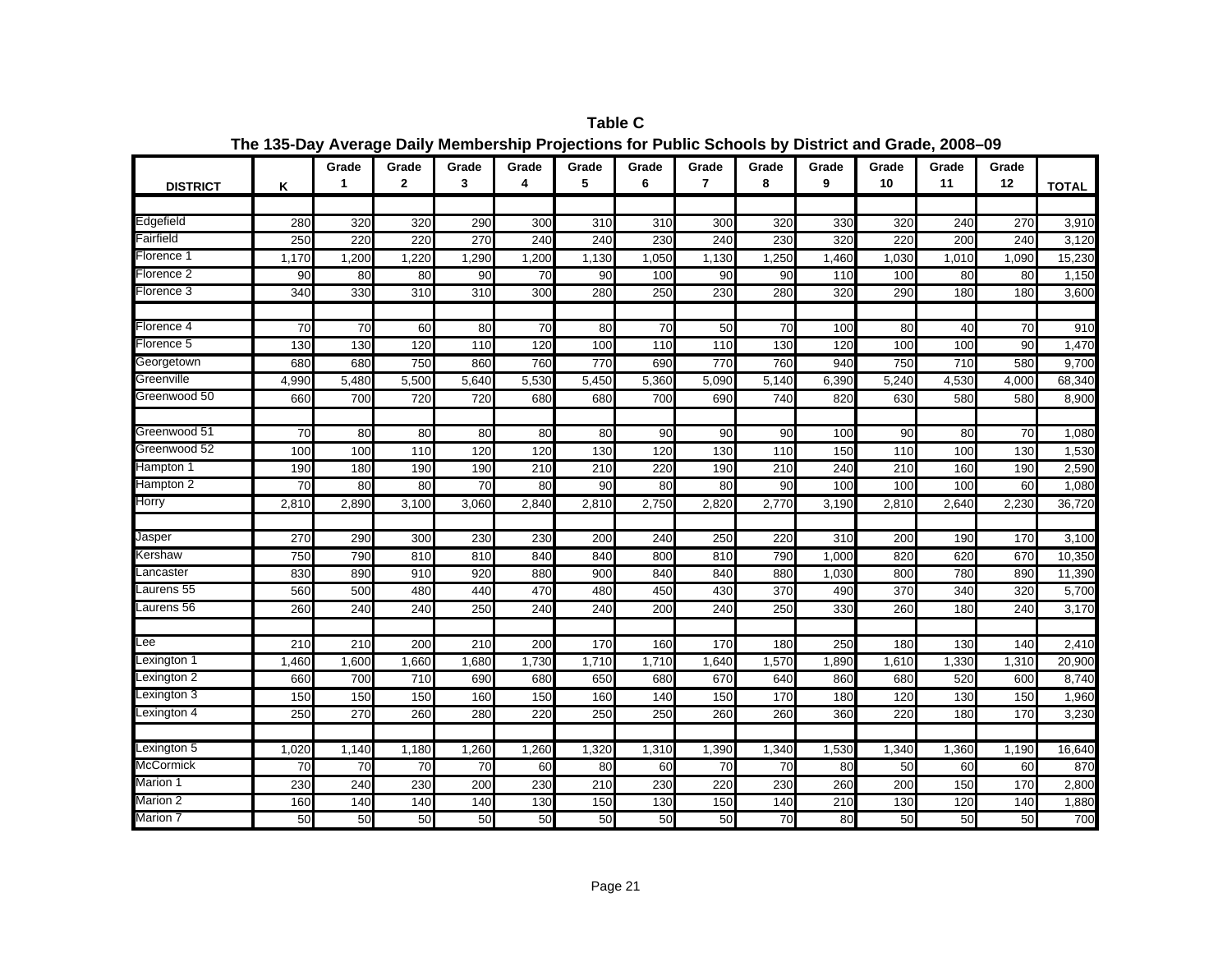|                     |        | Grade  | Grade        | Grade  | Grade  | Grade  | Grade  | Grade  | Grade  | Grade  | Grade  | Grade  | Grade  |              |
|---------------------|--------|--------|--------------|--------|--------|--------|--------|--------|--------|--------|--------|--------|--------|--------------|
| <b>DISTRICT</b>     | Κ      | 1      | $\mathbf{2}$ | 3      | 4      | 5      | 6      | 7      | 8      | 9      | 10     | 11     | 12     | <b>TOTAL</b> |
|                     |        |        |              |        |        |        |        |        |        |        |        |        |        |              |
| Marlboro            | 330    | 340    | 360          | 370    | 340    | 360    | 360    | 330    | 340    | 390    | 390    | 310    | 230    | 4,450        |
| Newberry            | 460    | 470    | 500          | 490    | 450    | 480    | 440    | 450    | 420    | 500    | 380    | 340    | 410    | 5,790        |
| Oconee              | 790    | 810    | 810          | 810    | 810    | 780    | 810    | 850    | 810    | 860    | 850    | 750    | 630    | 10,370       |
| Orangeburg 3        | 250    | 250    | 240          | 240    | 250    | 210    | 210    | 200    | 210    | 310    | 240    | 220    | 180    | 3,010        |
| Orangeburg 4        | 290    | 290    | 280          | 300    | 310    | 310    | 310    | 280    | 300    | 370    | 300    | 270    | 310    | 3,920        |
| Orangeburg 5        | 560    | 540    | 530          | 530    | 540    | 460    | 480    | 490    | 460    | 590    | 500    | 500    | 330    | 6,510        |
| Pickens             | 1,190  | 1,200  | 1,260        | 1,280  | 1,250  | 1,300  | 1,290  | 1,300  | 1,310  | 1,390  | 1,200  | 1,090  | 990    | 16,050       |
| Richland 1          | 1,970  | 2,040  | 1,880        | 1,870  | 1,790  | 1,750  | 1,740  | 1,660  | 1,640  | 2,270  | 1,790  | 1,460  | 1,310  | 23,170       |
| Richland 2          | 1,690  | 1,810  | 1,840        | 1,870  | 1,900  | 1,870  | 1,970  | 1,930  | 1,970  | 2,250  | 2,070  | 1,570  | 1,520  | 24,260       |
| Saluda              | 200    | 190    | 190          | 150    | 140    | 160    | 140    | 160    | 160    | 180    | 130    | 160    | 110    | 2,070        |
|                     |        |        |              |        |        |        |        |        |        |        |        |        |        |              |
| Spartanburg 1       | 370    | 390    | 400          | 350    | 400    | 380    | 390    | 420    | 390    | 420    | 410    | 320    | 320    | 4,960        |
| Spartanburg 2       | 700    | 790    | 780          | 750    | 750    | 730    | 810    | 760    | 770    | 860    | 690    | 600    | 640    | 9,630        |
| Spartanburg 3       | 250    | 250    | 240          | 220    | 220    | 240    | 240    | 230    | 210    | 290    | 250    | 180    | 210    | 3,030        |
| Spartanburg 4       | 200    | 200    | 210          | 230    | 210    | 230    | 220    | 220    | 260    | 250    | 220    | 200    | 160    | 2,810        |
| Spartanburg 5       | 470    | 520    | 530          | 590    | 530    | 580    | 530    | 640    | 560    | 660    | 540    | 450    | 540    | 7,140        |
| Spartanburg 6       | 720    | 750    | 770          | 760    | 780    | 760    | 750    | 790    | 800    | 1,010  | 800    | 690    | 720    | 10,100       |
| Spartanburg 7       | 560    | 560    | 540          | 550    | 530    | 530    | 520    | 550    | 540    | 560    | 600    | 510    | 400    | 6,950        |
| Sumter <sub>2</sub> | 700    | 660    | 640          | 690    | 690    | 670    | 610    | 630    | 640    | 770    | 630    | 450    | 550    | 8,330        |
| Sumter 17           | 740    | 710    | 650          | 730    | 670    | 670    | 620    | 610    | 640    | 660    | 570    | 640    | 610    | 8,520        |
| Union               | 320    | 380    | 350          | 350    | 330    | 360    | 370    | 360    | 340    | 440    | 290    | 270    | 280    | 4,440        |
| Williamsburg        |        |        |              |        |        |        |        |        |        |        |        |        |        |              |
| York 1              | 350    | 390    | 380          | 410    | 400    | 380    | 350    | 360    | 390    | 470    | 380    | 410    | 330    | 5,000        |
|                     | 370    | 390    | 420          | 400    | 410    | 400    | 390    | 360    | 390    | 410    | 360    | 360    | 300    | 4,960        |
| York 2              | 400    | 460    | 510          | 520    | 500    | 510    | 460    | 530    | 490    | 530    | 480    | 400    | 440    | 6,230        |
| York 3              | 1,230  | 1,330  | 1,410        | 1,280  | 1,410  | 1,310  | 1,340  | 1,310  | 1,330  | 1,590  | 1,450  | 1,120  | 1,010  | 17,120       |
| York 4              | 600    | 700    | 800          | 770    | 790    | 710    | 740    | 730    | 710    | 780    | 700    | 640    | 490    | 9,160        |
| <b>TOTAL</b>        | 52,290 | 54,950 | 55.340       | 55,510 | 54,110 | 53.340 | 52,850 | 52,670 | 52.800 | 63,850 | 52,230 | 45,410 | 42,970 | 688,320      |

**Table C The 135-Day Average Daily Membership Projections for Public Schools by District and Grade, 2008–09**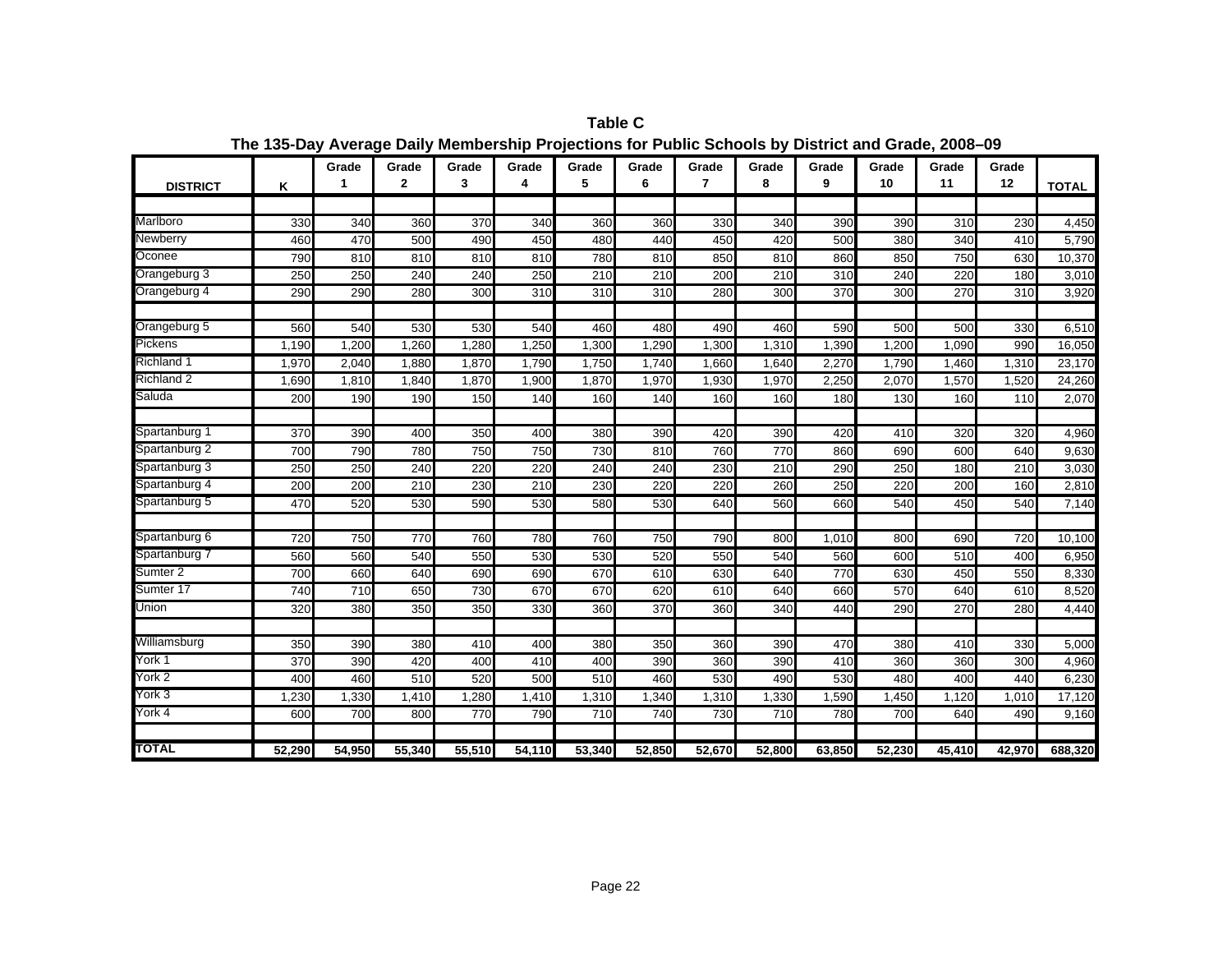|                 |       | Grade            | Grade           | Grade           | Grade           | Grade | Grade | Grade          | Grade | Grade            | Grade | Grade | Grade |              |
|-----------------|-------|------------------|-----------------|-----------------|-----------------|-------|-------|----------------|-------|------------------|-------|-------|-------|--------------|
| <b>DISTRICT</b> | Κ     | 1                | $\mathbf{2}$    | 3               | 4               | 5     | 6     | $\overline{7}$ | 8     | 9                | 10    | 11    | 12    | <b>TOTAL</b> |
|                 |       |                  |                 |                 |                 |       |       |                |       |                  |       |       |       |              |
| Abbeville       | 270   | 290              | 240             | 260             | 250             | 270   | 270   | 250            | 250   | $\overline{310}$ | 240   | 180   | 230   | 3,310        |
| Aiken           | 1,780 | 1,870            | 1,870           | 2,000           | 1,900           | 1,830 | 1,830 | 1,860          | 1,710 | 2,140            | 1,800 | 1,620 | 1,540 | 23,750       |
| Allendale       | 150   | 140              | 140             | 120             | 130             | 110   | 110   | 120            | 100   | 130              | 90    | 80    | 70    | 1,490        |
| Anderson 1      | 670   | 710              | 700             | 770             | 760             | 790   | 740   | 710            | 730   | 770              | 720   | 560   | 570   | 9,200        |
| Anderson 2      | 270   | 290              | 270             | 290             | 290             | 300   | 290   | 300            | 290   | 340              | 260   | 210   | 230   | 3,630        |
|                 |       |                  |                 |                 |                 |       |       |                |       |                  |       |       |       |              |
| Anderson 3      | 190   | 200              | 190             | 210             | 210             | 220   | 200   | 200            | 170   | 230              | 190   | 170   | 130   | 2,510        |
| Anderson 4      | 200   | 210              | 200             | 210             | 210             | 220   | 200   | 220            | 220   | 260              | 220   | 170   | 190   | 2,730        |
| Anderson 5      | 880   | 950              | 960             | 1,000           | 1,000           | 990   | 980   | 980            | 940   | 1,170            | 860   | 690   | 760   | 12,160       |
| Bamberg 1       | 110   | 120              | 110             | 120             | 120             | 130   | 90    | 100            | 110   | 120              | 120   | 110   | 100   | 1,460        |
| Bamberg 2       | 50    | 60               | 50              | 60              | 60              | 60    | 60    | 50             | 70    | 100              | 70    | 50    | 40    | 780          |
| Barnwell 19     | 80    | 70               | 70              | 70              | 50              | 60    | 60    | 60             | 60    | 70               | 50    | 60    | 50    | 810          |
| Barnwell 29     | 60    | 70               | $\overline{70}$ | $\overline{70}$ | $\overline{70}$ | 50    | 80    | 60             | 50    | 90               | 80    | 80    | 50    | 880          |
| Barnwell 45     | 200   | $\overline{210}$ | 200             | 200             | 210             | 180   | 210   | 180            | 190   | 230              | 190   | 130   | 140   | 2,470        |
| Beaufort        | 1,830 | 1,820            | 1,660           | 1,610           | 1,550           | 1,480 | 1,430 | 1,470          | 1,410 | 1,860            | 1,430 | 1,170 | 1,120 | 19,840       |
| Berkeley        | 1,930 | 2,280            | 2,200           | 2,330           | 2,340           | 2,150 | 2,200 | 2,140          | 1,990 | 2,240            | 2,120 | 1,700 | 1,750 | 27,370       |
|                 |       |                  |                 |                 |                 |       |       |                |       |                  |       |       |       |              |
| Calhoun         | 140   | 160              | 150             | 130             | 130             | 120   | 110   | 120            | 90    | 100              | 120   | 100   | 100   | 1,570        |
| Charleston      | 4,020 | 3,870            | 3,450           | 3,260           | 3,260           | 3,190 | 2,980 | 2,790          | 2,840 | 3,450            | 2,840 | 2,380 | 2,420 | 40,750       |
| Cherokee        | 640   | 700              | 690             | 670             | 800             | 670   | 690   | 720            | 690   | 790              | 730   | 540   | 490   | 8,820        |
| Chester         | 450   | 450              | 480             | 450             | 400             | 410   | 430   | 420            | 380   | 570              | 390   | 320   | 310   | 5,460        |
| Chesterfield    | 510   | 550              | 540             | 600             | 670             | 590   | 570   | 600            | 620   | $\overline{710}$ | 610   | 490   | 490   | 7,550        |
| Clarendon 1     | 70    | 60               | 60              | 60              | 50              | 70    | 60    | 60             | 60    | 90               | 50    | 50    | 50    | 790          |
| Clarendon 2     | 280   | 250              | 250             | 250             | 210             | 200   | 240   | 240            | 230   | 280              | 220   | 180   | 190   | 3,020        |
| Clarendon 3     | 90    | 90               | 90              | 90              | 90              | 100   | 90    | 100            | 90    | 80               | 90    | 90    | 90    | 1,180        |
| Colleton        | 450   | 480              | 440             | 510             | 500             | 450   | 480   | 500            | 390   | 710              | 450   | 300   | 260   | 5,920        |
| Darlington      | 800   | 830              | 810             | 840             | 820             | 810   | 790   | 830            | 860   | 970              | 840   | 640   | 600   | 10,440       |
|                 |       |                  |                 |                 |                 |       |       |                |       |                  |       |       |       |              |
| Dillon 1        | 60    | 70               | 70              | 60              | 60              | 60    | 50    | 60             | 70    | 80               | 60    | 70    | 70    | 840          |
| Dillon 2        | 300   | 300              | 310             | 270             | 270             | 260   | 260   | 250            | 260   | 310              | 220   | 150   | 170   | 3,330        |
| Dillon 3        | 130   | 140              | 150             | 140             | 120             | 120   | 130   | 120            | 130   | 130              | 120   | 100   | 90    | 1,620        |
| Dorchester 2    | 1,390 | 1,580            | 1,720           | 1,910           | 1,860           | 1,870 | 1,870 | 1,810          | 1,720 | 2,030            | 1,700 | 1,310 | 1,260 | 22,030       |
| Dorchester 4    | 150   | 160              | 160             | 160             | 170             | 160   | 170   | 160            | 150   | 230              | 150   | 130   | 130   | 2,080        |

**Table D The 135-Day Average Daily Membership Projections for Public Schools by District and Grade, 2009-10**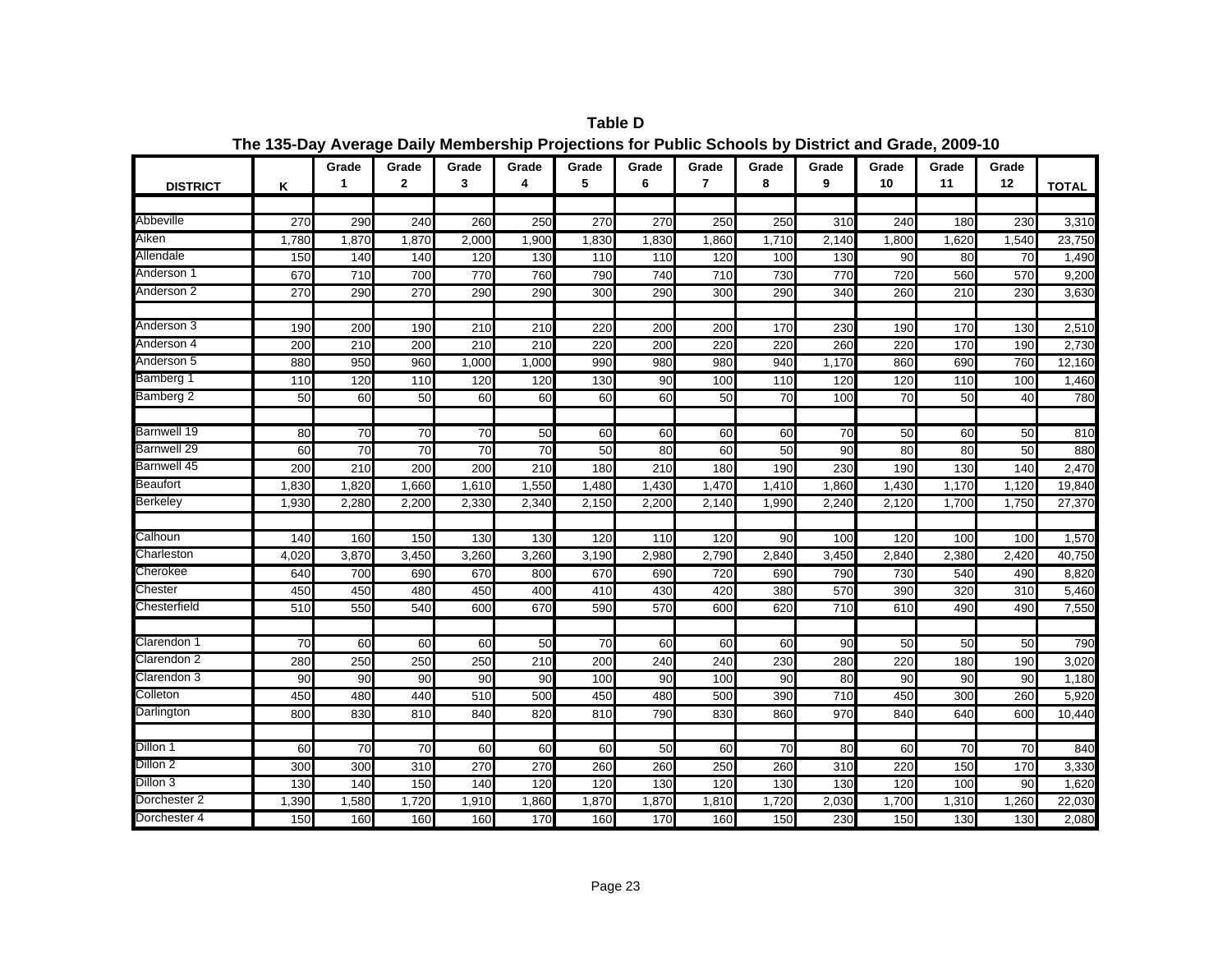|                       |       | Grade           | Grade           | Grade            | Grade | Grade | Grade | Grade          | Grade | Grade | Grade | Grade | Grade |              |
|-----------------------|-------|-----------------|-----------------|------------------|-------|-------|-------|----------------|-------|-------|-------|-------|-------|--------------|
| <b>DISTRICT</b>       | K     | $\mathbf 1$     | $\mathbf{2}$    | 3                | 4     | 5     | 6     | $\overline{7}$ | 8     | 9     | 10    | 11    | 12    | <b>TOTAL</b> |
|                       |       |                 |                 |                  |       |       |       |                |       |       |       |       |       |              |
| Edgefield             | 270   | 290             | 310             | 320              | 290   | 310   | 310   | 310            | 290   | 350   | 280   | 250   | 250   | 3,830        |
| <sup>=</sup> airfield | 270   | 250             | 220             | 220              | 270   | 230   | 240   | 220            | 230   | 270   | 250   | 170   | 190   | 3,030        |
| Florence 1            | 1,130 | 1,270           | 1,190           | 1,250            | 1,330 | 1,210 | 1,140 | 1,160          | 1,150 | 1,480 | 1,110 | 820   | 1,120 | 15,360       |
| Florence 2            | 90    | 90              | 80              | 80               | 80    | 70    | 90    | 100            | 90    | 120   | 90    | 80    | 80    | 1,140        |
| Florence 3            | 330   | 350             | 300             | $\overline{310}$ | 300   | 290   | 270   | 240            | 220   | 330   | 250   | 210   | 170   | 3,570        |
|                       |       |                 |                 |                  |       |       |       |                |       |       |       |       |       |              |
| Florence 4            | 60    | 70              | 60              | 70               | 70    | 70    | 80    | 60             | 50    | 90    | 80    | 50    | 50    | 860          |
| Florence 5            | 130   | 140             | 120             | 130              | 120   | 120   | 100   | 110            | 110   | 150   | 100   | 80    | 90    | 1,500        |
| Georgetown            | 660   | 720             | 680             | 760              | 860   | 770   | 770   | 700            | 760   | 890   | 760   | 670   | 540   | 9,540        |
| Greenville            | 5,100 | 5,560           | 5,380           | 5,580            | 5,760 | 5,630 | 5,580 | 5,400          | 5,100 | 6,410 | 5,230 | 4,460 | 4,180 | 69,370       |
| Greenwood 50          | 650   | 690             | 680             | 720              | 710   | 690   | 690   | 710            | 670   | 850   | 680   | 540   | 540   | 8,820        |
|                       |       |                 |                 |                  |       |       |       |                |       |       |       |       |       |              |
| Greenwood 51          | 70    | $\overline{70}$ | 70              | 80               | 70    | 80    | 80    | 90             | 90    | 100   | 80    | 70    | 90    | 1,040        |
| Greenwood 52          | 100   | 100             | 100             | 100              | 120   | 130   | 140   | 120            | 130   | 130   | 120   | 90    | 100   | 1,480        |
| Hampton 1             | 170   | 190             | 170             | 190              | 200   | 200   | 220   | 210            | 190   | 240   | 200   | 160   | 170   | 2,510        |
| Hampton 2             | 70    | 80              | $\overline{70}$ | 70               | 70    | 80    | 90    | 70             | 80    | 110   | 70    | 90    | 70    | 1,020        |
| Horry                 | 2,830 | 2,930           | 2,980           | 3,190            | 3,200 | 2,930 | 2,950 | 2,860          | 2,890 | 3,210 | 2,860 | 2,520 | 2,340 | 37,690       |
|                       |       |                 |                 |                  |       |       |       |                |       |       |       |       |       |              |
| Jasper                | 280   | 290             | 280             | 300              | 230   | 230   | 210   | 240            | 240   | 270   | 230   | 150   | 200   | 3,150        |
| Kershaw               | 730   | 770             | 780             | 810              | 840   | 850   | 870   | 810            | 820   | 980   | 780   | 640   | 600   | 10,280       |
| _ancaster             | 830   | 850             | 860             | 920              | 930   | 880   | 930   | 840            | 830   | 1,030 | 820   | 700   | 800   | 11,220       |
| Laurens 55            | 560   | 520             | 490             | 480              | 430   | 460   | 480   | 450            | 420   | 460   | 340   | 300   | 330   | 5,720        |
| Laurens 56            | 260   | 250             | 240             | 240              | 240   | 240   | 240   | 210            | 230   | 300   | 240   | 190   | 210   | 3,090        |
|                       |       |                 |                 |                  |       |       |       |                |       |       |       |       |       |              |
| -ee                   | 220   | 230             | 190             | 190              | 210   | 190   | 170   | 160            | 150   | 240   | 170   | 140   | 110   | 2,370        |
| exington 1            | 1,370 | 1,570           | 1,640           | 1,720            | 1,740 | 1,780 | 1.800 | 1,750          | 1,660 | 1,810 | 1,620 | 1,370 | 1,340 | 21,170       |
| _exington 2           | 620   | 690             | 700             | 690              | 690   | 690   | 670   | 690            | 650   | 760   | 680   | 550   | 550   | 8,630        |
| Lexington 3           | 140   | 150             | 150             | 140              | 160   | 150   | 160   | 130            | 150   | 200   | 120   | 110   | 140   | 1,900        |
| Lexington 4           | 230   | 260             | 260             | 260              | 270   | 220   | 250   | 240            | 260   | 360   | 220   | 170   | 160   | 3,160        |
|                       |       |                 |                 |                  |       |       |       |                |       |       |       |       |       |              |
| Lexington 5           | 960   | 1,120           | 1,160           | 1,220            | 1,290 | 1,310 | 1,400 | 1,340          | 1,420 | 1,530 | 1,370 | 1,260 | 1,240 | 16,620       |
| McCormick             | 70    | 70              | 70              | 60               | 70    | 60    | 70    | 50             | 60    | 80    | 60    | 40    | 50    | 810          |
| Marion 1              | 240   | 250             | 220             | 240              | 190   | 220   | 220   | 220            | 200   | 280   | 180   | 170   | 160   | 2,790        |
| Marion 2              | 170   | 150             | 140             | 140              | 140   | 130   | 150   | 130            | 140   | 190   | 140   | 120   | 110   | 1,850        |
| Marion 7              | 50    | 50              | 50              | 50               | 50    | 60    | 50    | 50             | 40    | 90    | 50    | 40    | 50    | 680          |

**Table D The 135-Day Average Daily Membership Projections for Public Schools by District and Grade, 2009-10**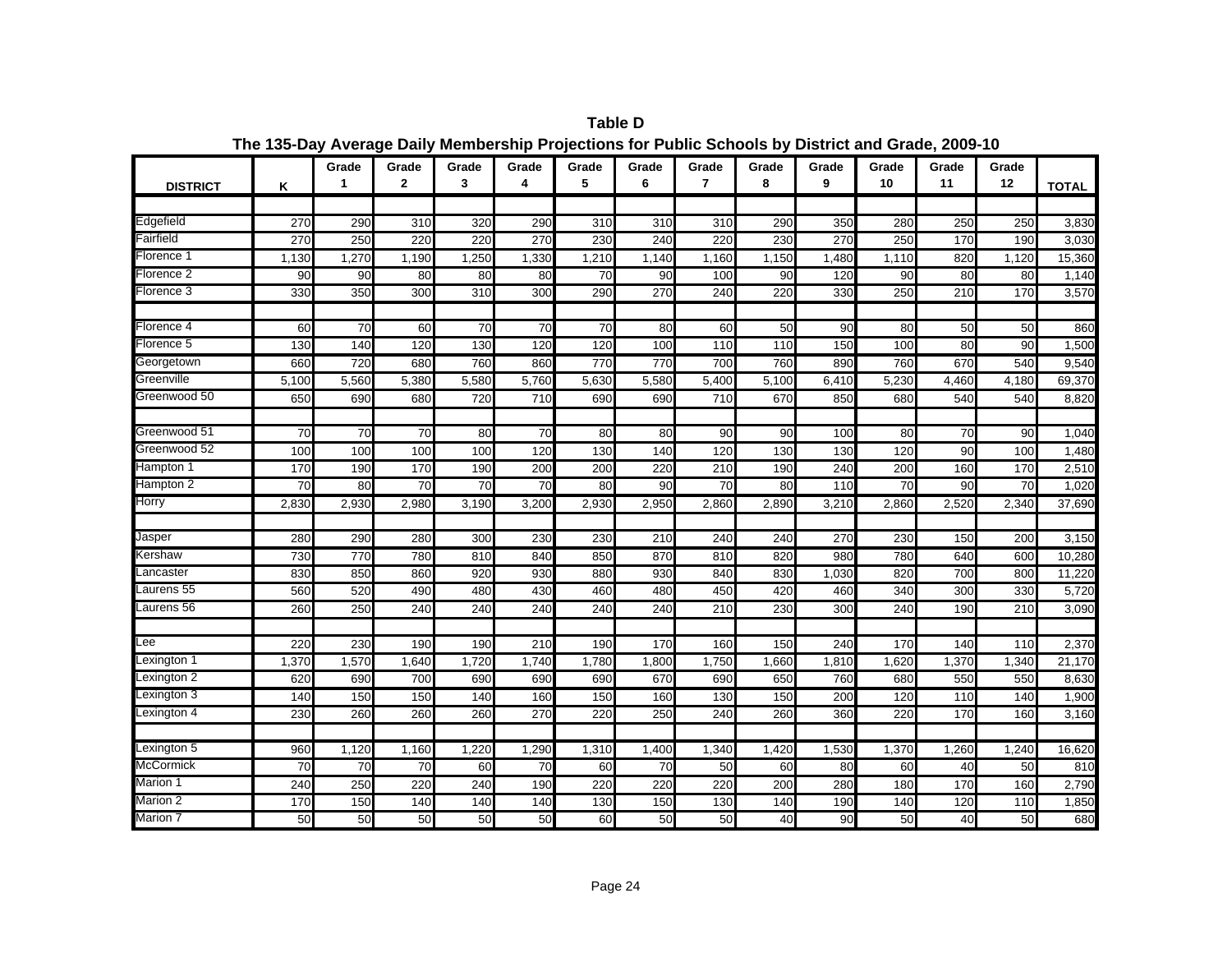|                     |        | Grade  | Grade        | Grade  | Grade  | Grade  | Grade  | Grade  | Grade  | Grade  | Grade  | Grade  | Grade  |              |
|---------------------|--------|--------|--------------|--------|--------|--------|--------|--------|--------|--------|--------|--------|--------|--------------|
| <b>DISTRICT</b>     | Κ      | 1      | $\mathbf{2}$ | 3      | 4      | 5      | 6      | 7      | 8      | 9      | 10     | 11     | 12     | <b>TOTAL</b> |
|                     |        |        |              |        |        |        |        |        |        |        |        |        |        |              |
| Marlboro            | 340    | 330    | 330          | 350    | 360    | 340    | 360    | 350    | 320    | 380    | 360    | 300    | 250    | 4,370        |
| Newberry            | 490    | 460    | 460          | 500    | 480    | 460    | 480    | 440    | 430    | 500    | 380    | 300    | 360    | 5,740        |
| Oconee              | 820    | 820    | 790          | 810    | 810    | 830    | 780    | 820    | 860    | 920    | 710    | 760    | 650    | 10,380       |
| Orangeburg 3        | 260    | 260    | 240          | 240    | 240    | 240    | 210    | 210    | 190    | 280    | 220    | 190    | 180    | 2,960        |
| Orangeburg 4        | 300    | 310    | 280          | 290    | 300    | 320    | 310    | 300    | 270    | 380    | 290    | 230    | 290    | 3,870        |
|                     |        |        |              |        |        |        |        |        |        |        |        |        |        |              |
| Orangeburg 5        | 580    | 570    | 520          | 520    | 520    | 520    | 450    | 480    | 470    | 580    | 460    | 410    | 420    | 6,500        |
| Pickens             | 1,210  | 1.220  | 1,190        | 1,260  | 1,280  | 1,260  | 1,330  | 1,310  | 1,300  | 1,460  | 1,150  | 980    | 1,080  | 16,030       |
| Richland 1          | 2,090  | 2,130  | 1,980        | 1,830  | 1,840  | 1,750  | 1,740  | 1,710  | 1,590  | 2,100  | 1,640  | 1,460  | 1,240  | 23,100       |
| Richland 2          | 1,790  | 1,890  | 1,930        | 1,960  | 1,980  | 2,020  | 2,040  | 2,120  | 1,980  | 2,310  | 2,160  | 1,690  | 1,510  | 25,380       |
| Saluda              | 230    | 190    | 180          | 190    | 150    | 130    | 160    | 140    | 160    | 170    | 140    | 120    | 140    | 2,100        |
|                     |        |        |              |        |        |        |        |        |        |        |        |        |        |              |
| Spartanburg 1       | 370    | 390    | 400          | 400    | 360    | 410    | 390    | 410    | 420    | 440    | 380    | 350    | 310    | 5,030        |
| Spartanburg 2       | 710    | 780    | 780          | 810    | 770    | 770    | 770    | 820    | 780    | 900    | 740    | 590    | 570    | 9,790        |
| Spartanburg 3       | 250    | 250    | 240          | 240    | 220    | 220    | 250    | 240    | 230    | 250    | 240    | 190    | 190    | 3,010        |
| Spartanburg 4       | 200    | 200    | 210          | 210    | 220    | 210    | 230    | 220    | 230    | 280    | 210    | 170    | 190    | 2,780        |
| Spartanburg 5       | 470    | 520    | 530          | 550    | 610    | 550    | 600    | 560    | 650    | 660    | 570    | 430    | 470    | 7,170        |
| Spartanburg 6       | 730    | 750    | 770          | 790    | 780    | 810    | 770    | 770    | 800    | 990    | 840    | 640    | 730    | 10,170       |
| Spartanburg 7       | 560    | 560    | 530          | 520    | 540    | 510    | 510    | 530    | 520    | 540    | 540    | 460    | 450    | 6,770        |
| Sumter <sub>2</sub> | 720    | 710    | 650          | 650    | 670    | 690    | 690    | 610    | 610    | 800    | 530    | 460    | 510    | 8,300        |
| Sumter 17           | 760    | 760    | 660          | 650    | 710    | 650    | 670    | 590    | 570    | 670    | 560    | 530    | 630    | 8,410        |
| Union               | 330    | 320    | 370          | 340    | 340    | 330    | 350    | 380    | 350    | 400    | 320    | 240    | 250    | 4,320        |
|                     |        |        |              |        |        |        |        |        |        |        |        |        |        |              |
| Williamsburg        | 400    | 400    | 350          | 360    | 410    | 400    | 370    | 360    | 340    | 440    | 390    | 310    | 360    | 4,890        |
| York 1              | 370    | 380    | 400          | 400    | 400    | 430    | 390    | 400    | 350    | 390    | 380    | 320    | 330    | 4,940        |
| York 2              | 390    | 450    | 490          | 540    | 550    | 540    | 540    | 490    | 530    | 580    | 470    | 400    | 430    | 6,400        |
| York 3              | 1,200  | 1,290  | 1,360        | 1,430  | 1,320  | 1,450  | 1,380  | 1,380  | 1,310  | 1,640  | 1,340  | .220   | 960    | 17,280       |
| York 4              | 590    | 670    | 770          | 880    | 850    | 870    | 770    | 800    | 770    | 830    | 740    | 680    | 590    | 9,810        |
|                     |        |        |              |        |        |        |        |        |        |        |        |        |        |              |
| <b>TOTAL</b>        | 52,970 | 55,610 | 54,350       | 55,970 | 56,200 | 54,910 | 54.630 | 53,590 | 52,220 | 62,790 | 51,970 | 43,470 | 42,810 | 691,490      |

**Table D The 135-Day Average Daily Membership Projections for Public Schools by District and Grade, 2009-10**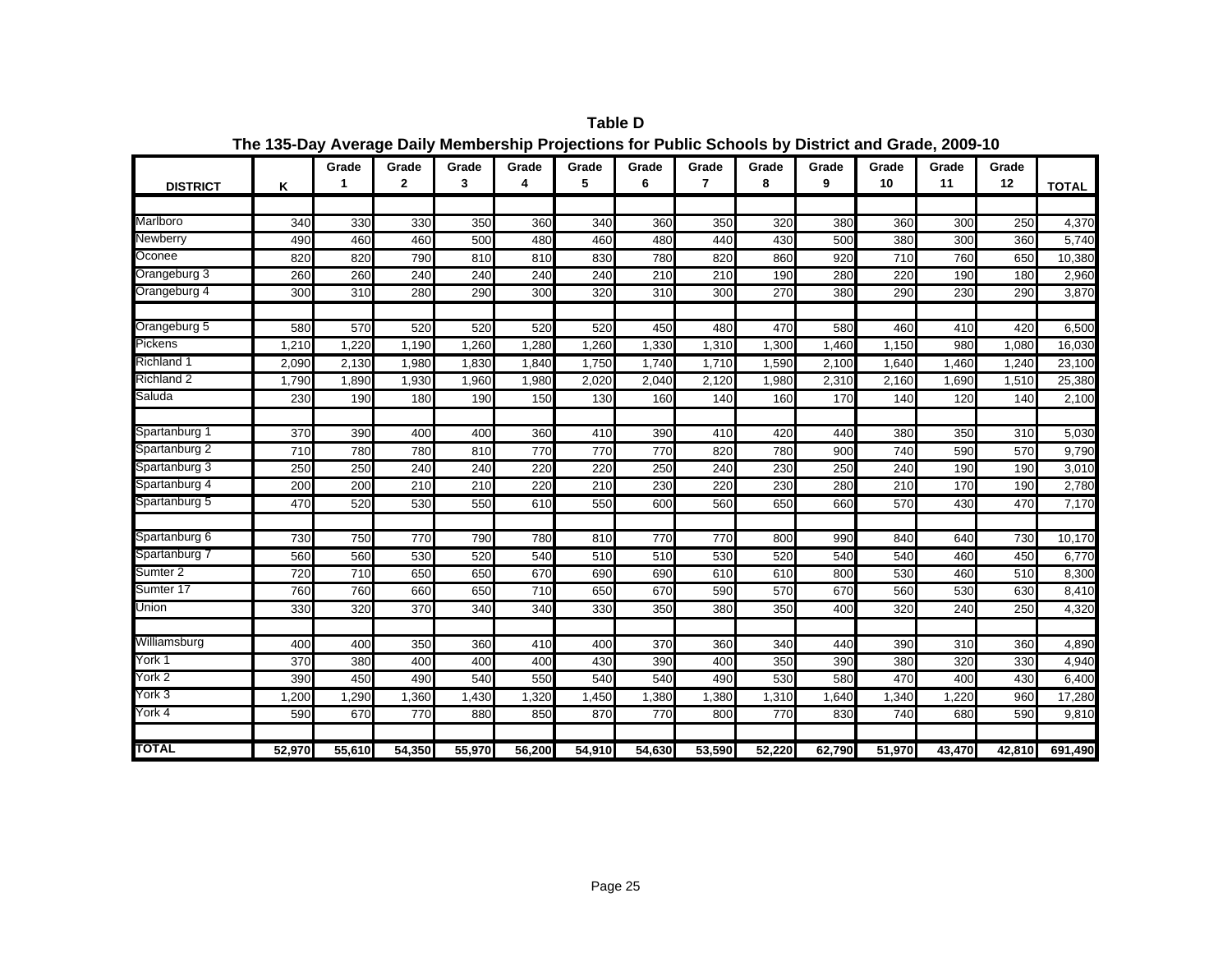| <b>DISTRICT</b>    | Κ               | Grade<br>1       | Grade<br>$\mathbf{2}$ | Grade<br>3      | Grade<br>4      | Grade<br>5       | Grade<br>6      | Grade<br>$\overline{7}$ | Grade<br>8 | Grade<br>9 | Grade<br>10     | Grade<br>11      | Grade<br>12 | <b>TOTAL</b> |
|--------------------|-----------------|------------------|-----------------------|-----------------|-----------------|------------------|-----------------|-------------------------|------------|------------|-----------------|------------------|-------------|--------------|
|                    |                 |                  |                       |                 |                 |                  |                 |                         |            |            |                 |                  |             |              |
| Abbeville          | 260             | 280              | 260                   | 240             | 260             | 250              | 270             | 260                     | 260        | 280        | 250             | 190              | 200         | 3,260        |
| Aiken              | 1,740           | 1,930            | 1,820                 | 1,900           | 2,020           | 1,910            | 1,870           | 1,820                   | 1,790      | 2,020      | 1,780           | 1,540            | 1,450       | 23,590       |
| Allendale          | 150             | 140              | 130                   | 130             | 120             | 130              | 110             | 110                     | 110        | 120        | 90              | 80               | 70          | 1,490        |
| Anderson 1         | 670             | 690              | 710                   | 730             | 800             | 790              | 820             | 760                     | 730        | 790        | 710             | 620              | 540         | 9,360        |
| Anderson 2         | 270             | 280              | 270                   | 270             | 280             | 290              | 310             | 300                     | 290        | 340        | 270             | 220              | 200         | 3,590        |
| Anderson 3         | 190             | 200              | 200                   | 200             | 210             | 190              | 230             | 190                     | 200        | 200        | 180             | 160              | 130         | 2,480        |
| Anderson 4         | 200             | 210              | 210                   | 200             | 210             | 210              | 210             | 200                     | 220        | 250        | 220             | 170              | 170         | 2,680        |
| Anderson 5         | 880             | 930              | 960                   | 940             | 1,020           | 1,000            | 1,000           | 1,000                   | 960        | 1,180      | 900             | 690              | 720         | 12,180       |
| Bamberg 1          | 110             | 120              | 110                   | 110             | 120             | 120              | 130             | 90                      | 90         | 120        | 90              | 90               | 110         | 1,410        |
| Bamberg 2          | 60              | 60               | 50                    | 50              | 60              | 60               | 60              | 50                      | 50         | 110        | $\overline{70}$ | 50               | 40          | 770          |
| <b>Barnwell 19</b> | $\overline{70}$ | 70               | 60                    | $\overline{70}$ | 70              | 50               | 60              | 60                      | 60         | 80         | 50              | 40               | 60          | 800          |
| Barnwell 29        | 60              | $\overline{70}$  | 60                    | $\overline{70}$ | $\overline{70}$ | $\overline{70}$  | 60              | 80                      | 60         | 60         | 70              | $\overline{70}$  | 60          | 860          |
| Barnwell 45        | 180             | $\overline{210}$ | 190                   | 200             | 200             | 200              | 180             | 210                     | 190        | 220        | 170             | 130              | 140         | 2,420        |
| Beaufort           | 1,960           | 1.930            | 1,820                 | 1.690           | 1.640           | 1,570            | 1,510           | 1.480                   | 1,450      | 1,810      | 1,450           | 1.150            | 1.120       | 20,580       |
| <b>Berkeley</b>    | 1,890           | 2,310            | 2,140                 | 2,210           | 2,370           | 2,400            | 2,300           | 2,150                   | 2,060      | 2,080      | 2,000           | 2,020            | 1,490       | 27,420       |
|                    |                 |                  |                       |                 |                 |                  |                 |                         |            |            |                 |                  |             |              |
| Calhoun            | 150             | 150              | 150                   | 140             | 120             | 130              | 110             | 100                     | 110        | 100        | 80              | 90               | 90          | 1,520        |
| Charleston         | 4,240           | 4,170            | 3,760                 | 3,410           | 3,210           | 3,260            | 3,100           | 2,930                   | 2,730      | 3,570      | 2,550           | 2,220            | 2,370       | 41,520       |
| Cherokee           | 660             | 650              | 690                   | 690             | 670             | 810              | 670             | 700                     | 710        | 800        | 680             | 570              | 490         | 8,790        |
| Chester            | 440             | 440              | 440                   | 460             | 440             | 400              | 430             | 420                     | 390        | 500        | 380             | 300              | 300         | 5,340        |
| Chesterfield       | 510             | 540              | 530                   | 560             | 600             | 670              | 590             | 590                     | 590        | 740        | 530             | 510              | 460         | 7,420        |
| Clarendon 1        | 60              | 70               | 60                    | 60              | 60              | 50               | $\overline{70}$ | 60                      | 70         | 70         | 60              | 40               | 40          | 770          |
| Clarendon 2        | 260             | 260              | 240                   | 240             | 250             | $\overline{210}$ | 210             | 240                     | 230        | 260        | 230             | 170              | 160         | 2,960        |
| Clarendon 3        | 90              | 90               | 80                    | 90              | 90              | 100              | 100             | 90                      | 100        | 80         | 80              | 90               | 80          | 1,160        |
| Colleton           | 480             | 480              | 460                   | 440             | 510             | 490              | 490             | 470                     | 450        | 610        | 430             | $\overline{310}$ | 240         | 5,860        |
| Darlington         | 780             | 870              | 790                   | 800             | 800             | 820              | 800             | 830                     | 820        | 1,000      | 760             | 640              | 530         | 10,240       |
| Dillon 1           | 60              | 60               | 60                    | 70              | 60              | 60               | 60              | 50                      | 70         | 70         | 70              | 50               | 70          | 810          |
| Dillon 2           | 280             | 290              | 290                   | 290             | 280             | 260              | 250             | 270                     | 250        | 300        | 210             | 160              | 150         | 3,280        |
| Dillon 3           | 120             | 140              | 140                   | 150             | 140             | 130              | 130             | 130                     | 120        | 130        | 110             | 100              | 90          | 1,630        |
| Dorchester 2       | 1,370           | 1,580            | 1,680                 | 1,840           | 2,030           | 2,000            | 2,020           | 1,950                   | 1,880      | 2,020      | 1,710           | 1,360            | 1,320       | 22,760       |
| Dorchester 4       | 150             | 160              | 150                   | 160             | 160             | 170              | 160             | 180                     | 150        | 190        | 160             | 120              | 120         | 2,030        |

**Table E The 135-Day Average Daily Membership Projections for Public Schools by District and Grade, 2010-11**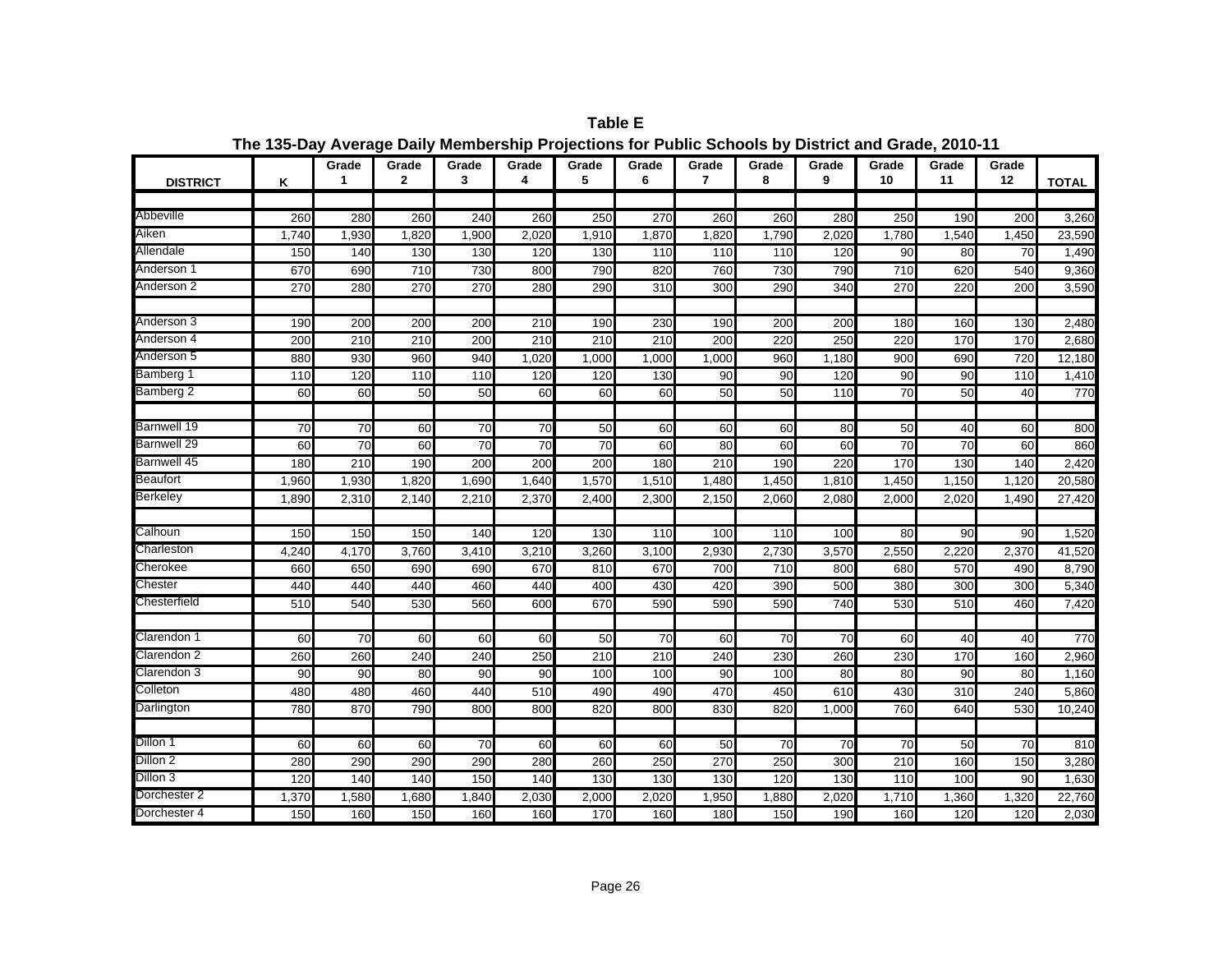Grade I Grade I Grade I Grade I Grade I Grade I Grade I Grade I Grade I Grade I Grade I Grade **1 2 3 4 5 6 7 8 9 10 11 12DISTRICTKK** | 1 | 2 | 3 | 4 | 5 | 6 | 7 | 8 | 9 | 10 | 11 | 12 |TOTAL Edgefield <sup>250</sup> <sup>280</sup> <sup>280</sup> <sup>310</sup> <sup>320</sup> <sup>300</sup> <sup>310</sup> <sup>310</sup> <sup>300</sup> <sup>320</sup> <sup>300</sup> <sup>220</sup> <sup>260</sup> 3,760 Fairfield 290 270 240 210 220 260 230 230 220 280 210 200 170 3,030 Florence 11 1,170 1,220 1,280 1,220 1,350 1,220 1,220 1,180 1,130 880 900 15,440 Florence 22 | 90| 80| 90| 80| 80| 90| 70| 90| 90| 110| 100| 70| 80| 1,120 Florence 3 340 340 320 300 300 300 290 270 230 250 270 180 200 3,590 Florence 44 | 70 70 70 60 60 80 70 70 60 70 70 70 70 70 70 50 Florence 55 | 130| 140| 130| 120| 140| 120| 120| 100| 110| 120| 130| 80| 70| 1,510 Georgetown | 660 700 720 680 760 880 770 780 700 890 730 680 510 9,460 Greenville 5,200 5,690 5,460 5,460 5,700 5,870 5,770 5,620 5,410 6,360 5,250 4,450 4,120 70,360 Greenwood 50<sup>0</sup> | 680| 690| 670| 680| 710| 710| 700| 690| 690| 770| 700| 580| 510| 8,780 Greenwood 511 || 80|| 70|| 70|| 80|| 80|| 70|| 80|| 90|| 90|| 110|| 80|| 60|| 70|| 1,030 Greenwood 522 || 100|| 100|| 100|| 100|| 100|| 130|| 130|| 140|| 120|| 150|| 110|| 100|| 90|| 1,470 Hampton 1 | 190 | 180 | 190 | 170 | 190 | 200 | 210 | 210 | 220 | 200 | 150 | 160 | 2,480 Hampton 2 70 80 80 60 60 70 80 70 90 80 60 950 Horry 2,840 2,950 3,020 3,060 3,330 3,300 3,080 3,070 2,940 3,350 2,880 2,570 2,240 38,630 Jasper 320 310 280 270 300 230 230 210 240 290 200 180 160 3,220 Kershaw 750 750 770 790 840 850 880 890 820 1,020 770 610 620 10,360 **Lancaster**  790 850 830 870 930 930 910 930 840 980 820 710 710 11,100 Laurens 55 560 520 500 480 470 430 460 480 440 510 320 280 300 5,750 Laurens 56 250 250 250 240 230 240 240 250 210 280 220 180 220 3,060 Lee 220 240 210 180 190 200 190 170 140 200 170 130 120 2,360 Lexington 1 1,330 1,470 1,610 1,690 1,770 1,790 1,870 1,840 1,780 1,920 1,550 1,380 1,380 21,380 Lexington 2 600 650 690 690 690 700 710 670 670 780 600 560 590 8,600 Lexington 3 130 140 140 140 140 160 160 150 130 170 130 100 110 1,800 Lexington 4 230 240 250 250 250 270 220 240 240 360 220 170 150 3,090 Lexington 5 930 1,050 1,140 1,210 1,260 1,340 1,380 1,430 1,370 1,620 1,370 1,290 1,140 16,530 McCormickK | 70 70 70 60 60 70 50 70 50 70 60 60 70 50 70 60 60 70 Marion 1 230 260 240 230 230 180 230 210 210 240 190 150 170 2,770 Marion 22 160 150 130 130 130 140 120 120 120 110 1,780 Marion 750 60 50 50 50 50 60 50 50 60 70 40 40 680

**Table EThe 135-Day Average Daily Membership Projections for Public Schools by District and Grade, 2010-11**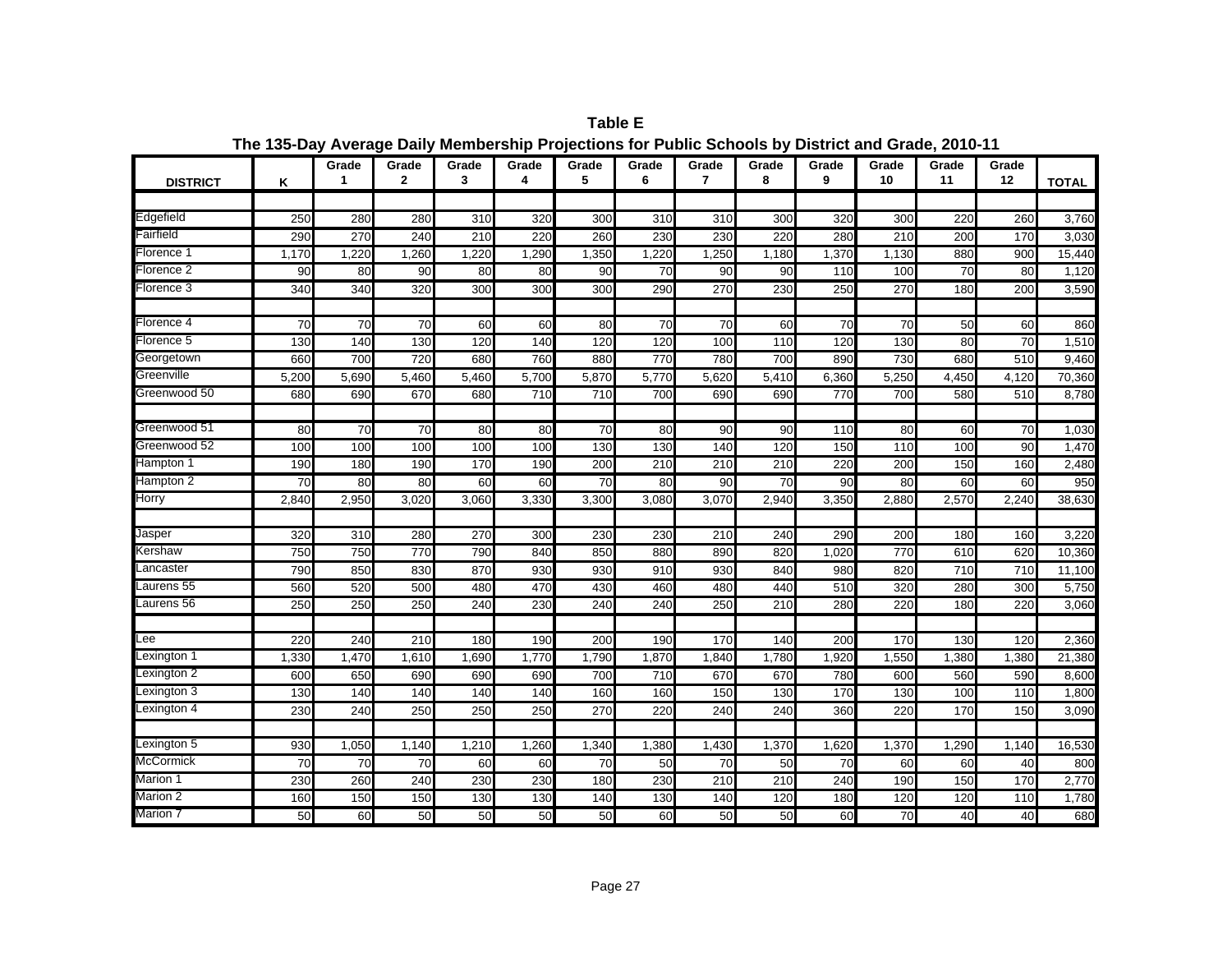| <b>DISTRICT</b>   | Κ      | Grade  | Grade<br>$\mathbf{2}$ | Grade<br>3 | Grade<br>4 | Grade<br>5 | Grade<br>6 | Grade<br>7      | Grade<br>8 | Grade<br>9 | Grade<br>10 | Grade<br>11 | Grade<br>12 | <b>TOTAL</b> |
|-------------------|--------|--------|-----------------------|------------|------------|------------|------------|-----------------|------------|------------|-------------|-------------|-------------|--------------|
|                   |        |        |                       |            |            |            |            |                 |            |            |             |             |             |              |
| Marlboro          | 350    | 350    | 320                   | 320        | 340        | 370        | 340        | 360             | 340        | 350        | 340         | 270         | 240         | 4,290        |
| <b>Newberry</b>   | 500    | 500    | 450                   | 460        | 490        | 490        | 460        | 490             | 420        | 510        | 380         | 300         | 320         | 5,770        |
| Oconee            | 780    | 850    | 810                   | 790        | 810        | 830        | 830        | 790             | 830        | 980        | 760         | 640         | 660         | 10,360       |
| Orangeburg 3      | 280    | 270    | 260                   | 240        | 240        | 230        | 240        | 200             | 210        | 260        | 200         | 170         | 160         | 2,960        |
| Orangeburg 4      | 320    | 320    | 300                   | 290        | 280        | 300        | 310        | 300             | 290        | 340        | 290         | 220         | 250         | 3,810        |
| Orangeburg 5      | 610    | 590    | 550                   | 510        | 510        | 500        | 510        | 450             | 460        | 580        | 450         | 380         | 340         | 6,440        |
| <b>Pickens</b>    | 1,250  | 1,230  | 1,210                 | 1,190      | 1,260      | 1,290      | 1,290      | 1,350           | 1,320      | 1,450      | 1,210       | 940         | 970         | 15,960       |
| <b>Richland 1</b> | 2,200  | 2,250  | 2,060                 | 1,920      | 1,810      | 1,790      | 1,740      | 1,710           | 1,630      | 2,040      | 1,520       | 1,340       | 1,240       | 23,250       |
| <b>Richland 2</b> | 1,890  | 2,000  | 2,010                 | 2,050      | 2,080      | 2,110      | 2,200      | 2,200           | 2,170      | 2,320      | 2,210       | 1,770       | 1,640       | 26,650       |
| Saluda            | 250    | 220    | 180                   | 180        | 190        | 150        | 130        | 160             | 140        | 170        | 140         | 120         | 100         | 2,130        |
| Spartanburg 1     | 370    | 390    | 390                   | 400        | 410        | 370        | 420        | 410             | 410        | 480        | 400         | 330         | 340         | 5,120        |
| Spartanburg 2     | 700    | 790    | 770                   | 810        | 830        | 790        | 810        | 780             | 830        | 910        | 780         | 630         | 560         | 9,990        |
| Spartanburg 3     | 240    | 250    | 240                   | 240        | 240        | 220        | 230        | 240             | 230        | 260        | 210         | 180         | 210         | 2,990        |
| Spartanburg 4     | 200    | 210    | 210                   | 210        | 210        | 220        | 210        | 230             | 220        | 250        | 230         | 160         | 160         | 2,720        |
| Spartanburg 5     | 470    | 520    | 530                   | 550        | 570        | 630        | 570        | 640             | 570        | 760        | 570         | 450         | 450         | 7,280        |
|                   |        |        |                       |            |            |            |            |                 |            |            |             |             |             |              |
| Spartanburg 6     | 720    | 760    | 760                   | 790        | 810        | 820        | 830        | 800             | 780        | 990        | 820         | 670         | 680         | 10,230       |
| Spartanburg 7     | 560    | 560    | 530                   | 520        | 510        | 520        | 490        | 510             | 500        | 510        | 520         | 410         | 400         | 6,540        |
| Sumter 2          | 750    | 730    | 700                   | 650        | 630        | 670        | 710        | <b>680</b>      | 590        | 760        | 550         | 390         | 520         | 8,330        |
| Sumter 17         | 790    | 780    | 710                   | 650        | 630        | 700        | 650        | 640             | 550        | 610        | 570         | 510         | 510         | 8,300        |
| Union             | 320    | 330    | 320                   | 360        | 340        | 340        | 320        | 370             | 370        | 410        | 290         | 270         | 220         | 4,260        |
| Williamsburg      | 390    | 460    | 360                   | 330        | 360        | 400        | 390        | 370             | 340        | 380        | 360         | 320         | 270         | 4,730        |
| York 1            | 380    | 370    | 390                   | 380        | 410        | 420        | 420        | 40 <sub>C</sub> | 400        | 360        | 370         | 340         | 300         | 4,940        |
| York 2            | 410    | 440    | 480                   | 520        | 580        | 590        | 560        | 590             | 490        | 620        | 510         | 390         | 430         | 6,610        |
| York 3            | 1,240  | 1,260  | 1,310                 | 1,380      | 1,470      | 1,360      | 1,530      | 1,420           | 1,390      | 1,620      | 1,380       | 1,130       | 1,050       | 17,540       |
| York 4            | 610    | 660    | 750                   | 850        | 970        | 930        | 940        | 840             | 850        | 900        | 780         | 710         | 630         | 10,420       |
| <b>TOTAL</b>      | 53,700 | 56,340 | 54,990                | 54,870     | 56,730     | 57,150     | 56,290     | 55,440          | 53,250     | 62,060     | 51,230      | 43,280      | 41.020      | 696,350      |

**Table E The 135-Day Average Daily Membership Projections for Public Schools by District and Grade, 2010-11**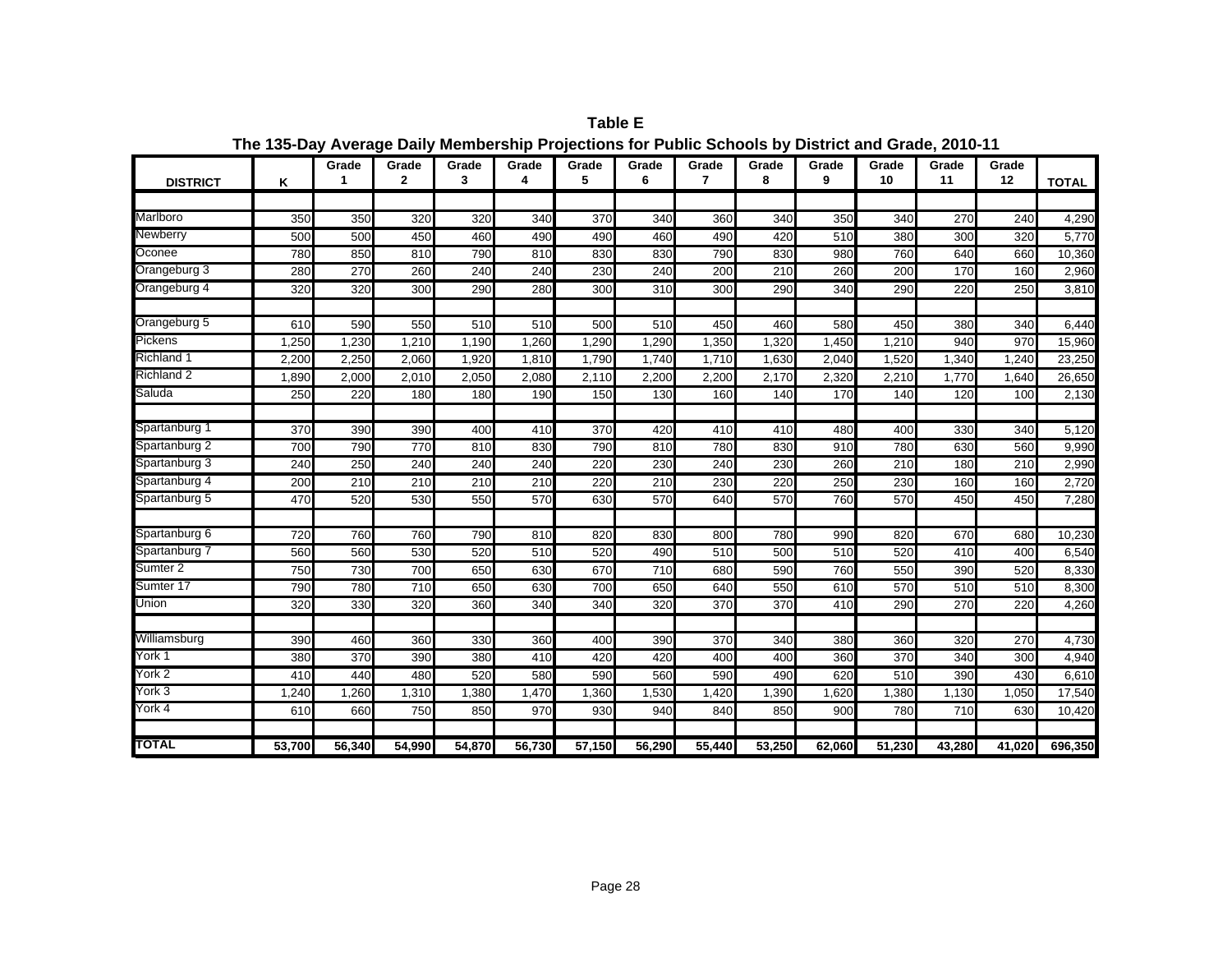| <b>DISTRICT</b> | Κ               | Grade<br>1       | Grade<br>$\mathbf{2}$ | Grade<br>3      | Grade<br>4      | Grade<br>5      | Grade<br>6      | Grade<br>$\overline{7}$ | Grade<br>8 | Grade<br>9      | Grade<br>10 | Grade<br>11     | Grade<br>12 | <b>TOTAL</b> |
|-----------------|-----------------|------------------|-----------------------|-----------------|-----------------|-----------------|-----------------|-------------------------|------------|-----------------|-------------|-----------------|-------------|--------------|
|                 |                 |                  |                       |                 |                 |                 |                 |                         |            |                 |             |                 |             |              |
| Abbeville       | 290             | 270              | 260                   | 260             | 240             | 260             | 250             | 260                     | 270        | 290             | 220         | 190             | 200         | 3,260        |
| Aiken           | 1,880           | 1,890            | 1,870                 | 1,850           | 1,920           | 2,030           | 1,950           | 1,860                   | 1,750      | 2,120           | 1,680       | 1,520           | 1,370       | 23,690       |
| Allendale       | 150             | 140              | 130                   | 120             | 130             | 120             | 120             | 110                     | 100        | 140             | 80          | 70              | 70          | 1,480        |
| Anderson 1      | 700             | 690              | 690                   | 740             | 760             | 830             | 820             | 850                     | 790        | 790             | 720         | 610             | 600         | 9,590        |
| Anderson 2      | 290             | 280              | 270                   | 280             | 270             | 280             | 300             | 320                     | 290        | 340             | 270         | 230             | 210         | 3,630        |
| Anderson 3      | 200             | 200              | 190                   | 200             | 200             | 190             | 200             | 230                     | 190        | 230             | 150         | 150             | 120         | 2,450        |
| Anderson 4      | 210             | $\overline{210}$ | 200                   | 210             | 200             | 210             | 210             | 220                     | 200        | 250             | 220         | 170             | 180         | 2,690        |
| Anderson 5      | 920             | 930              | 940                   | 950             | 970             | 1,030           | 1,020           | 1,010                   | 980        | 1,210           | 910         | 720             | 720         | 12,310       |
| Bamberg 1       | 130             | 120              | 110                   | 110             | 110             | 120             | 120             | 140                     | 90         | 110             | 100         | 80              | 100         | 1,440        |
| Bamberg 2       | 70              | 60               | 50                    | 50              | 50              | 60              | 60              | 50                      | 50         | 70              | 80          | 50              | 40          | 740          |
| Barnwell 19     | $\overline{70}$ | 60               | 70                    | 60              | 70              | 60              | 50              | 60                      | 60         | 80              | 60          | 40              | 40          | 780          |
| Barnwell 29     | 60              | $\overline{70}$  | $\overline{70}$       | $\overline{70}$ | $\overline{70}$ | $\overline{70}$ | $\overline{70}$ | 50                      | 80         | $\overline{70}$ | 50          | $\overline{70}$ | 60          | 860          |
| Barnwell 45     | 180             | 200              | 200                   | 190             | 200             | 190             | 200             | 180                     | 220        | 220             | 170         | 120             | 140         | 2,410        |
| Beaufort        | 2,080           | 2,060            | 1,930                 | 1,850           | 1,710           | 1,650           | 1,600           | 1,570                   | 1,460      | 1,860           | 1,400       | 1,170           | 1,100       | 21,440       |
| <b>Berkeley</b> | 2,000           | 2,260            | 2,170                 | 2,160           | 2,250           | 2,430           | 2,570           | 2,250                   | 2,070      | 2,160           | 1,850       | 1,900           | 1,770       | 27,840       |
|                 |                 |                  |                       |                 |                 |                 |                 |                         |            |                 |             |                 |             |              |
| Calhoun         | 160             | 160              | 150                   | 150             | 140             | 120             | 110             | 100                     | 90         | 130             | 80          | 60              | 90          | 1,540        |
| Charleston      | 4,550           | 4,400            | 4,050                 | 3,710           | 3,350           | 3,210           | 3,170           | 3,050                   | 2,860      | 3,430           | 2,640       | 2,000           | 2,210       | 42,630       |
| Cherokee        | 660             | 670              | 650                   | 700             | 690             | 680             | 810             | 680                     | 690        | 820             | 690         | 530             | 510         | 8,780        |
| Chester         | 470             | 440              | 430                   | 430             | 450             | 430             | 410             | 410                     | 390        | 500             | 330         | 290             | 280         | 5,260        |
| Chesterfield    | 550             | 540              | 520                   | 550             | 550             | 600             | 670             | 600                     | 580        | 700             | 560         | 440             | 480         | 7,340        |
| Clarendon 1     | 70              | 60               | 70                    | 60              | 60              | 60              | 50              | 70                      | 60         | 80              | 50          | 40              | 30          | 760          |
| Clarendon 2     | 260             | 240              | 260                   | 230             | 230             | 240             | 220             | 210                     | 230        | 260             | 210         | 180             | 150         | 2,920        |
| Clarendon 3     | 90              | 90               | 90                    | 90              | 80              | 90              | 100             | 110                     | 90         | 100             | 80          | 70              | 80          | 1,160        |
| Colleton        | 510             | 520              | 460                   | 450             | 440             | 500             | 530             | 470                     | 410        | 700             | 370         | 290             | 250         | 5,900        |
| Darlington      | 800             | 850              | 830                   | 780             | 770             | 800             | 810             | 840                     | 820        | 950             | 780         | 580             | 530         | 10,140       |
| Dillon 1        | 60              | 60               | 60                    | 60              | 70              | 70              | 60              | 60                      | 50         | 70              | 70          | 70              | 50          | 810          |
| Dillon 2        | 290             | 280              | 280                   | 270             | 290             | 260             | 250             | 250                     | 270        | 300             | 200         | 150             | 160         | 3,250        |
| Dillon 3        | 130             | 130              | 130                   | 140             | 150             | 150             | 140             | 130                     | 130        | 120             | 100         | 90              | 90          | 1,630        |
| Dorchester 2    | 1,440           | 1,560            | 1,680                 | 1,800           | 1,960           | 2,170           | 2,160           | 2,100                   | 2,020      | 2,200           | 1,700       | 1,370           | 1,360       | 23,520       |
| Dorchester 4    | 160             | 160              | 150                   | 150             | 160             | 170             | 170             | 160                     | 160        | 200             | 130         | 130             | 100         | 2,000        |

**Table F The 135-Day Average Daily Membership Projections for Public Schools by District and Grade, 2011-12**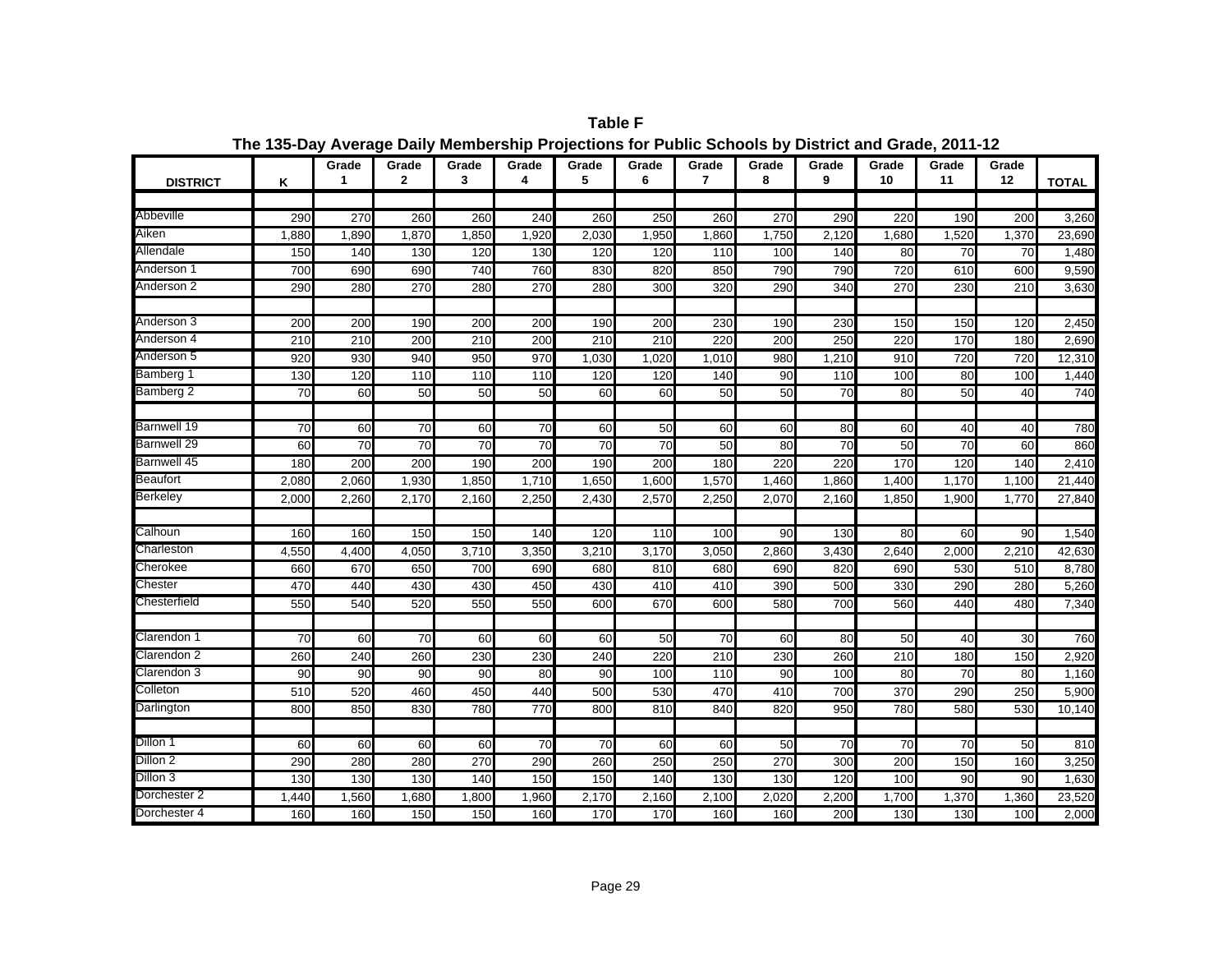| <b>DISTRICT</b> | K     | Grade<br>1 | Grade<br>$\mathbf{2}$ | Grade<br>3      | Grade<br>4 | Grade<br>5 | Grade<br>6      | Grade<br>7 | Grade<br>8 | Grade<br>9 | Grade<br>10     | Grade<br>11     | Grade<br>12 | <b>TOTAL</b> |
|-----------------|-------|------------|-----------------------|-----------------|------------|------------|-----------------|------------|------------|------------|-----------------|-----------------|-------------|--------------|
|                 |       |            |                       |                 |            |            |                 |            |            |            |                 |                 |             |              |
| Edgefield       | 240   | 270        | 270                   | 280             | 310        | 330        | 300             | 310        | 300        | 330        | 270             | 230             | 230         | 3,670        |
| Fairfield       | 290   | 280        | 260                   | 230             | 220        | 220        | 260             | 230        | 230        | 260        | 220             | 170             | 190         | 3,060        |
| Florence 1      | 1,180 | 1,270      | 1,210                 | 1,280           | 1,260      | 1,310      | 1,360           | 1,340      | 1,270      | 1,400      | 1,040           | 890             | 970         | 15,780       |
| Florence 2      | 90    | 90         | 80                    | 90              | 80         | 90         | 90              | 70         | 90         | 120        | 90              | 80              | 70          | 1,130        |
| Florence 3      | 340   | 350        | 310                   | 320             | 290        | 290        | 290             | 280        | 250        | 270        | 210             | 190             | 170         | 3,560        |
| Florence 4      | 70    | 70         | 60                    | 70              | 60         | 60         | 70              | 70         | 70         | 80         | 50              | 40              | 60          | 830          |
| Florence 5      | 130   | 140        | 120                   | 130             | 130        | 130        | 120             | 120        | 100        | 120        | 110             | 110             | 70          | 1,530        |
| Georgetown      | 670   | 700        | 700                   | 720             | 690        | 780        | 880             | 780        | 770        | 810        | 720             | 650             | 520         | 9,390        |
| Greenville      | 5,430 | 5,800      | 5,590                 | 5,550           | 5,580      | 5,800      | 6,010           | 5,810      | 5,630      | 6,750      | 5,210           | 4,460           | 4,110       | 71,730       |
| Greenwood 50    | 710   | 710        | 670                   | 670             | 670        | 710        | 720             | 700        | 670        | 790        | 640             | 590             | 540         | 8,790        |
|                 |       |            |                       |                 |            |            |                 |            |            |            |                 |                 |             |              |
| Greenwood 51    | 80    | 80         | 70                    | 70              | 70         | 80         | 70              | 90         | 80         | 110        | 90              | 60              | 60          | 1,010        |
| Greenwood 52    | 110   | 100        | 100                   | 100             | 100        | 110        | 130             | 130        | 130        | 130        | 130             | 90              | 100         | 1,460        |
| Hampton 1       | 200   | 190        | 170                   | 180             | 170        | 190        | 200             | 210        | 210        | 250        | 180             | 150             | 150         | 2,450        |
| Hampton 2       | 80    | 90         | $\overline{70}$       | $\overline{70}$ | 60         | 60         | $\overline{70}$ | 80         | 80         | 80         | $\overline{70}$ | $\overline{70}$ | 40          | 920          |
| Horry           | 3,080 | 2,970      | 3,040                 | 3,100           | 3,200      | 3,440      | 3,470           | 3,210      | 3,150      | 3,400      | 3,010           | 2,590           | 2,280       | 39,940       |
|                 |       |            |                       |                 |            |            |                 |            |            |            |                 |                 |             |              |
| Jasper          | 320   | 35C        | 300                   | 280             | 270        | 300        | 230             | 230        | 200        | 290        | 220             | 150             | 190         | 3,330        |
| Kershaw         | 800   | <b>780</b> | 750                   | 770             | 820        | 850        | 880             | 900        | 890        | 1.020      | 800             | 590             | 590         | 10,440       |
| _ancaster       | 880   | 800        | 830                   | 840             | 880        | 930        | 960             | 910        | 920        | 990        | 780             | 710             | 730         | 11,160       |
| aurens 55       | 640   | 520        | 510                   | 500             | 470        | 460        | 430             | 460        | 470        | 540        | 360             | 260             | 270         | 5,890        |
| Laurens 56      | 290   | 250        | 250                   | 250             | 230        | 230        | 250             | 260        | 250        | 250        | 210             | 160             | 200         | 3,080        |
| Lee             | 240   | 230        | 220                   | 200             | 180        | 180        | 200             | 190        | 150        | 190        | 140             | 130             | 120         | 2,370        |
| Lexington 1     | 1,340 | 1,430      | 1,510                 | 1,660           | 1,750      | 1,830      | 1,880           | 1,910      | 1,870      | 2,050      | 1,640           | 1,320           | 1,390       | 21,580       |
| Lexington 2     | 610   | 630        | 640                   | 670             | 680        | 700        | 720             | 720        | 660        | 800        | 620             | 490             | 590         | 8,530        |
| Lexington 3     | 140   | 130        | 130                   | 140             | 140        | 140        | 160             | 150        | 150        | 160        | 110             | 110             | 110         | 1,770        |
| Lexington 4     | 230   | 240        | 240                   | 250             | 250        | 250        | 270             | 210        | 240        | 330        | 220             | 170             | 140         | 3,040        |
| Lexington 5     | 940   | 1,010      | 1,070                 | 1,180           | 1,240      | 1,310      | 1,420           | 1,420      | 1,460      | 1,560      | 1,450           | 1,290           | 1,170       | 16,520       |
| McCormick       | 80    | 70         | 70                    | 70              | 60         | 60         | 70              | 50         | 60         | 60         | 50              | 60              | 50          | 810          |
| Marion 1        | 250   | 250        | 240                   | 240             | 230        | 220        | 190             | 220        | 200        | 250        | 170             | 160             | 150         | 2,770        |
| Marion 2        | 170   | 140        | 150                   | 140             | 130        | 130        | 140             | 130        | 140        | 160        | 120             | 110             | 120         | 1,780        |
| Marion 7        | 60    | 50         | 50                    | 50              | 40         | 50         | 50              | 60         | 50         | 60         | 40              | 50              | 40          | 650          |

**Table F The 135-Day Average Daily Membership Projections for Public Schools by District and Grade, 2011-12**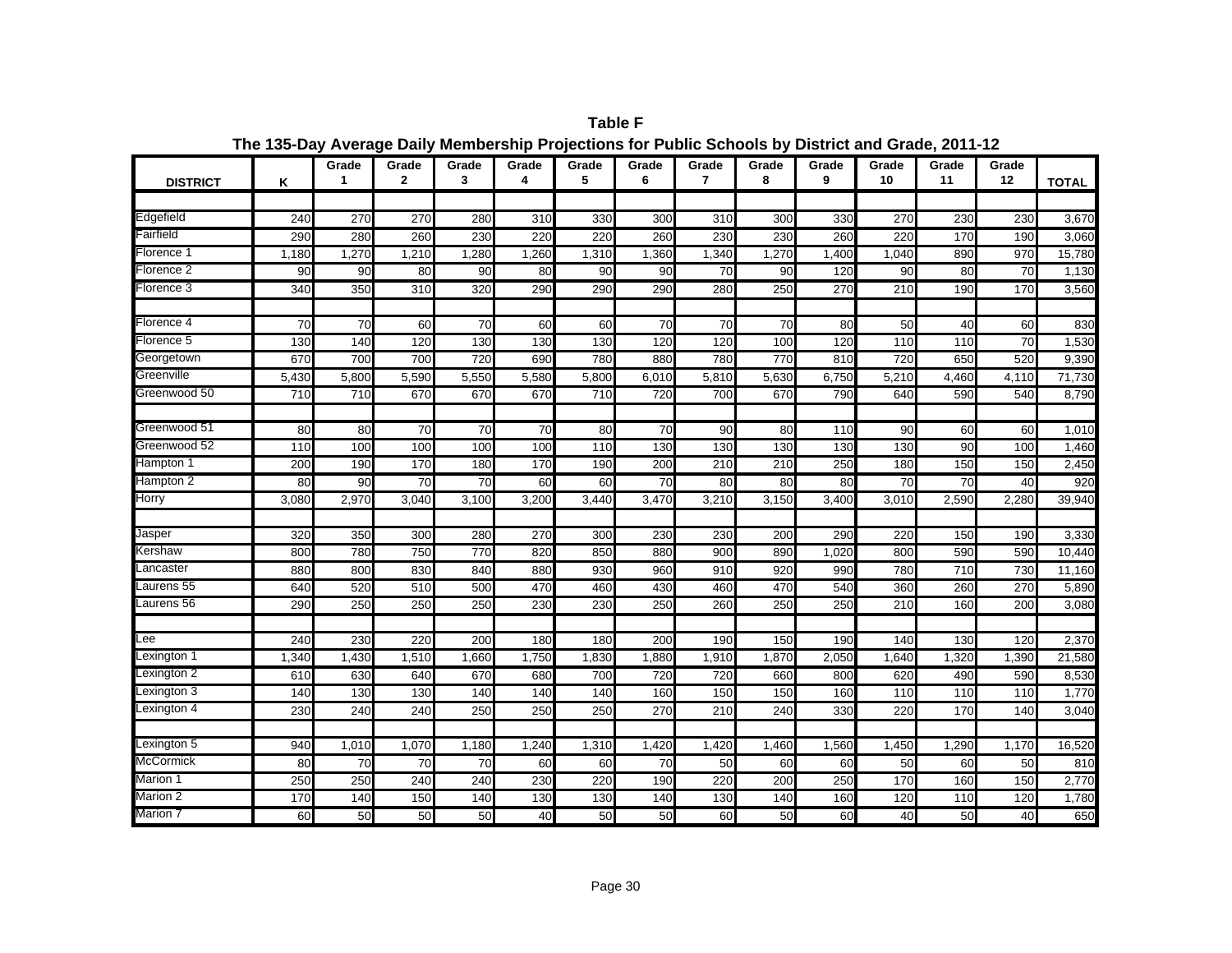| <b>DISTRICT</b>     | Κ      | Grade<br>1 | Grade<br>$\mathbf{2}$ | Grade<br>3 | Grade<br>4 | Grade<br>5 | Grade<br>6 | Grade<br>$\overline{7}$ | Grade<br>8 | Grade<br>9 | Grade<br>10 | Grade<br>11 | Grade<br>12 | <b>TOTAL</b> |
|---------------------|--------|------------|-----------------------|------------|------------|------------|------------|-------------------------|------------|------------|-------------|-------------|-------------|--------------|
|                     |        |            |                       |            |            |            |            |                         |            |            |             |             |             |              |
| Marlboro            | 360    | 360        | 330                   | 310        | 310        | 340        | 370        | 340                     | 340        | 370        | 320         | 260         | 220         | 4,230        |
| Newberry            | 530    | 510        | 490                   | 450        | 450        | 500        | 490        | 470                     | 460        | 500        | 390         | 300         | 320         | 5,860        |
| Oconee              | 830    | 810        | 830                   | 800        | 790        | 830        | 830        | 850                     | 800        | 950        | 810         | 680         | 550         | 10,360       |
| Orangeburg 3        | 290    | 290        | 270                   | 250        | 230        | 230        | 230        | 240                     | 200        | 270        | 180         | 150         | 140         | 2,970        |
| Orangeburg 4        | 330    | 340        | 310                   | 300        | 280        | 290        | 300        | 300                     | 290        | 360        | 260         | 230         | 240         | 3,830        |
| Orangeburg 5        | 640    | 630        | 570                   | 540        | 500        | 490        | 490        | 510                     | 430        | 580        | 450         | 370         | 310         | 6,510        |
| Pickens             | 1,300  | 1,270      | 1,220                 | 1,210      | 1,190      | 1,270      | 1,320      | 1,310                   | 1,350      | 1,470      | 1,200       | 990         | 930         | 16,030       |
| Richland 1          | 2,330  | 2,380      | 2,180                 | 2,010      | 1,900      | 1,760      | 1,790      | 1,700                   | 1,630      | 2,090      | 1,470       | 1,240       | 1.140       | 23,620       |
| Richland 2          | 2,000  | 2,110      | 2,130                 | 2,140      | 2,180      | 2,210      | 2,300      | 2,370                   | 2,250      | 2,550      | 2,230       | 1,810       | 1,710       | 27,990       |
| Saluda              | 280    | 230        | 210                   | 180        | 180        | 180        | 140        | 130                     | 160        | 150        | 140         | 120         | 110         | 2,210        |
|                     |        |            |                       |            |            |            |            |                         |            |            |             |             |             |              |
| Spartanburg 1       | 400    | 380        | 400                   | 390        | 410        | 420        | 370        | 440                     | 410        | 470        | 440         | 350         | 320         | 5,200        |
| Spartanburg 2       | 760    | 780        | 780                   | 800        | 820        | 850        | 830        | 810                     | 790        | 970        | 780         | 660         | 600         | 10,230       |
| Spartanburg 3       | 260    | 250        | 240                   | 240        | 240        | 240        | 230        | 220                     | 240        | 270        | 220         | 160         | 200         | 3,010        |
| Spartanburg 4       | 210    | 200        | 210                   | 210        | 210        | 200        | 220        | 210                     | 240        | 240        | 200         | 190         | 150         | 2,690        |
| Spartanburg 5       | 510    | 520        | 530                   | 540        | 570        | 590        | 650        | 610                     | 650        | 670        | 660         | 450         | 480         | 7,430        |
| Spartanburg 6       | 780    | 750        | 770                   | 780        | 810        | 850        | 830        | 860                     | 810        | 970        | 820         | 650         | 710         | 10,390       |
| Spartanburg 7       | 600    | 560        | 540                   | 520        | 510        | 500        | 500        | 500                     | 490        | 500        | 500         | 390         | 360         | 6,470        |
| Sumter <sub>2</sub> | 780    | 750        | 710                   | 700        | 630        | 630        | 690        | 710                     | 660        | 730        | 520         | 400         | 430         | 8,340        |
| Sumter 17           | 820    | 810        | 730                   | 700        | 630        | 610        | 700        | 620                     | 610        | 590        | 510         | 530         | 500         | 8,360        |
| Union               | 340    | 320        | 320                   | 310        | 350        | 330        | 330        | 330                     | 360        | 430        | 300         | 240         | 250         | 4,210        |
|                     |        |            |                       |            |            |            |            |                         |            |            |             |             |             |              |
| Williamsburg        | 390    | 440        | 410                   | 340        | 330        | 350        | 390        | 390                     | 350        | 380        | 310         | 300         | 280         | 4,660        |
| York 1              | 380    | 380        | 380                   | 370        | 390        | 420        | 410        | 430                     | 400        | 400        | 330         | 330         | 320         | 4,940        |
| York 2              | 410    | 450        | 470                   | 510        | 560        | 620        | 620        | 610                     | 590        | 580        | 550         | 420         | 420         | 6,810        |
| York 3              | 1,260  | 1,300      | 1,280                 | 1,330      | 1,420      | 1,510      | 1,430      | 1,570                   | 1,430      | 1,720      | 1,360       | 1,170       | 970         | 17,750       |
| York 4              | 620    | 680        | 730                   | 820        | 940        | 1,060      | 1,010      | 1,030                   | 880        | 990        | 850         | 750         | 660         | 11,020       |
| <b>TOTAL</b>        | 56,530 | 57,090     | 55,680                | 55,520     | 55,630     | 57,600     | 58,560     | 57,210                  | 55,010     | 63,310     | 50,720      | 42,650      | 40.830      | 706,340      |

**Table F The 135-Day Average Daily Membership Projections for Public Schools by District and Grade, 2011-12**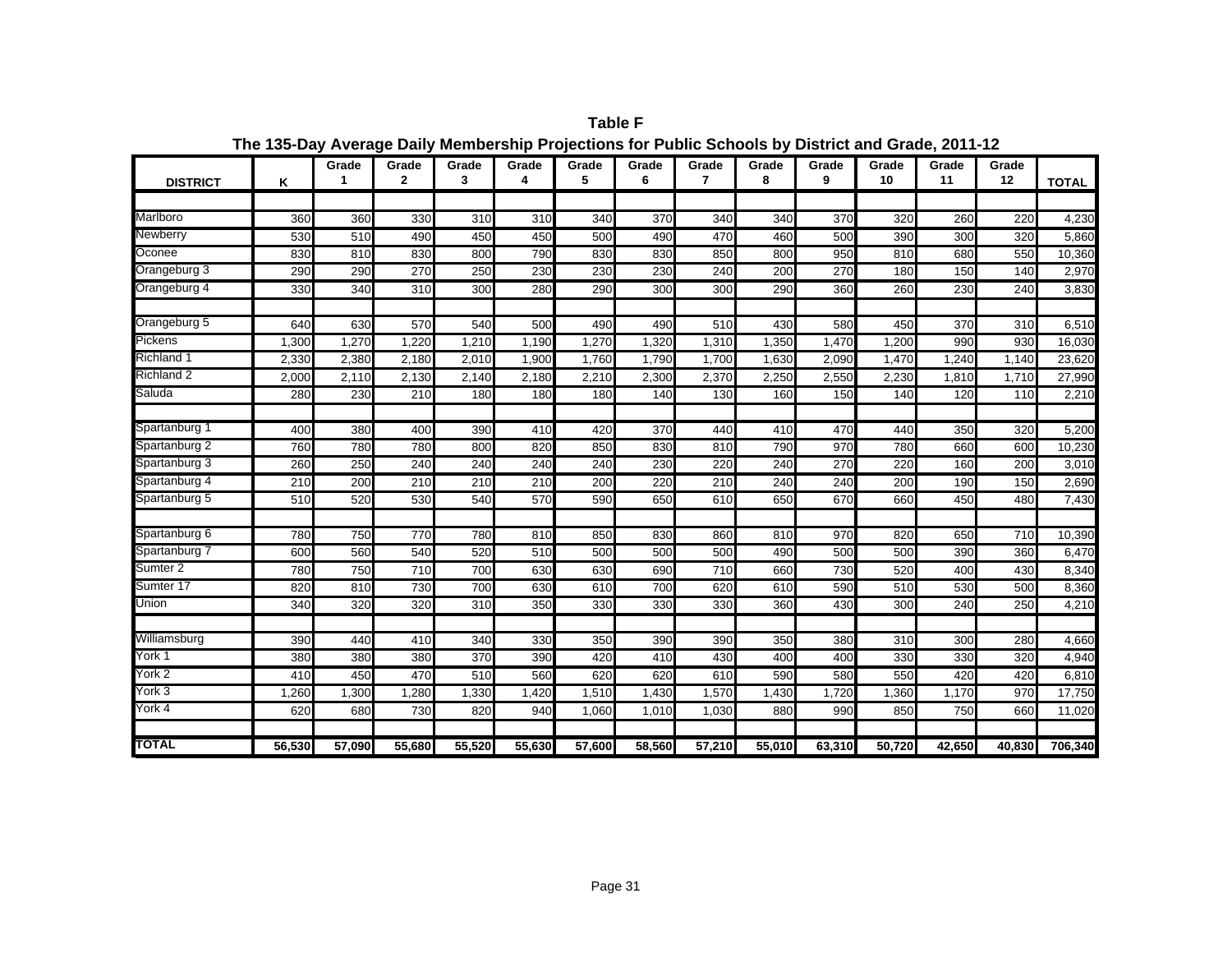| <b>DISTRICT</b> | Κ               | Grade<br>1       | Grade<br>$\mathbf{2}$ | Grade<br>3      | Grade<br>4      | Grade<br>5      | Grade<br>6      | Grade<br>$\overline{7}$ | Grade<br>8 | Grade<br>9       | Grade<br>10 | Grade<br>11     | Grade<br>12     | <b>TOTAL</b> |
|-----------------|-----------------|------------------|-----------------------|-----------------|-----------------|-----------------|-----------------|-------------------------|------------|------------------|-------------|-----------------|-----------------|--------------|
|                 |                 |                  |                       |                 |                 |                 |                 |                         |            |                  |             |                 |                 |              |
| Abbeville       | 280             | $\overline{310}$ | 250                   | 260             | 260             | 240             | 260             | 240                     | 270        | $\overline{300}$ | 230         | 180             | 200             | 3,280        |
| Aiken           | 1,680           | 2,040            | 1,830                 | 1,910           | 1,870           | 1,930           | 2,070           | 1,930                   | 1,790      | 2,070            | 1,760       | 1,430           | 1,360           | 23,670       |
| Allendale       | 150             | 140              | 130                   | 120             | 120             | 120             | 110             | 120                     | 100        | 120              | 90          | 60              | 60              | 1,440        |
| Anderson 1      | 700             | 730              | 690                   | 720             | 770             | 790             | 860             | 850                     | 880        | 850              | 720         | 630             | 590             | 9,780        |
| Anderson 2      | 280             | 300              | 260                   | 270             | 270             | 270             | 290             | 300                     | 310        | 340              | 270         | 230             | 220             | 3,610        |
| Anderson 3      | 190             | 210              | 190                   | 190             | 200             | 180             | 200             | 200                     | 220        | 220              | 170         | 130             | 110             | 2,410        |
| Anderson 4      | 210             | 220              | 200                   | 200             | 200             | 200             | 210             | 210                     | 220        | 230              | 220         | 170             | 180             | 2,670        |
| Anderson 5      | 920             | 970              | 940                   | 930             | 980             | 970             | 1,050           | 1,030                   | 990        | 1,230            | 930         | 720             | 750             | 12,410       |
| Bamberg 1       | 120             | 140              | 120                   | 110             | 110             | 110             | 110             | 120                     | 130        | 110              | 90          | 80              | 80              | 1,430        |
| Bamberg 2       | 60              | 70               | 60                    | 50              | 50              | 50              | 50              | 60                      | 50         | 70               | 50          | 60              | 40              | 720          |
| Barnwell 19     | $\overline{70}$ | 60               | 60                    | $\overline{70}$ | $\overline{70}$ | 60              | 60              | 50                      | 60         | 80               | 50          | 50              | 40              | 780          |
| Barnwell 29     | 60              | 60               | 60                    | 70              | 60              | 70              | 70              | $\overline{70}$         | 50         | 90               | 60          | 50              | 50              | 820          |
| Barnwell 45     | 180             | 190              | 180                   | 200             | 190             | 200             | 200             | 200                     | 190        | 260              | 160         | 120             | 130             | 2,400        |
| <b>Beaufort</b> | 2,120           | 2,200            | 2,060                 | 1,960           | 1,880           | 1,730           | 1,690           | 1,660                   | 1,550      | 1,870            | 1,450       | 1,130           | 1,120           | 22,420       |
| <b>Berkeley</b> | 2,040           | 2,400            | 2,130                 | 2,180           | 2,200           | 2,310           | 2,610           | 2,510                   | 2,160      | 2,160            | 1,920       | 1,770           | 1,670           | 28,060       |
|                 |                 |                  |                       |                 |                 |                 |                 |                         |            |                  |             |                 |                 |              |
| Calhoun         | 160             | 170              | 150                   | 140             | 140             | 130             | 110             | 110                     | 100        | 100              | 100         | 60              | 60              | 1,530        |
| Charleston      | 4,760           | 4,720            | 4,270                 | 4,000           | 3,650           | 3,350           | 3,120           | 3,110                   | 2,980      | 3,600            | 2,540       | 2,060           | 1,990           | 44,150       |
| Cherokee        | 700             | 670              | 670                   | 650             | 690             | 700             | 680             | 820                     | 670        | 790              | 700         | 540             | 470             | 8,750        |
| Chester         | 470             | 460              | 430                   | 420             | 410             | 440             | 440             | 400                     | 380        | 500              | 330         | 260             | 270             | 5,210        |
| Chesterfield    | 560             | 590              | 520                   | 540             | 540             | 560             | 600             | 690                     | 590        | 690              | 530         | 460             | 420             | 7,290        |
| Clarendon 1     | 70              | 70               | 60                    | 60              | 60              | 60              | 60              | 50                      | 70         | 70               | 60          | 40              | 40              | 770          |
| Clarendon 2     | 270             | 250              | 240                   | 250             | 230             | 230             | 250             | 220                     | 200        | 260              | 210         | 170             | 160             | 2,940        |
| Clarendon 3     | 90              | 90               | 80                    | 90              | 80              | 90              | 90              | 100                     | 110        | 90               | 90          | 70              | 70              | 1,140        |
| Colleton        | 530             | 560              | 490                   | 450             | 450             | 430             | 540             | 510                     | 420        | 650              | 420         | 250             | 230             | 5,930        |
| Darlington      | 790             | 870              | 810                   | 820             | 750             | 770             | 800             | 850                     | 830        | 950              | 740         | 600             | 480             | 10,060       |
| Dillon 1        | 60              | 60               | 60                    | 60              | 60              | $\overline{70}$ | $\overline{70}$ | 60                      | 60         | 60               | 60          | $\overline{70}$ | $\overline{70}$ | 820          |
| Dillon 2        | 310             | 280              | 260                   | 270             | 280             | 280             | 250             | 250                     | 250        | 320              | 200         | 150             | 150             | 3,250        |
| Dillon 3        | 130             | 140              | 130                   | 140             | 140             | 160             | 160             | 140                     | 130        | 130              | 100         | 90              | 90              | 1,680        |
| Dorchester 2    | 1.490           | 1.640            | 1,660                 | 1.800           | 1,910           | 2,100           | 2,340           | 2.240                   | 2,180      | 2,370            | 1,850       | 1,360           | 1,370           | 24,310       |
| Dorchester 4    | 160             | 170              | 150                   | 150             | 150             | 160             | 170             | 170                     | 150        | 220              | 140         | 110             | 110             | 2,010        |

**Table G The 135-Day Average Daily Membership Projections for Public Schools by District and Grade, 2012-13**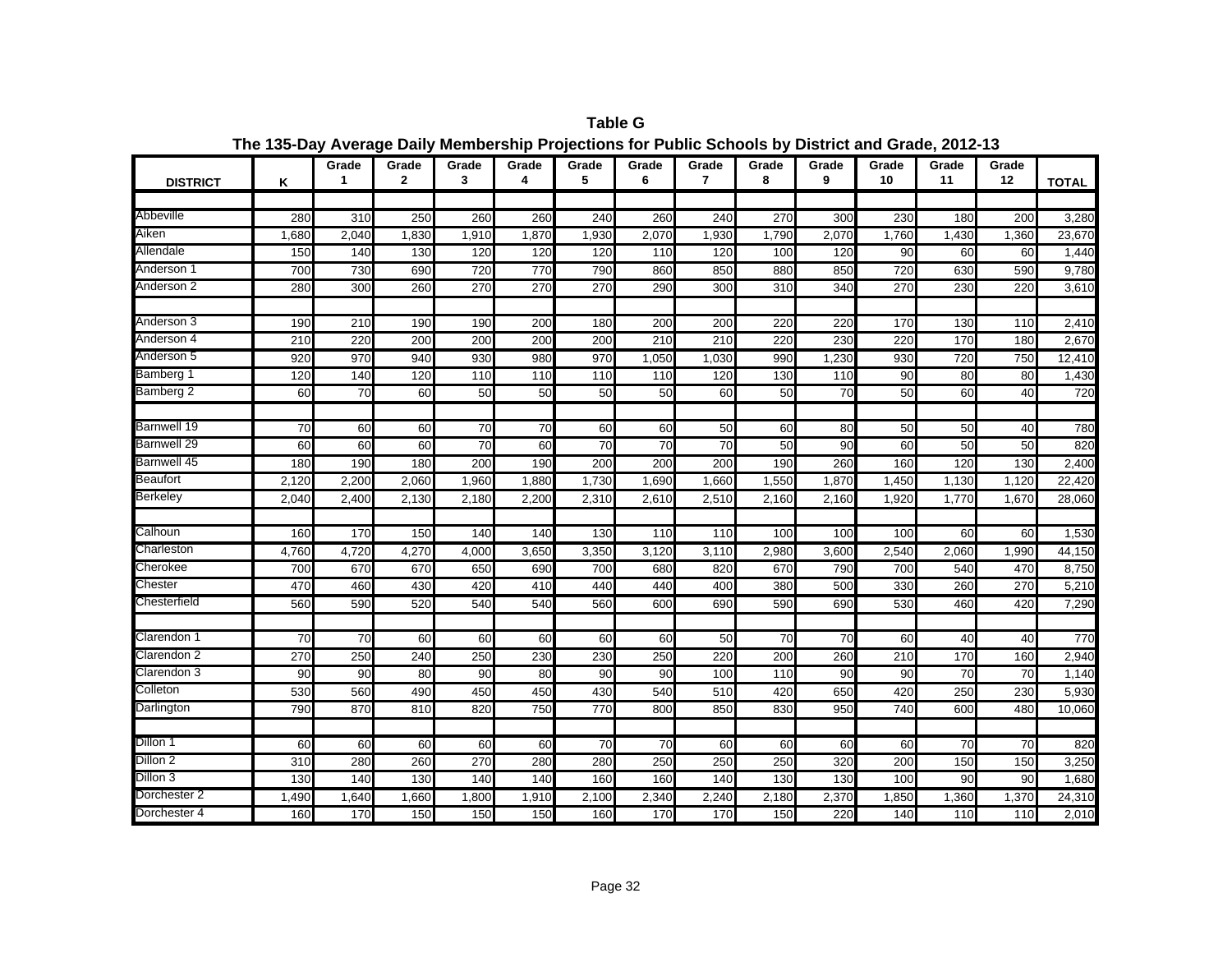| <b>DISTRICT</b>       | K               | Grade<br>1       | Grade<br>$\mathbf{2}$ | Grade<br>3       | Grade<br>4 | Grade<br>5 | Grade<br>6      | Grade<br>$\overline{7}$ | Grade<br>8      | Grade<br>9       | Grade<br>10 | Grade<br>11     | Grade<br>12 | <b>TOTAL</b> |
|-----------------------|-----------------|------------------|-----------------------|------------------|------------|------------|-----------------|-------------------------|-----------------|------------------|-------------|-----------------|-------------|--------------|
|                       |                 |                  |                       |                  |            |            |                 |                         |                 |                  |             |                 |             |              |
| Edgefield             | 210             | 260              | 260                   | 270              | 280        | 310        | 330             | 300                     | 300             | 330              | 280         | 210             | 240         | 3,580        |
| Fairfield             | 280             | 280              | 270                   | 250              | 240        | 210        | 220             | 260                     | 220             | 270              | 200         | 170             | 160         | 3,030        |
| Florence 1            | 1,220           | 1,270            | 1,260                 | 1,240            | 1,320      | 1,270      | 1,310           | 1,490                   | 1,360           | 1,510            | 1,060       | 820             | 990         | 16,120       |
| Florence <sub>2</sub> | 90              | 90               | 90                    | 80               | 80         | 80         | 90              | 90                      | 70              | 110              | 100         | $\overline{70}$ | 70          | 1,110        |
| Florence 3            | 350             | 350              | 320                   | 300              | 300        | 290        | 290             | 280                     | 270             | 300              | 220         | 150             | 180         | 3,600        |
|                       |                 |                  |                       |                  |            |            |                 |                         |                 |                  |             |                 |             |              |
| Florence 4            | $\overline{70}$ | $\overline{70}$  | $\overline{70}$       | $\overline{70}$  | 60         | 60         | 60              | $\overline{70}$         | 60              | 90               | 60          | 30              | 60          | 830          |
| Florence 5            | 140             | 140              | 130                   | 130              | 140        | 130        | 130             | 120                     | 120             | 120              | 110         | 90              | 90          | 1,590        |
| Georgetown            | 680             | 710              | 700                   | 700              | 720        | 700        | 780             | 890                     | 780             | 910              | 660         | 650             | 500         | 9,380        |
| Greenville            | 5,670           | 6,050            | 5,700                 | 5,680            | 5,670      | 5,680      | 5,940           | 6,050                   | 5,820           | 7,020            | 5,520       | 4,430           | 4,120       | 73,350       |
| Greenwood 50          | 740             | 750              | 700                   | 670              | 660        | 670        | 720             | 720                     | 680             | 770              | 650         | 540             | 560         | 8,830        |
| Greenwood 51          | 80              | 80               | 70                    | 70               | 70         | 70         | 70              | 80                      | 90              | 100              | 90          | 70              | 70          | 1,010        |
| Greenwood 52          | 110             | 110              | 100                   | 100              | 100        | 100        | 110             | 130                     | 130             | 150              | 110         | 110             | 90          | 1,450        |
| Hampton 1             | 200             | $\overline{210}$ | 190                   | 170              | 190        | 170        | 190             | 200                     | 210             | 250              | 200         | 140             | 150         | 2,470        |
| Hampton 2             | 80              | 90               | 80                    | 60               | 60         | 60         | $\overline{70}$ | 60                      | $\overline{70}$ | 100              | 60          | 60              | 50          | 900          |
| Horry                 | 3,190           | 3,210            | 3,060                 | 3,120            | 3,240      | 3,300      | 3,610           | 3,620                   | 3,280           | 3,650            | 3,060       | 2,700           | 2,290       | 41,330       |
|                       |                 |                  |                       |                  |            |            |                 |                         |                 |                  |             |                 |             |              |
| Jasper                | 350             | 350              | 330                   | 290              | 270        | 270        | 300             | 230                     | 230             | 250              | 210         | 170             | 160         | 3,410        |
| Kershaw               | 800             | 820              | 770                   | 760              | 800        | 830        | 880             | 900                     | 900             | 1,110            | 800         | 620             | 570         | 10,560       |
| Lancaster             | 890             | 900              | 780                   | 840              | 840        | 880        | 960             | 960                     | 900             | 1,090            | 780         | 680             | 730         | 11,230       |
| Laurens 55            | 640             | 590              | 500                   | 500              | 490        | 460        | 460             | 430                     | 450             | 570              | 380         | 290             | 260         | 6,020        |
| Laurens 56            | 290             | 280              | 250                   | $\overline{250}$ | 240        | 240        | 230             | 260                     | 250             | $\overline{300}$ | 190         | 150             | 190         | 3,120        |
| Lee                   | 230             | 250              | 220                   | 210              | 190        | 170        | 180             | 200                     | 170             | 200              | 130         | 100             | 110         | 2,360        |
| Lexington 1           | 1,330           | 1,440            | 1,460                 | 1,560            | 1,720      | 1,810      | 1,920           | 1,920                   | 1,940           | 2,150            | 1,760       | 1,400           | 1,330       | 21,740       |
| Lexington 2           | 600             | 630              | 620                   | 630              | 670        | 690        | 720             | 730                     | 700             | 790              | 640         | 510             | 520         | 8,450        |
| Lexington 3           | 130             | 140              | 130                   | 130              | 140        | 140        | 150             | 150                     | 150             | 180              | 100         | 100             | 120         | 1,760        |
| Lexington 4           | 230             | 240              | 230                   | 230              | 240        | 250        | 250             | 260                     | 210             | 330              | 200         | 170             | 140         | 2,980        |
|                       |                 |                  |                       |                  |            |            |                 |                         |                 |                  |             |                 |             |              |
| Lexington 5           | 920             | 1,020            | 1,040                 | 1,110            | 1,220      | 1,290      | 1,380           | 1,460                   | 1,440           | 1,670            | 1,400       | 1,360           | 1,170       | 16,480       |
| McCormick             | 80              | 80               | 70                    | 70               | 60         | 60         | 60              | 60                      | 50              | 80               | 40          | 50              | 50          | 810          |
| Marion 1              | 260             | 270              | 230                   | 250              | 240        | 210        | 230             | 180                     | 200             | 240              | 170         | 140             | 160         | 2,780        |
| Marion 2              | 170             | 150              | 140                   | 140              | 140        | 120        | 130             | 130                     | 120             | 180              | 100         | 110             | 100         | 1,730        |
| Marion 7              | 60              | 60               | 50                    | 50               | 50         | 50         | 50              | 50                      | 50              | 60               | 40          | 30              | 50          | 650          |

**Table G The 135-Day Average Daily Membership Projections for Public Schools by District and Grade, 2012-13**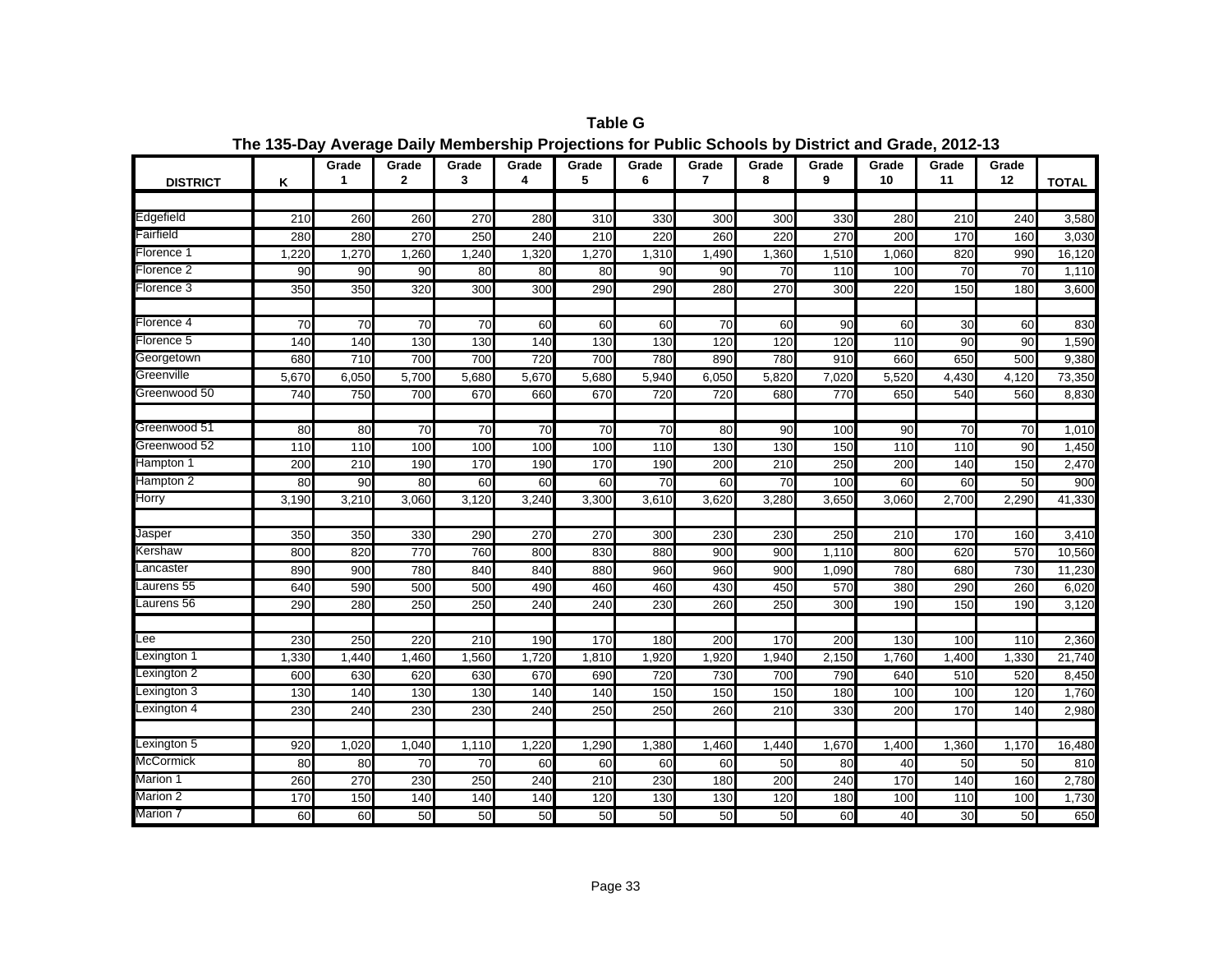| <b>DISTRICT</b>   | Κ      | Grade  | Grade<br>$\mathbf{2}$ | Grade<br>3 | Grade<br>4 | Grade<br>5 | Grade<br>6 | Grade<br>7      | Grade<br>8 | Grade<br>9 | Grade<br>10 | Grade<br>11 | Grade<br>12 | <b>TOTAL</b> |
|-------------------|--------|--------|-----------------------|------------|------------|------------|------------|-----------------|------------|------------|-------------|-------------|-------------|--------------|
|                   |        |        |                       |            |            |            |            |                 |            |            |             |             |             |              |
| Marlboro          | 360    | 370    | 340                   | 320        | 300        | 310        | 340        | 360             | 320        | 380        | 340         | 250         | 210         | 4,200        |
| <b>Newberry</b>   | 530    | 530    | 490                   | 480        | 440        | 460        | 500        | 500             | 440        | 560        | 380         | 310         | 320         | 5,940        |
| Oconee            | 800    | 860    | 790                   | 830        | 810        | 810        | 830        | 850             | 850        | 920        | 780         | 730         | 590         | 10,450       |
| Orangeburg 3      | 300    | 300    | 280                   | 260        | 250        | 230        | 230        | 230             | 230        | 260        | 190         | 140         | 130         | 3,030        |
| Orangeburg 4      | 340    | 360    | 330                   | 310        | 300        | 290        | 290        | 290             | 290        | 360        | 280         | 200         | 240         | 3,880        |
| Orangeburg 5      | 660    | 660    | 610                   | 560        | 530        | 480        | 480        | 490             | 490        | 530        | 450         | 370         | 310         | 6,620        |
| <b>Pickens</b>    | 1,310  | 1,320  | 1,260                 | 1,230      | 1,210      | 1,200      | 1,290      | 1,340           | 1,310      | 1,500      | 1,210       | 980         | 980         | 16,140       |
| <b>Richland 1</b> | 2,410  | 2,520  | 2,300                 | 2,130      | 1,980      | 1,850      | 1,750      | 1,750           | 1,630      | 2,100      | 1,520       | 1,200       | 1,060       | 24,200       |
| <b>Richland 2</b> | 2,060  | 2,230  | 2,250                 | 2,270      | 2,270      | 2,320      | 2,410      | 2,480           | 2,430      | 2,640      | 2,450       | 1,820       | 1,750       | 29,380       |
| Saluda            | 290    | 260    | 230                   | 210        | 180        | 170        | 180        | 140             | 130        | 170        | 120         | 120         | 100         | 2,300        |
| Spartanburg 1     | 400    | 420    | 390                   | 400        | 410        | 420        | 430        | 390             | 440        | 460        | 420         | 380         | 330         | 5,290        |
| Spartanburg 2     | 760    | 840    | 770                   | 810        | 820        | 850        | 890        | 830             | 830        | 920        | 840         | 660         | 630         | 10,450       |
| Spartanburg 3     | 270    | 270    | 240                   | 240        | 240        | 240        | 250        | 220             | 220        | 280        | 230         | 170         | 170         | 3,040        |
| Spartanburg 4     | 220    | 220    | 210                   | 210        | 200        | 200        | 210        | 220             | 210        | 250        | 200         | 160         | 170         | 2,680        |
| Spartanburg 5     | 510    | 560    | 530                   | 550        | 560        | 590        | 610        | 690             | 620        | 770        | 580         | 530         | 480         | 7,580        |
|                   |        |        |                       |            |            |            |            |                 |            |            |             |             |             |              |
| Spartanburg 6     | 790    | 810    | 760                   | 790        | 800        | 840        | 860        | 860             | 870        | 1,000      | 800         | 660         | 690         | 10,530       |
| Spartanburg 7     | 610    | 600    | 530                   | 530        | 510        | 500        | 480        | 510             | 470        | 480        | 480         | 380         | 350         | 6,430        |
| Sumter 2          | 790    | 790    | 740                   | 720        | 680        | 630        | 650        | 69 <sub>C</sub> | 680        | 820        | 500         | 380         | 450         | 8,520        |
| Sumter 17         | 830    | 850    | 760                   | 720        | 680        | 620        | 620        | 670             | 590        | 640        | 500         | 480         | 510         | 8,470        |
| Union             | 340    | 340    | 310                   | 310        | 300        | 350        | 330        | 350             | 330        | 410        | 310         | 250         | 220         | 4,150        |
| Williamsburg      | 410    | 440    | 400                   | 390        | 340        | 330        | 340        | 390             | 370        | 390        | 310         | 260         | 260         | 4,630        |
| York 1            | 400    | 390    | 390                   | 360        | 380        | 400        | 410        | 420             | 420        | 400        | 380         | 300         | 300         | 4,950        |
| York 2            | 430    | 460    | 480                   | 500        | 540        | 600        | 650        | 670             | 610        | 690        | 510         | 450         | 450         | 7,040        |
| York 3            | 1,300  | 1,320  | 1,320                 | 1,310      | 1,370      | 1,460      | 1,600      | 1,470           | 1,570      | 1,770      | 1,440       | 1,150       | 1,000       | 18,080       |
| York 4            | 640    | 690    | 750                   | 800        | 900        | 1,020      | 1,150      | 1,100           | 1,090      | 1,030      | 930         | 820         | 690         | 11,610       |
| <b>TOTAL</b>      | 57,460 | 60.080 | 56,420                | 56,250     | 56,210     | 56,500     | 59,120     | 59,460          | 56,750     | 65,410     | 51,710      | 42,370      | 40.250      | 717,990      |

**Table G The 135-Day Average Daily Membership Projections for Public Schools by District and Grade, 2012-13**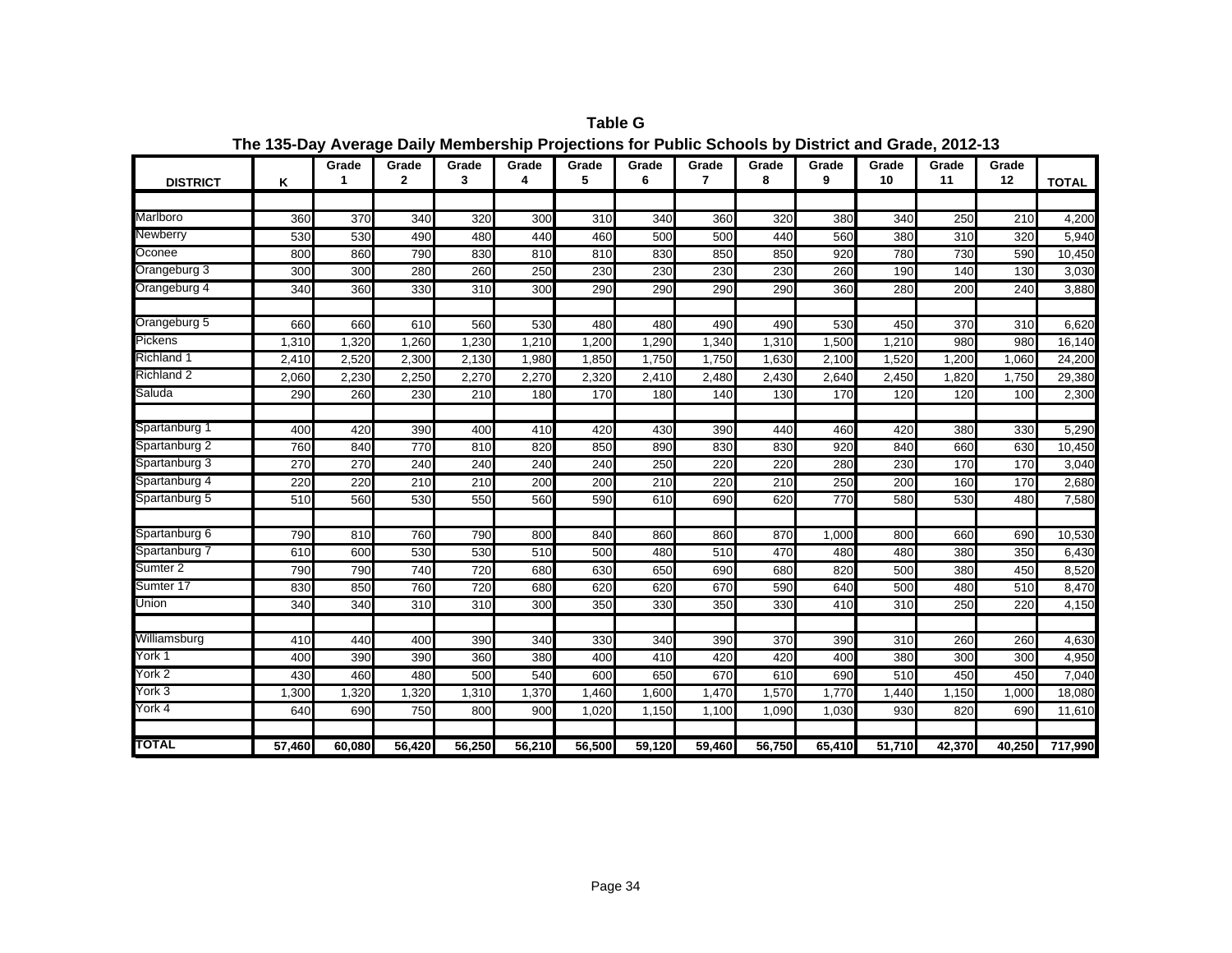| <b>DISTRICT</b> | Κ               | Grade<br>1      | Grade<br>$\mathbf{2}$ | Grade<br>3 | Grade<br>4      | Grade<br>5       | Grade<br>6      | Grade<br>$\overline{7}$ | Grade<br>8 | Grade<br>9      | Grade<br>10     | Grade<br>11     | Grade<br>12 | <b>TOTAL</b> |
|-----------------|-----------------|-----------------|-----------------------|------------|-----------------|------------------|-----------------|-------------------------|------------|-----------------|-----------------|-----------------|-------------|--------------|
|                 |                 |                 |                       |            |                 |                  |                 |                         |            |                 |                 |                 |             |              |
| Abbeville       | 280             | 290             | 280                   | 250        | 250             | 260              | 240             | 250                     | 250        | 300             | 240             | 180             | 190         | 3,260        |
| Aiken           | 1,680           | 1,820           | 1,980                 | 1,860      | 1,930           | 1,880            | 1,970           | 2,050                   | 1,860      | 2,110           | 1,720           | 1,500           | 1,280       | 23,640       |
| Allendale       | 150             | 140             | 130                   | 120        | 120             | 120              | 120             | 110                     | 110        | 120             | $\overline{80}$ | $\overline{70}$ | 60          | 1,450        |
| Anderson 1      | 700             | 720             | 720                   | 720        | 750             | 790              | 810             | 890                     | 870        | 950             | 780             | 630             | 600         | 9,930        |
| Anderson 2      | 280             | 300             | 280                   | 270        | 260             | 270              | 270             | 290                     | 290        | 360             | 270             | 230             | 220         | 3,590        |
|                 |                 |                 |                       |            |                 |                  |                 |                         |            |                 |                 |                 |             |              |
| Anderson 3      | 190             | 210             | 200                   | 190        | 190             | 180              | 190             | 200                     | 190        | 260             | 170             | 150             | 100         | 2,420        |
| Anderson 4      | 210             | 210             | 210                   | 200        | 200             | 200              | 200             | 210                     | 220        | 250             | 200             | 170             | 180         | 2,660        |
| Anderson 5      | 920             | 970             | 990                   | 930        | 950             | 990              | 990             | 1,060                   | 1,010      | 1,250           | 940             | 740             | 760         | 12,500       |
| Bamberg 1       | 120             | 130             | 130                   | 110        | 100             | 110              | 100             | 120                     | 120        | 150             | 90              | $\overline{70}$ | 90          | 1,440        |
| Bamberg 2       | 60              | 60              | 60                    | 50         | 50              | 50               | 50              | 50                      | 50         | $\overline{70}$ | 50              | 40              | 50          | 690          |
| Barnwell 19     | $\overline{70}$ | 60              | 60                    | 60         | $\overline{70}$ | 60               | $\overline{70}$ | $\overline{70}$         | 50         | 80              | 50              | 40              | 50          | 790          |
| Barnwell 29     | 60              | 60              | 60                    | 60         | $\overline{70}$ | 60               | 70              | $\overline{70}$         | 70         | 60              | $\overline{70}$ | 50              | 40          | 800          |
| Barnwell 45     | 180             | 190             | 180                   | 180        | 190             | 190              | 200             | 200                     | 210        | 220             | 190             | 120             | 130         | 2,380        |
| <b>Beaufort</b> | 2,120           | 2,230           | 2,190                 | 2,100      | 2,000           | 1,900            | 1,770           | 1,750                   | 1,640      | 1,990           | 1,450           | 1,170           | 1,080       | 23,390       |
| <b>Berkeley</b> | 2,040           | 2,440           | 2,250                 | 2,140      | 2,220           | 2,260            | 2,480           | 2,550                   | 2,420      | 2,270           | 1,930           | 1,830           | 1,550       | 28,380       |
|                 |                 |                 |                       |            |                 |                  |                 |                         |            |                 |                 |                 |             |              |
| Calhoun         | 160             | 160             | 160                   | 150        | 140             | 140              | 120             | 100                     | 100        | 110             | 80              | 80              | 60          | 1,560        |
| Charleston      | 4,760           | 4,930           | 4,590                 | 4,220      | 3,940           | 3,650            | 3,260           | 3,060                   | 3,040      | 3,750           | 2,660           | 1,980           | 2,050       | 45,890       |
| Cherokee        | 700             | 710             | 670                   | 670        | 650             | 700              | 700             | 690                     | 810        | 780             | 680             | 550             | 480         | 8,790        |
| Chester         | 470             | 460             | 460                   | 420        | 410             | 410              | 460             | 430                     | 370        | 500             | 330             | 260             | 240         | 5,220        |
| Chesterfield    | 560             | 590             | 570                   | 540        | 530             | 540              | 560             | 620                     | 680        | 700             | 520             | 440             | 440         | 7,290        |
| Clarendon 1     | 70              | 70              | 60                    | 60         | 60              | 50               | 50              | 60                      | 50         | 80              | 50              | 40              | 30          | 730          |
| Clarendon 2     | 270             | 260             | 250                   | 230        | 240             | $\overline{220}$ | 240             | 250                     | 200        | 230             | 210             | 170             | 150         | 2,920        |
| Clarendon 3     | 90              | 90              | 90                    | 90         | 90              | 90               | 90              | 100                     | 100        | 100             | 80              | 80              | 70          | 1,160        |
| Colleton        | 530             | 570             | 530                   | 480        | 450             | 440              | 470             | 520                     | 450        | 650             | 390             | 290             | 200         | 5,970        |
| Darlington      | 790             | 860             | 830                   | 790        | 790             | 750              | 760             | 830                     | 840        | 960             | 740             | 570             | 490         | 10,000       |
|                 |                 |                 |                       |            |                 |                  |                 |                         |            |                 |                 |                 |             |              |
| Dillon 1        | 60              | $\overline{70}$ | 60                    | 60         | 60              | $\overline{70}$  | $\overline{70}$ | 60                      | 60         | 60              | 50              | 60              | 60          | 800          |
| Dillon 2        | 310             | 300             | 270                   | 250        | 270             | 260              | 270             | 260                     | 250        | 300             | 210             | 150             | 150         | 3,250        |
| Dillon 3        | 130             | 140             | 130                   | 130        | 140             | 150              | 170             | 160                     | 140        | 130             | 110             | 90              | 80          | 1,700        |
| Dorchester 2    | 1.490           | 1,700           | 1,740                 | 1.770      | 1,910           | 2,050            | 2,270           | 2.440                   | 2,330      | 2,550           | 1,990           | 1,480           | 1.360       | 25,080       |
| Dorchester 4    | 160             | 170             | 160                   | 150        | 150             | 160              | 160             | 170                     | 160        | 200             | 150             | 110             | 90          | 1,990        |

**Table H The 135-Day Average Daily Membership Projections for Public Schools by District and Grade, 2013-14**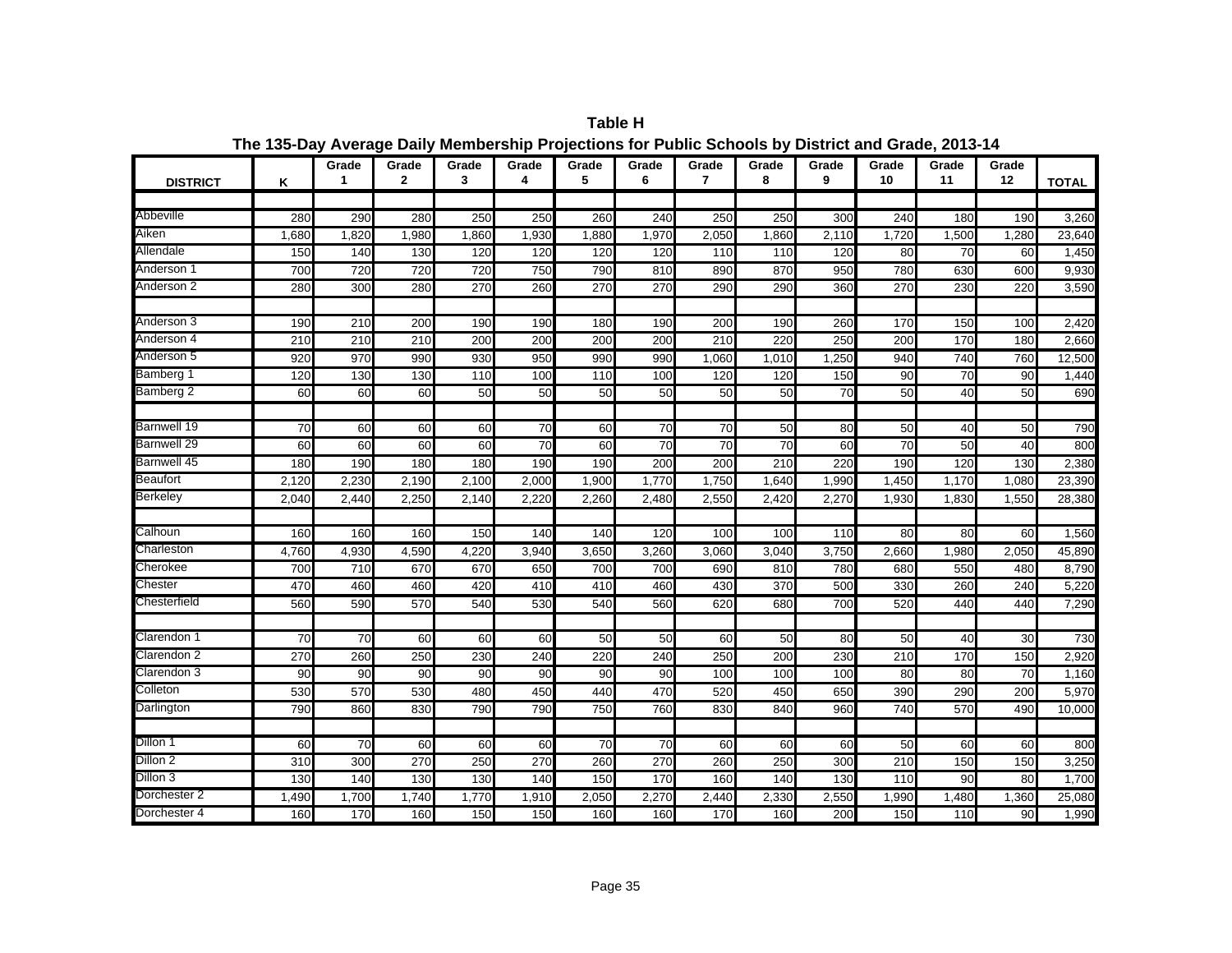| <b>DISTRICT</b> | K               | Grade<br>1 | Grade<br>$\mathbf{2}$ | Grade<br>3       | Grade<br>4      | Grade<br>5      | Grade<br>6 | Grade<br>$\overline{7}$ | Grade<br>8      | Grade<br>9       | Grade<br>10     | Grade<br>11     | Grade<br>12 | <b>TOTAL</b> |
|-----------------|-----------------|------------|-----------------------|------------------|-----------------|-----------------|------------|-------------------------|-----------------|------------------|-----------------|-----------------|-------------|--------------|
|                 |                 |            |                       |                  |                 |                 |            |                         |                 |                  |                 |                 |             |              |
| Edgefield       | 210             | 220        | 250                   | 250              | 270             | 280             | 320        | 330                     | 290             | 330              | 290             | 220             | 220         | 3,480        |
| Fairfield       | 280             | 280        | 270                   | 270              | 260             | 230             | 210        | 210                     | 250             | 260              | 210             | 160             | 170         | 3,060        |
| Florence 1      | 1,220           | 1,320      | 1,260                 | 1,280            | 1,280           | 1,340           | 1,280      | 1,440                   | 1,510           | 1,620            | 1,150           | 840             | 910         | 16,450       |
| Florence 2      | 90              | 90         | 90                    | 90               | 80              | 90              | 90         | 90                      | 90              | 90               | 90              | 80              | 70          | 1,130        |
| Florence 3      | 350             | 360        | 320                   | $\overline{320}$ | 290             | 300             | 280        | 280                     | 270             | 320              | 240             | 160             | 140         | 3,630        |
| Florence 4      | $\overline{70}$ | 70         | $\overline{70}$       | $\overline{70}$  | 60              | $\overline{70}$ | 60         | 60                      | $\overline{70}$ | 80               | $\overline{70}$ | 40              | 40          | 830          |
| Florence 5      | 140             | 150        | 130                   | 130              | 130             | 130             | 130        | 130                     | 120             | 140              | 100             | 90              | 70          | 1,590        |
| Georgetown      | 680             | 720        | 710                   | 710              | 710             | 740             | 700        | 790                     | 880             | 910              | 740             | 590             | 500         | 9,380        |
| Greenville      | 5,670           | 6,330      | 5,950                 | 5,780            | 5,800           | 5,770           | 5,820      | 5,990                   | 6,060           | 7,260            | 5,750           | 4,700           | 4,090       | 74,970       |
| Greenwood 50    | 740             | 780        | 730                   | 690              | 660             | 660             | 680        | 720                     | 700             | 770              | 630             | 550             | 510         | 8,820        |
| Greenwood 51    | 80              | 80         | 80                    | 80               | $\overline{70}$ | $\overline{70}$ | 70         | 80                      | 80              | 100              | 80              | $\overline{70}$ | 70          | 1,010        |
| Greenwood 52    | 110             | 110        | 110                   | 100              | 100             | 100             | 100        | 110                     | 120             | 140              | 130             | 100             | 110         | 1,440        |
| Hampton 1       | 200             | 210        | 200                   | 180              | 170             | 190             | 180        | 190                     | 200             | 240              | 200             | 150             | 140         | 2,450        |
| Hampton 2       | 80              | 90         | 80                    | 70               | 60              | 60              | 60         | 60                      | 60              | 90               | 80              | 50              | 40          | 880          |
| Horry           | 3,190           | 3,330      | 3,310                 | 3,140            | 3,260           | 3,350           | 3,470      | 3,760                   | 3,710           | 3,810            | 3,280           | 2,750           | 2,390       | 42,750       |
|                 |                 |            |                       |                  |                 |                 |            |                         |                 |                  |                 |                 |             |              |
| Jasper          | 350             | 380        | 340                   | 330              | 290             | 280             | 280        | 300                     | 230             | 280              | 180             | 160             | 180         | 3,580        |
| Kershaw         | 800             | 830        | 820                   | 780              | 780             | 810             | 860        | 900                     | 900             | 1,120            | 870             | 620             | 600         | 10,690       |
| _ancaster       | 890             | 910        | 880                   | 790              | 850             | 840             | 910        | 960                     | 960             | 1,060            | 860             | 680             | 690         | 11,280       |
| Laurens 55      | 640             | 590        | 570                   | 490              | 490             | 480             | 460        | 460                     | 420             | 550              | 400             | 310             | 290         | 6,150        |
| Laurens 56      | 290             | 280        | 280                   | 240              | 240             | 240             | 240        | 250                     | 260             | 300              | 220             | 140             | 170         | 3,150        |
| Lee             | 230             | 250        | 230                   | 200              | 200             | 190             | 170        | 180                     | 180             | 220              | 130             | 100             | 90          | 2,370        |
| Lexington 1     | 1,330           | 1,420      | 1,470                 | 1,510            | 1,610           | 1,770           | 1,890      | 1,960                   | 1,950           | 2,240            | 1,840           | 1,500           | 1,410       | 21,900       |
| Lexington 2     | 600             | 620        | 630                   | 610              | 630             | 680             | 710        | 730                     | 710             | 840              | 620             | 520             | 540         | 8,440        |
| Lexington 3     | 130             | 130        | 130                   | 130              | 130             | 140             | 140        | 140                     | 150             | 180              | 120             | 90              | 110         | 1,720        |
| Lexington 4     | 230             | 240        | 230                   | 230              | 230             | 240             | 240        | 240                     | 260             | $\overline{300}$ | 200             | 150             | 140         | 2,930        |
| Lexington 5     | 920             | 1,010      | 1,040                 | 1,080            | 1,140           | 1,270           | 1,360      | 1,420                   | 1,490           | 1,650            | 1,500           | 1,310           | 1,230       | 16,420       |
| McCormick       | 80              | 90         | 80                    | 70               | 60              | 60              | 60         | 60                      | 60              | 60               | 60              | 40              | 40          | 820          |
| Marion 1        | 260             | 280        | 250                   | 240              | 240             | 230             | 220        | 220                     | 170             | 250              | 160             | 140             | 140         | 2,800        |
| Marion 2        | 170             | 160        | 150                   | 130              | 140             | 130             | 130        | 130                     | 130             | 160              | 120             | 90              | 100         | 1,740        |
| Marion 7        | 60              | 60         | 50                    | 50               | 50              | 50              | 40         | 50                      | 50              | 70               | 40              | 30              | 30          | 630          |

**Table H The 135-Day Average Daily Membership Projections for Public Schools by District and Grade, 2013-14**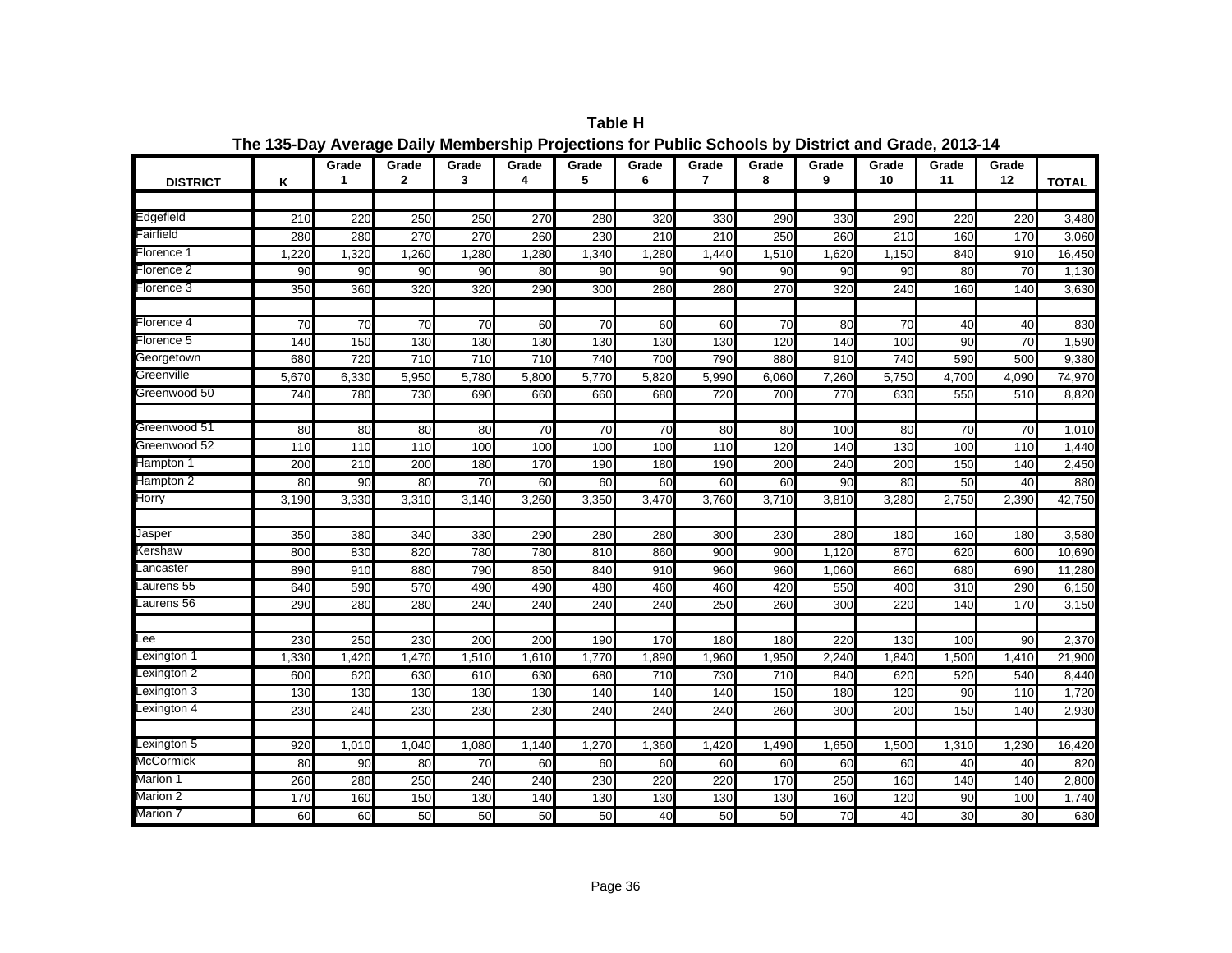| <b>DISTRICT</b>     | Κ      | Grade  | Grade<br>$\mathbf{2}$ | Grade<br>3 | Grade<br>4 | Grade<br>5 | Grade<br>6 | Grade<br>7 | Grade<br>8 | Grade<br>9 | Grade<br>10 | Grade<br>11        | Grade<br>12 | <b>TOTAL</b> |
|---------------------|--------|--------|-----------------------|------------|------------|------------|------------|------------|------------|------------|-------------|--------------------|-------------|--------------|
|                     |        |        |                       |            |            |            |            |            |            |            |             |                    |             |              |
| Marlboro            | 360    | 370    | 350                   | 330        | 310        | 300        | 310        | 330        | 340        | 360        | 340         | 260                | 200         | 4,160        |
| <b>Newberry</b>     | 530    | 530    | 520                   | 490        | 480        | 450        | 460        | 510        | 470        | 530        | 420         | 300                | 330         | 6,020        |
| Oconee              | 800    | 830    | 840                   | 790        | 830        | 820        | 810        | 840        | 850        | 980        | 760         | 700                | 630         | 10,480       |
| Orangeburg 3        | 300    | 310    | 300                   | 280        | 260        | 240        | 230        | 220        | 220        | 310        | 190         | 150                | 120         | 3,130        |
| Orangeburg 4        | 340    | 370    | 340                   | 330        | 310        | 310        | 280        | 280        | 280        | 360        | 280         | 220                | 220         | 3,920        |
| Orangeburg 5        | 660    | 680    | 640                   | 600        | 550        | 510        | 480        | 480        | 470        | 610        | 410         | 370                | 310         | 6,770        |
| <b>Pickens</b>      | 1,310  | 1,330  | 1,320                 | 1,270      | 1,220      | 1,220      | 1,230      | 1,310      | 1,340      | 1,460      | 1,240       | 990                | 970         | 16,210       |
| <b>Richland 1</b>   | 2,410  | 2,600  | 2,440                 | 2,240      | 2,090      | 1,930      | 1,840      | 1,720      | 1,670      | 2,090      | 1,520       | 1,240              | 1,030       | 24,820       |
| Richland 2          | 2,060  | 2,300  | 2,380                 | 2,400      | 2,410      | 2,420      | 2,530      | 2,590      | 2,540      | 2,850      | 2,530       | $\overline{2,000}$ | 1,760       | 30,770       |
| Saluda              | 290    | 270    | 250                   | 220        | 210        | 170        | 170        | 180        | 140        | 140        | 140         | 110                | 100         | 2,390        |
| Spartanburg 1       | 400    | 420    | 430                   | 390        | 410        | 420        | 430        | 450        | 390        | 500        | 420         | 370                | 360         | 5,390        |
| Spartanburg 2       | 760    | 850    | 830                   | 800        | 830        | 840        | 890        | 900        | 850        | 970        | 800         | 710                | 630         | 10,660       |
| Spartanburg 3       | 270    | 270    | 260                   | 240        | 240        | 230        | 250        | 240        | 220        | 260        | 230         | 170                | 180         | 3,060        |
| Spartanburg 4       | 220    | 220    | 220                   | 210        | 210        | 200        | 210        | 210        | 230        | 230        | 210         | 160                | 150         | 2,680        |
| Spartanburg 5       | 510    | 560    | 570                   | 540        | 570        | 580        | 610        | 650        | 710        | 730        | 670         | 460                | 560         | 7,720        |
| Spartanburg 6       | 790    | 810    | 820                   | 780        | 810        | 840        | 860        | 890        | 880        | 1,080      | 830         | 640                | 690         | 10,720       |
| Spartanburg 7       | 610    | 610    | 570                   | 520        | 510        | 490        | 480        | 490        | 480        | 470        | 470         | 360                | 330         | 6,390        |
| Sumter <sub>2</sub> | 790    | 800    | 780                   | 750        | 700        | 680        | 650        | 640        | 660        | 850        | 560         | 370                | 430         | 8,660        |
| Sumter 17           | 830    | 860    | 790                   | 750        | 700        | 670        | 620        | 590        | 630        | 620        | 540         | 460                | 460         | 8,520        |
| Union               | 340    | 340    | 330                   | 310        | 310        | 300        | 340        | 340        | 340        | 380        | 300         | 260                | 230         | 4,120        |
| Williamsburg        | 410    | 470    | 390                   | 370        | 380        | 330        | 320        | 340        | 370        | 410        | 320         | 260                | 220         | 4,590        |
| York 1              | 400    | 400    | 400                   | 370        | 370        | 390        | 390        | 420        | 410        | 430        | 380         | 340                | 270         | 4,970        |
| York 2              | 430    | 480    | 490                   | 510        | 530        | 580        | 630        | 710        | 670        | 720        | 610         | 420                | 490         | 7,270        |
| York 3              | 1,300  | 1,370  | 1,350                 | 1,340      | 1,350      | 1,410      | 1,540      | 1,640      | 1,480      | 1,950      | 1,480       | 1,220              | 990         | 18,420       |
| York 4              | 640    | 720    | 770                   | 830        | 890        | 990        | 1,110      | 1,260      | 1,160      | 1,270      | 970         | 900                | 750         | 12,260       |
| <b>TOTAL</b>        | 57,460 | 61,070 | 59,380                | 56,950     | 56,940     | 57,110     | 58.010     | 60,090     | 59.070     | 67,540     | 53,460      | 43,210             | 39.970      | 730,260      |

**Table H The 135-Day Average Daily Membership Projections for Public Schools by District and Grade, 2013-14**